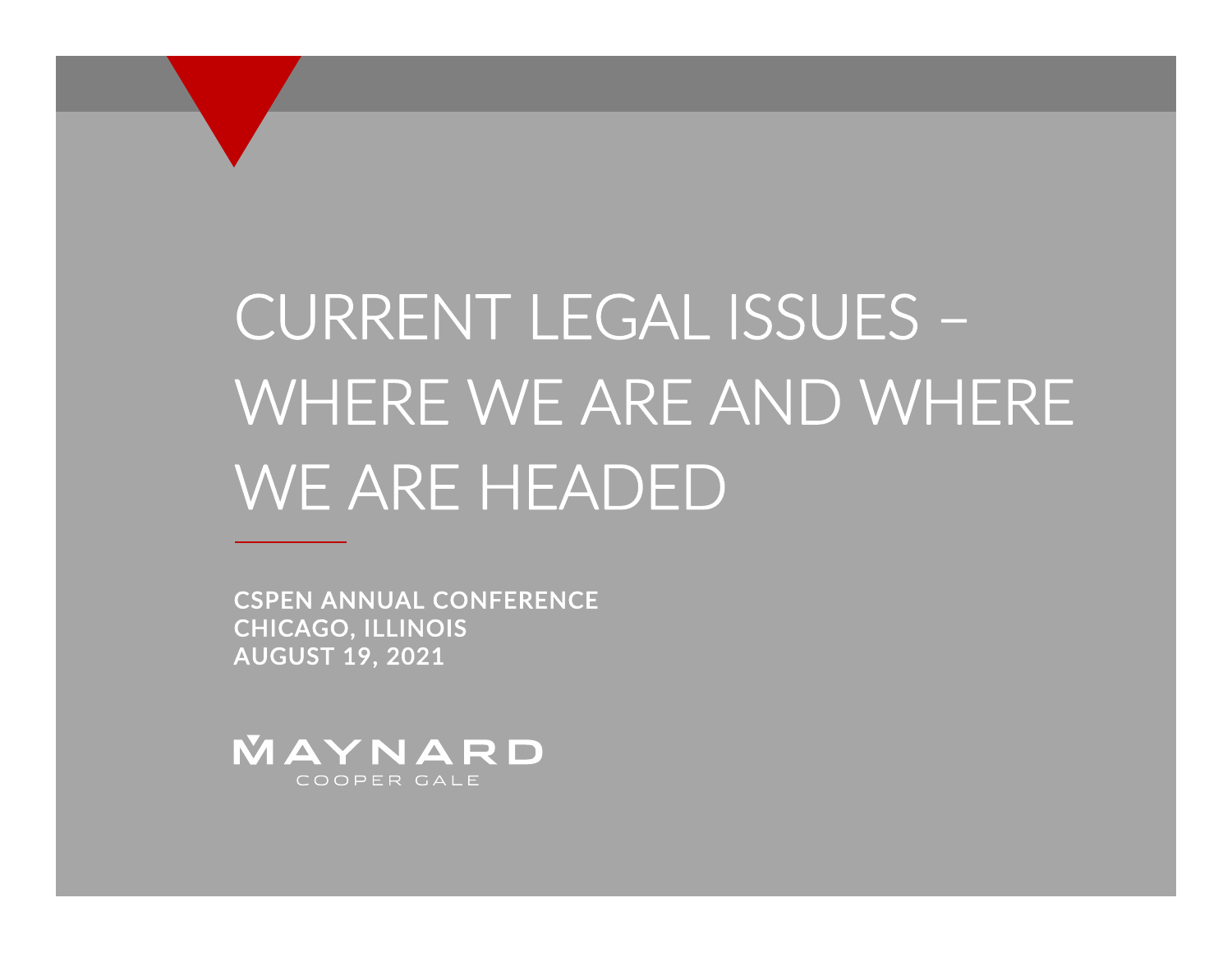#### ABOUT THE PRESENTERS

#### Tres Cleveland

- • Shareholder, Maynard, Cooper & Gale, PC, and Chair of the firm's Education Group
- Defends and advises schools on all types of student and employee litigation and represents schools before all levels of regulators (ED, state AGs, state agencies, and accreditors)

#### Roger Swartzwelder

- $\bullet$ Shareholder, Maynard, Cooper & Gale, PC
- Former accreditation and institutional executive
- • Advises institutions on <sup>a</sup> broad array of regulatory matters, with particular focus on federal, state, and accrediting agency laws and standards, as well as operational and compliance matters

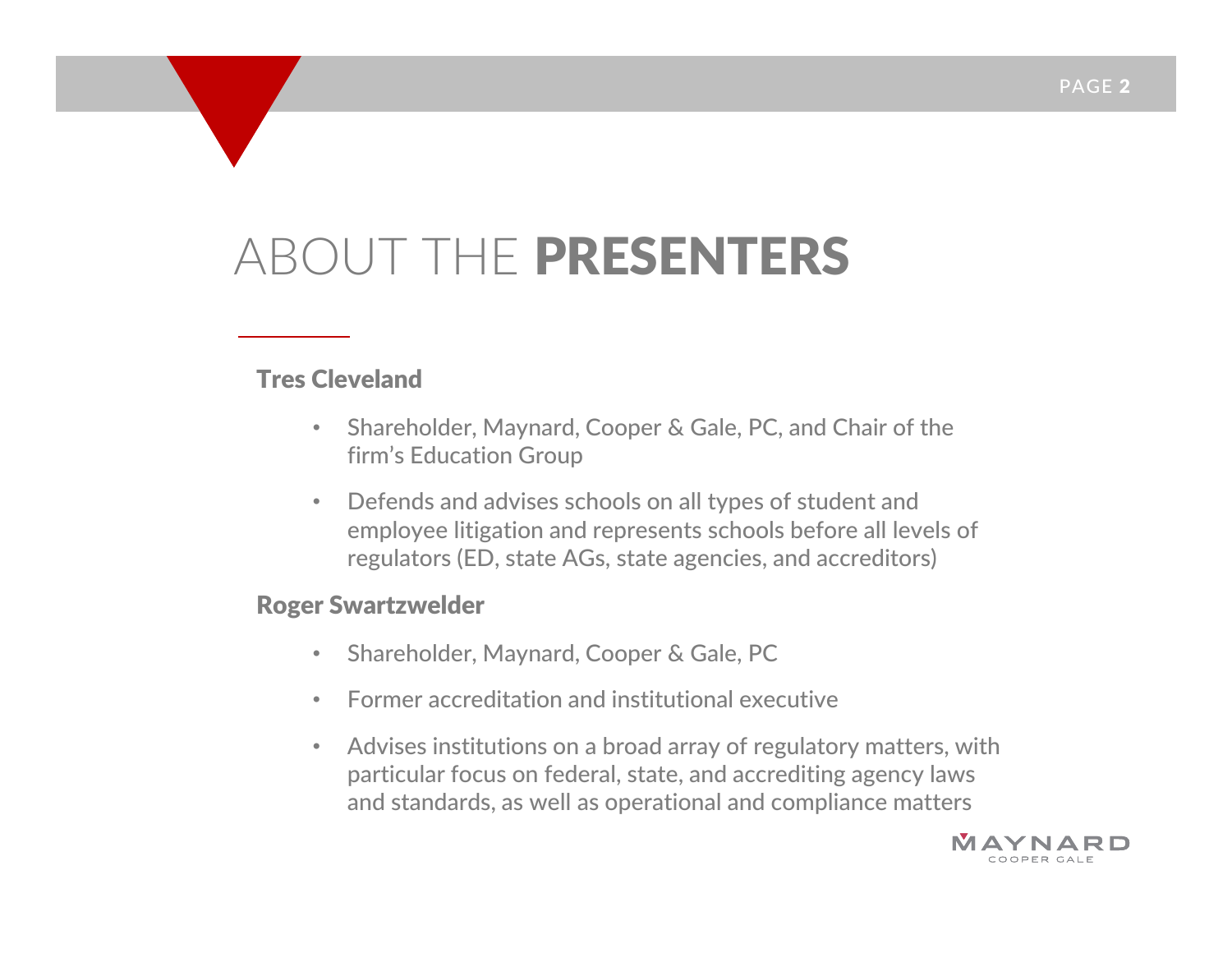

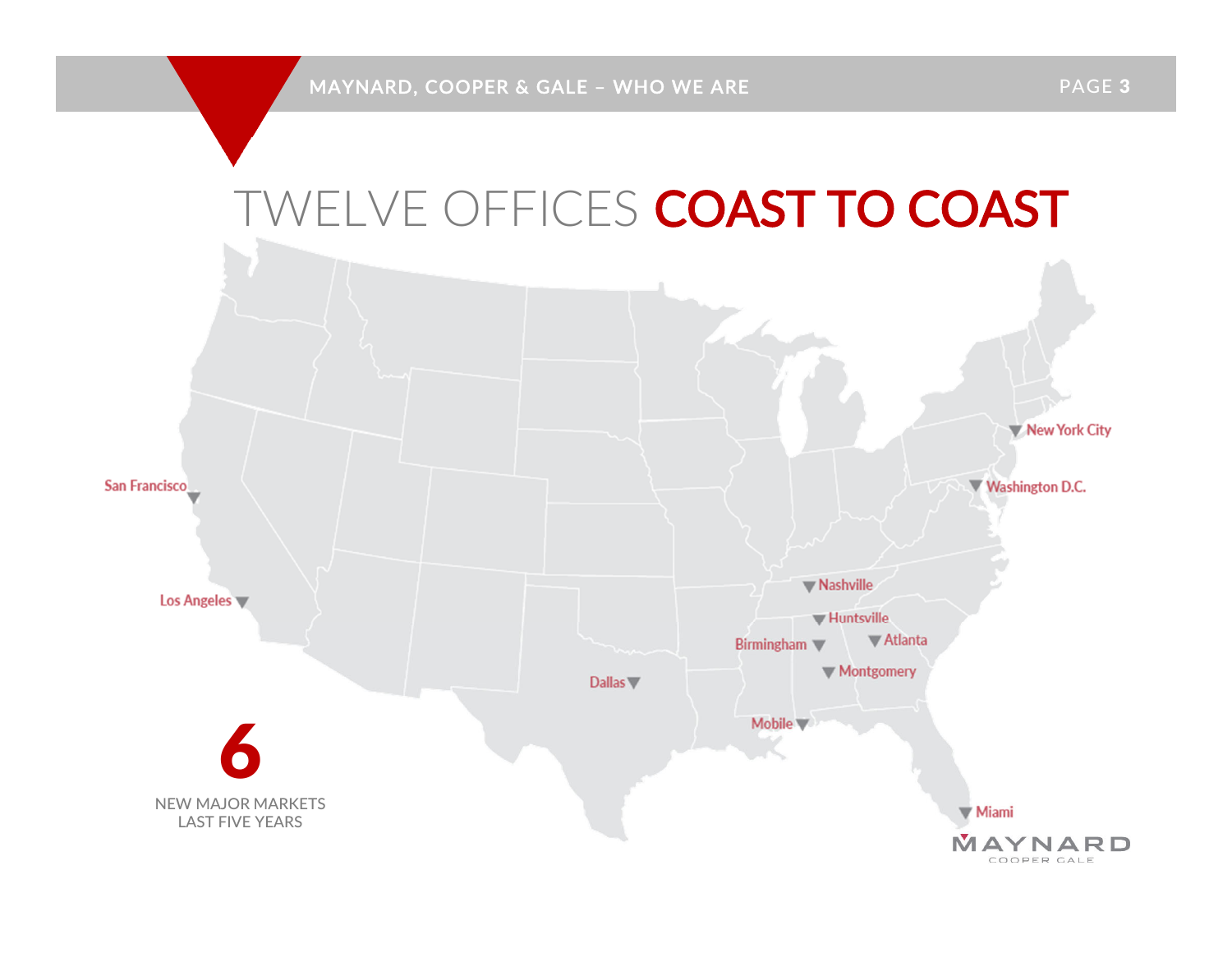## HIGHER EDUCATION PRACTICE

The Higher Education Practice Group is deeply experienced in all manner of regulatory issues that are important to institutions, investors, third‐party servicers and accrediting agencies.

| <b>Title IV</b> | <b>Accreditation</b>    | <b>State Licensure</b>       |
|-----------------|-------------------------|------------------------------|
| Cybersecurity   | <b>False Claims Act</b> | <b>Title IX</b>              |
| Transactions    | Government<br>Relations | Government<br>Investigations |

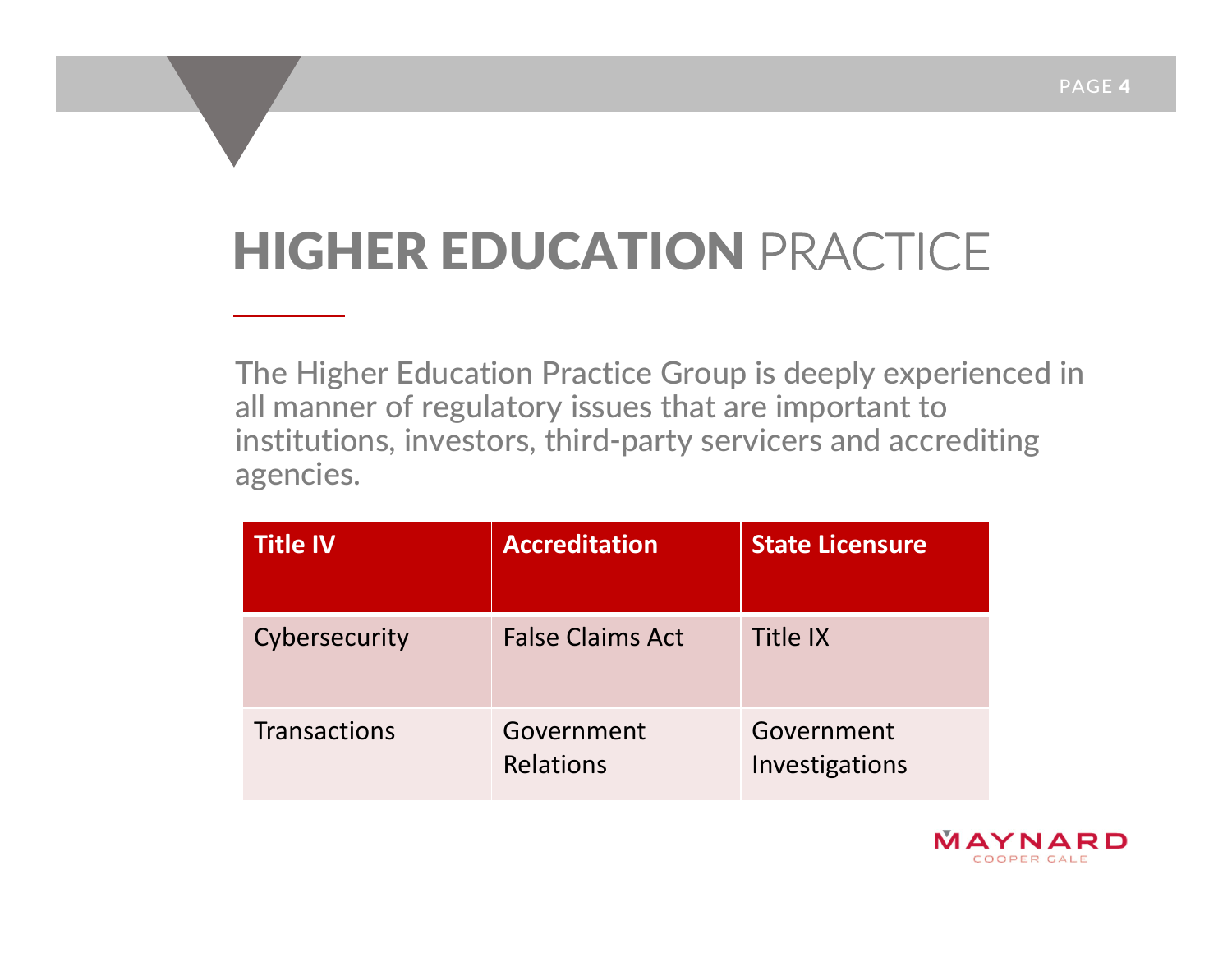### LEGAL DISCLAIMER

- • The purpose of this presentation is to provide news and information on legal and regulatory issues and that all content provided is for informational purposes only. It should not be considered legal advice.
- • The transmission of information from this presentation does not establish an attorney‐client relationship with the participant or reader. The participant or reader should not act on the information contained in this presentation or any accompanying materials without first consulting retained legal counsel.
- • If you desire legal advice for <sup>a</sup> particular situation, you should consult an attorney.

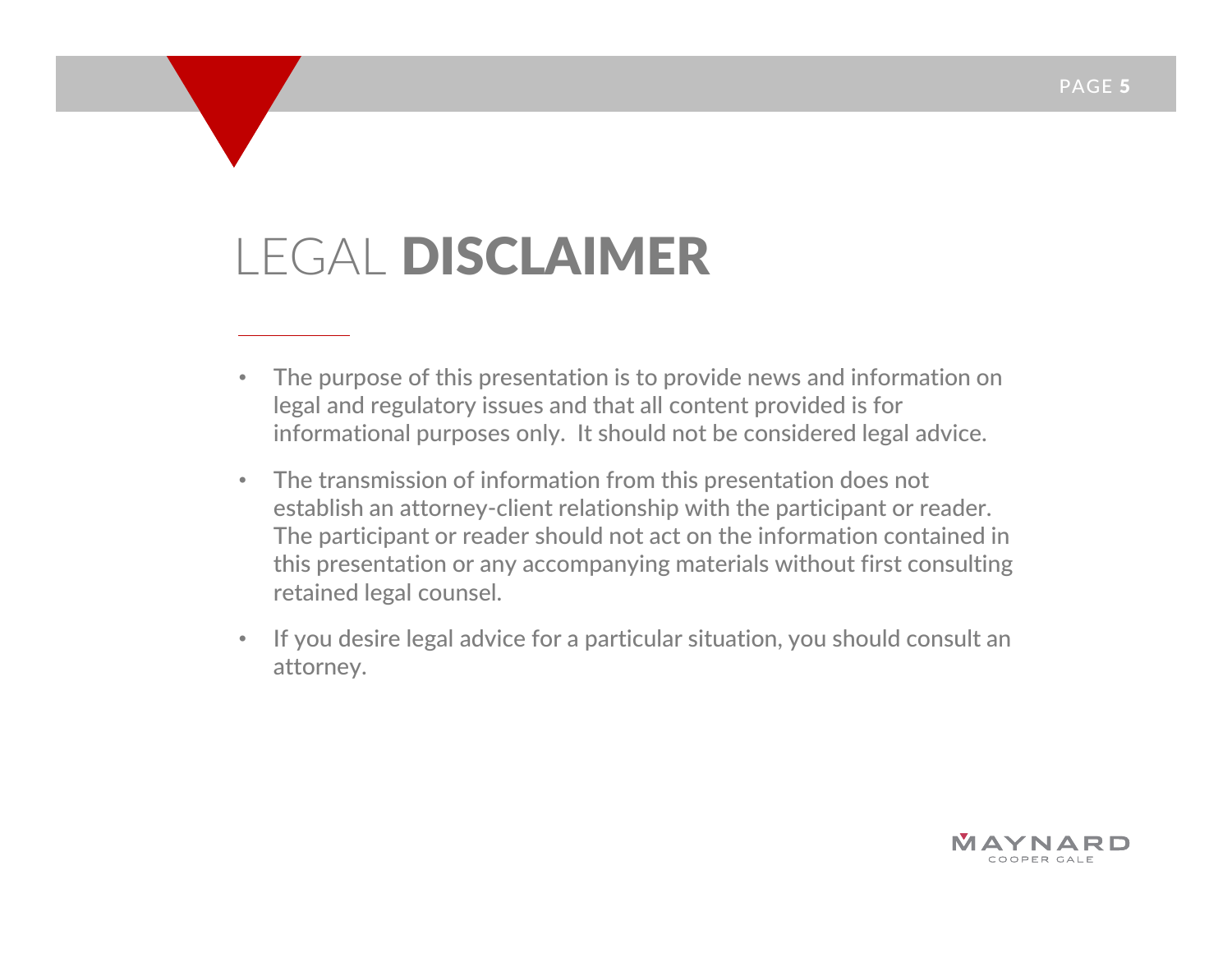#### CURRENT STATUS OF KEYREGULATORY TOPICS

- • Borrower Defense to Repayment (2016) – Final Rule published November 1, 2016, and effective July 1, 2017. Continues to apply to loans first disbursed on or after July 1, 2017, and before July 1, 2020.
- Borrower Defense to Repayment (2019) Final Rule published September 23, 2019, and effective July 1, 2020. Applies to loans first disbursed on or after July 1, 2020.
- Title IX Final Rule published May 19, 2020. Effective August 14, 2020.
- • Distance Education – Final Rule published September 2, 2020. Effective July 1, 2021, or earlier at institution's discretion.

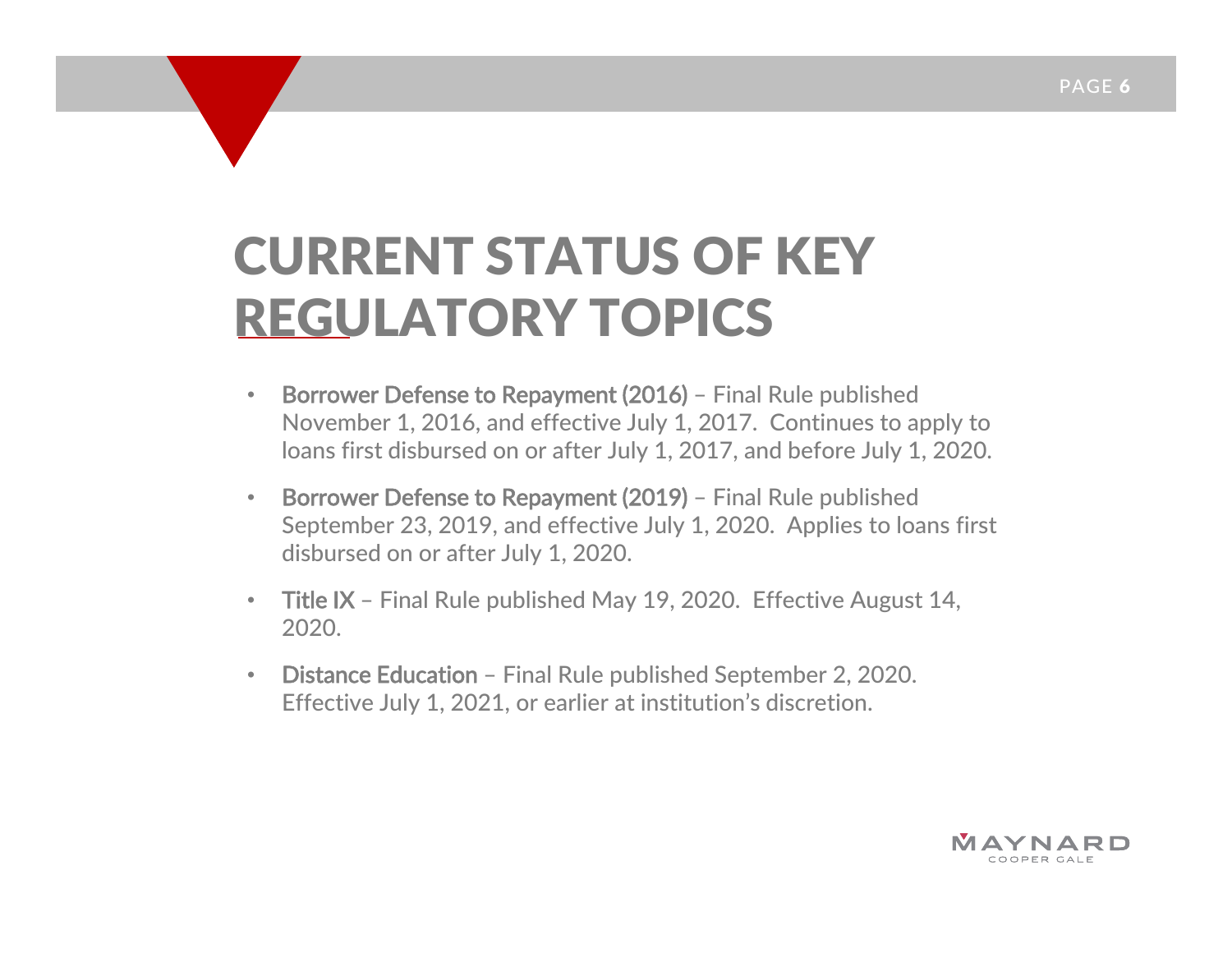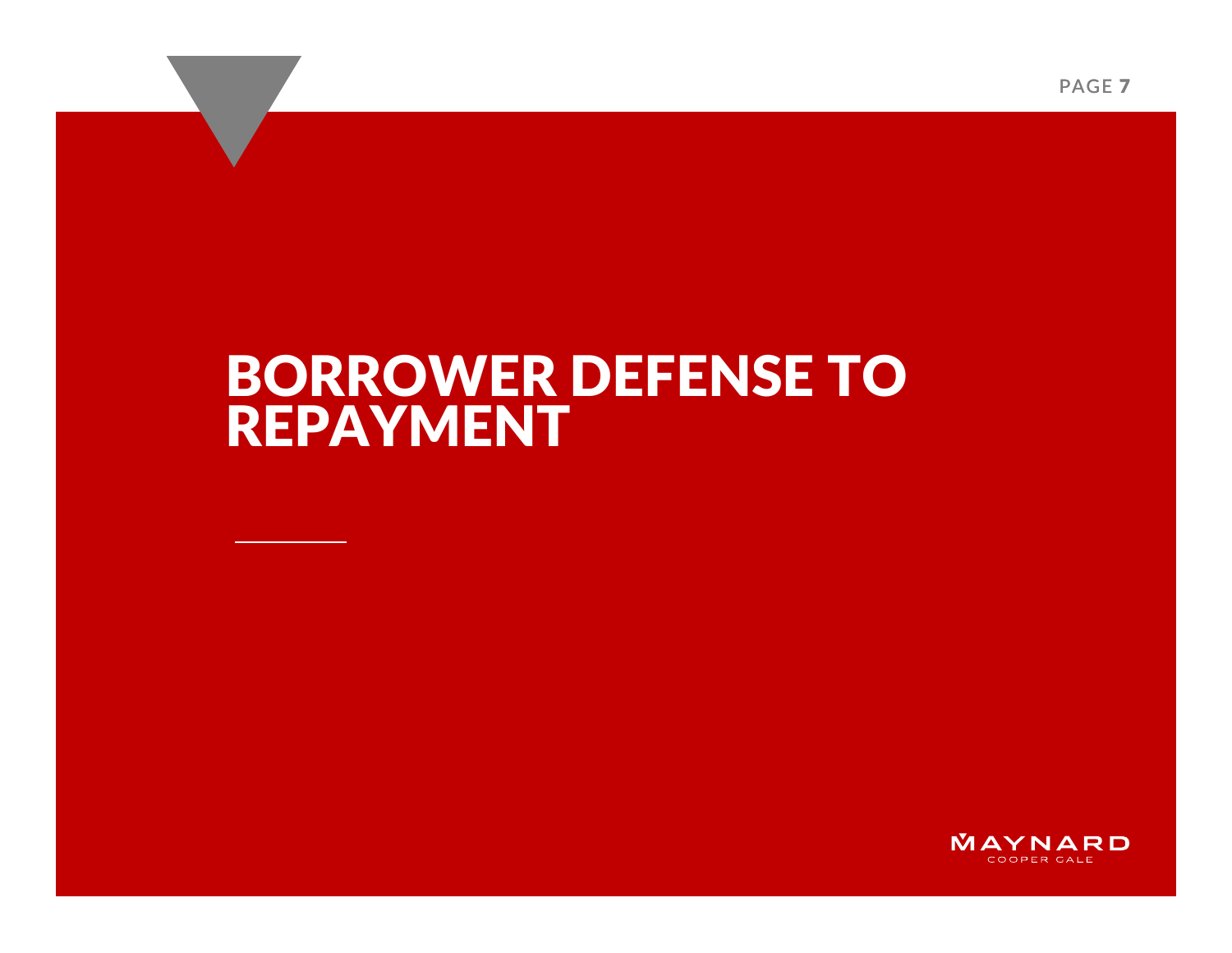- $\bullet$  Trump Administration Actions and Current Status:
	- • November 2017‐February 2018 – ED conducted negotiated rulemaking sessions to craft new BDR regulations, with no consensus.
	- $\bullet$  February 14, 2018 – ED issued final rule delaying the 2016 BDR regulations effective date to July 1, 2019.
	- • July 31, 2018 – ED issued proposed rule outlining new BDR regulations.
	- • September‐October 2018 – Court determined that the Department's delay on implementation of 2016 BDR regulations was improper and could no longer continue.

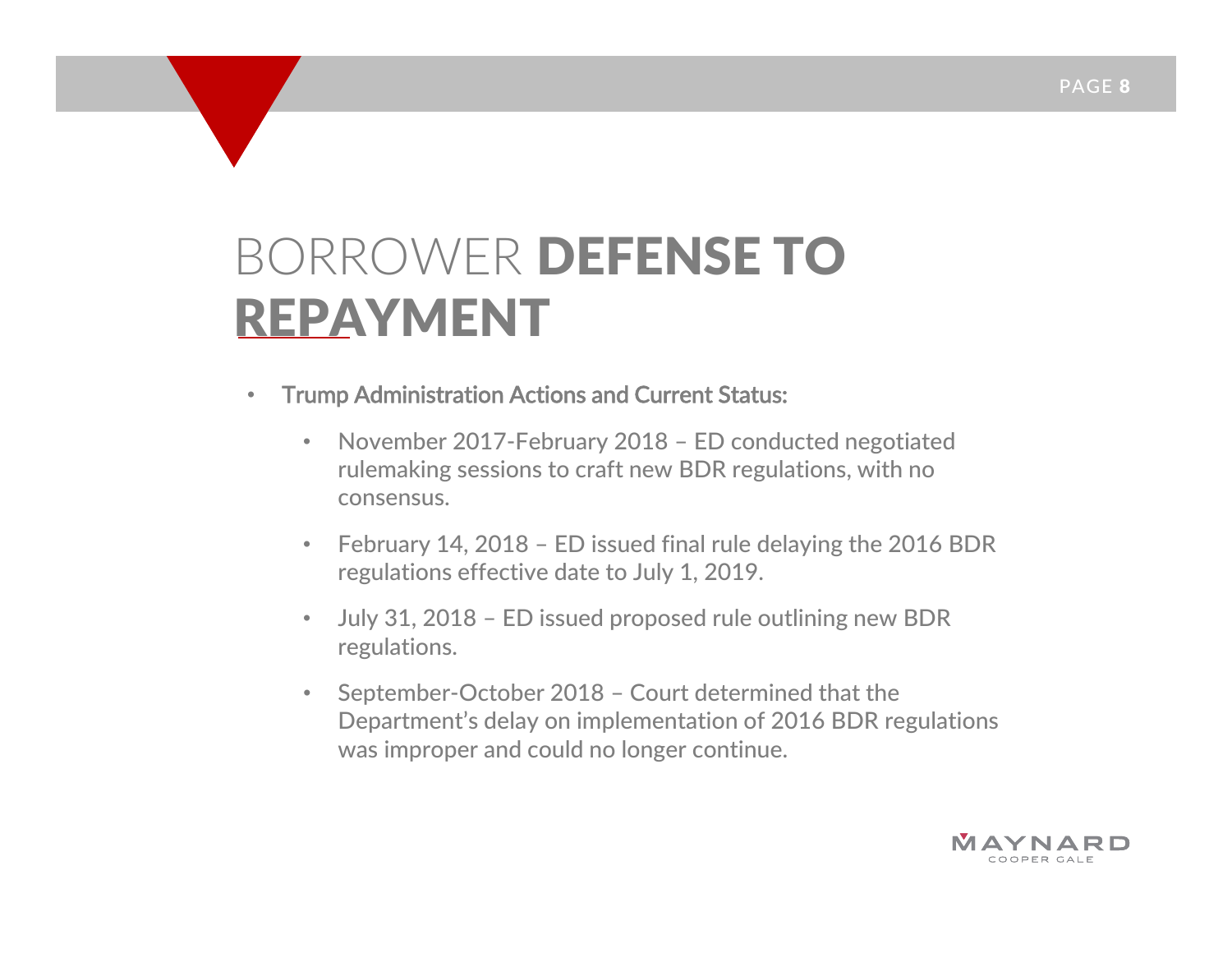- $\bullet$  Trump Administration Actions and Current Status (cont.):
	- • March 15, 2019 – ED issued guidance regarding effective date and implementation requirements for 2016 BDR regulations.
	- • August 30, 2019 – ED published unofficial Final Rule for 2019 BDR, to be effective July 1, 2020.
	- • September 23, 2019 – ED published official 2019 BDR regulations.
	- We issued <sup>a</sup> Client Alert on September 9, 2019, on the 2019 BDR regulations, which is publicly available on our website at https://www.maynardcooper.com/blog‐post/client‐alert‐2019‐ borrower‐defense‐to‐repayment/.

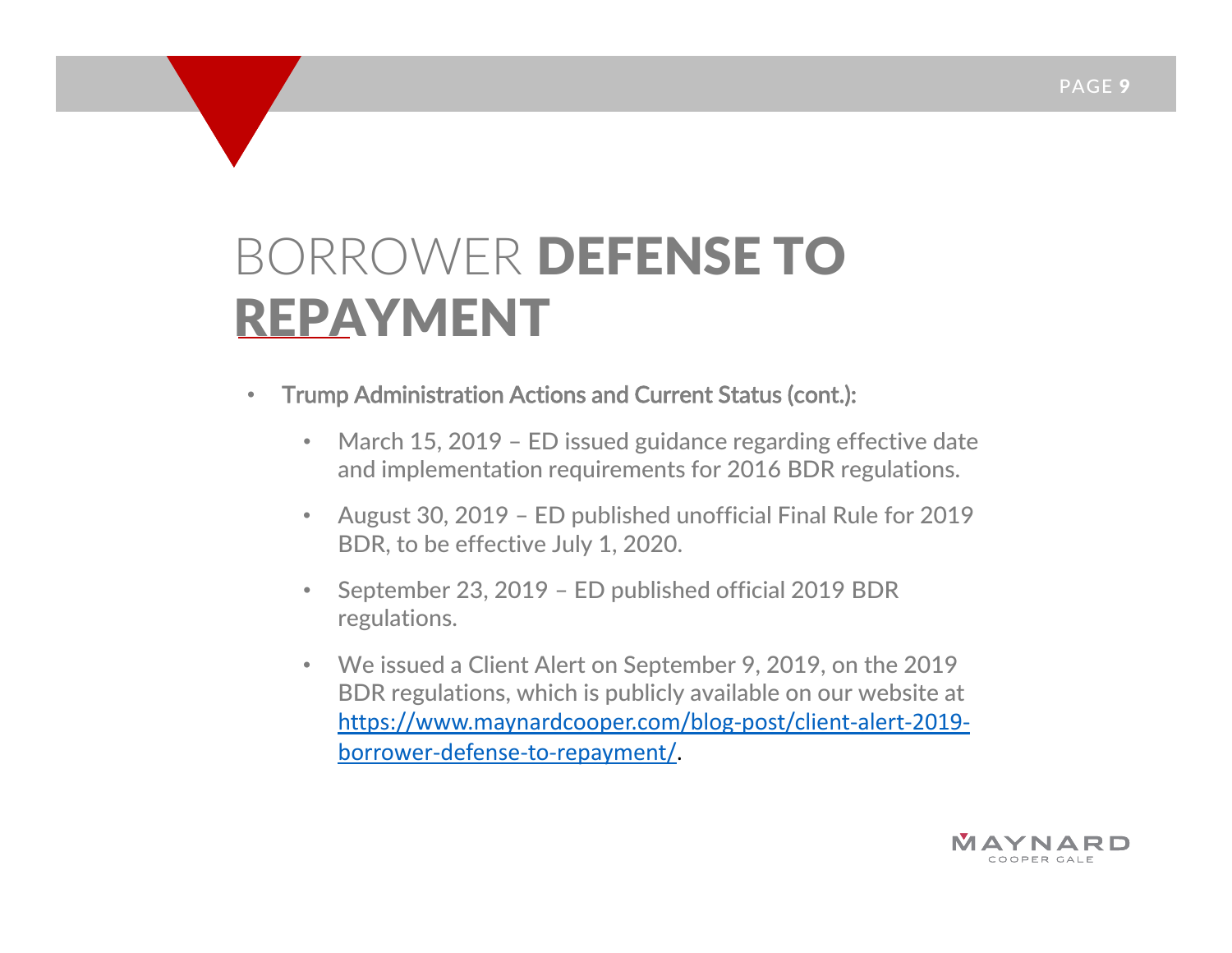- $\bullet$  Trump Administration Actions and Current Status (cont.):
	- • 2019 BDR regulations lifted prohibition on use of mandatory arbitration agreements and class action waivers as of July 1, 2020.
	- $\bullet$  These agreements and waivers must be disclosed to students and applicants.
	- $\bullet$  The disclosures must be written in plain, straightforward language and explain clearly the conditions for enrollment.

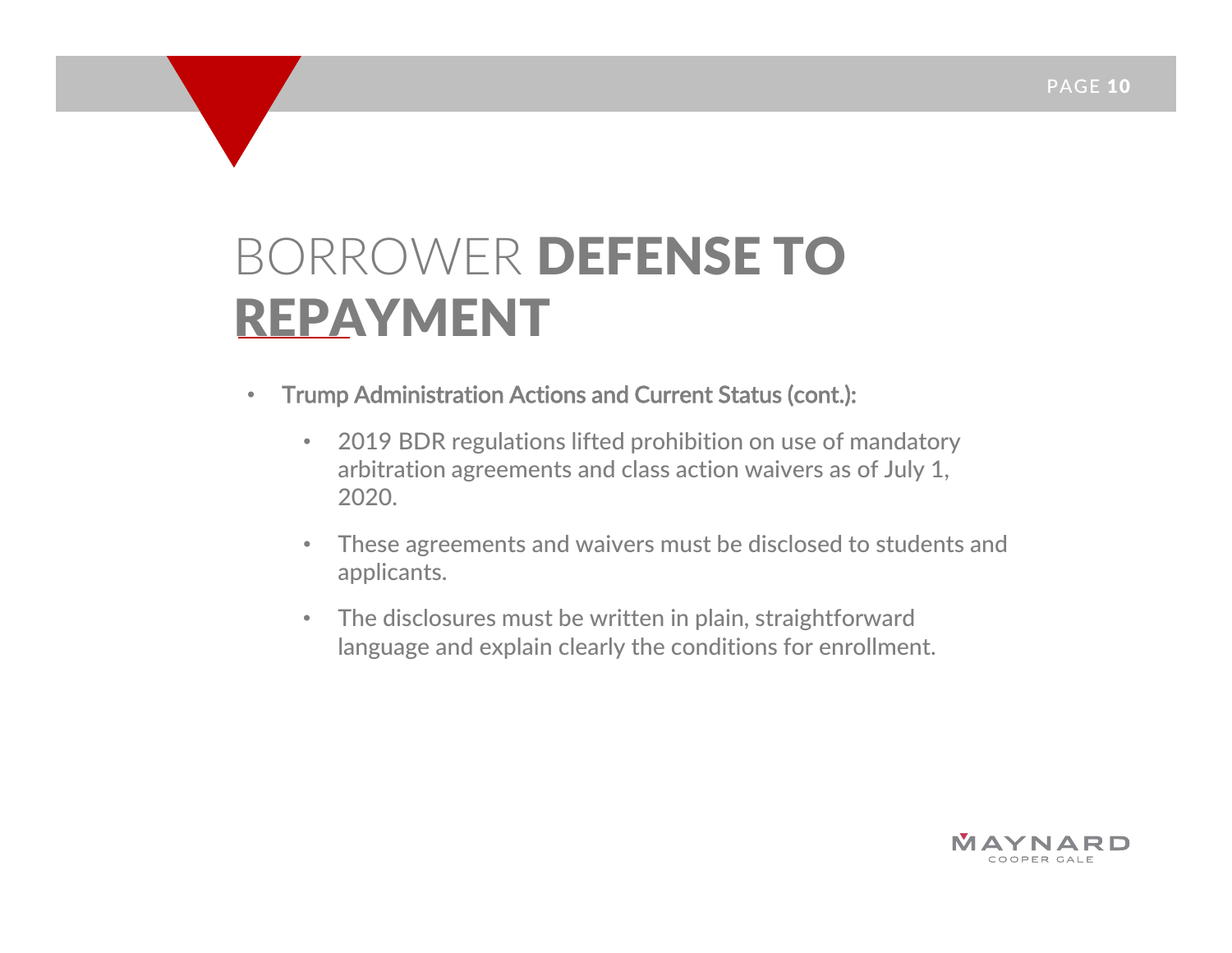- $\bullet$  Trump Administration Actions and Current Status (cont.):
	- $\bullet$  The disclosures must state that the institution cannot require <sup>a</sup> borrower (i) to participate in arbitration or any other internal dispute resolution process prior to filing <sup>a</sup> BDR claim, or (ii) in any way to waive or limit his or her ability to file <sup>a</sup> BDR claim.
	- • The disclosures also must state that any mandatory arbitration proceeding tolls the three‐year limitation period for <sup>a</sup> borrower to file <sup>a</sup> BDR claim.
	- • All disclosures must be in 12‐point font and be provided, at <sup>a</sup> minimum, on the institution's admissions information webpage and in the admissions section of the catalog.

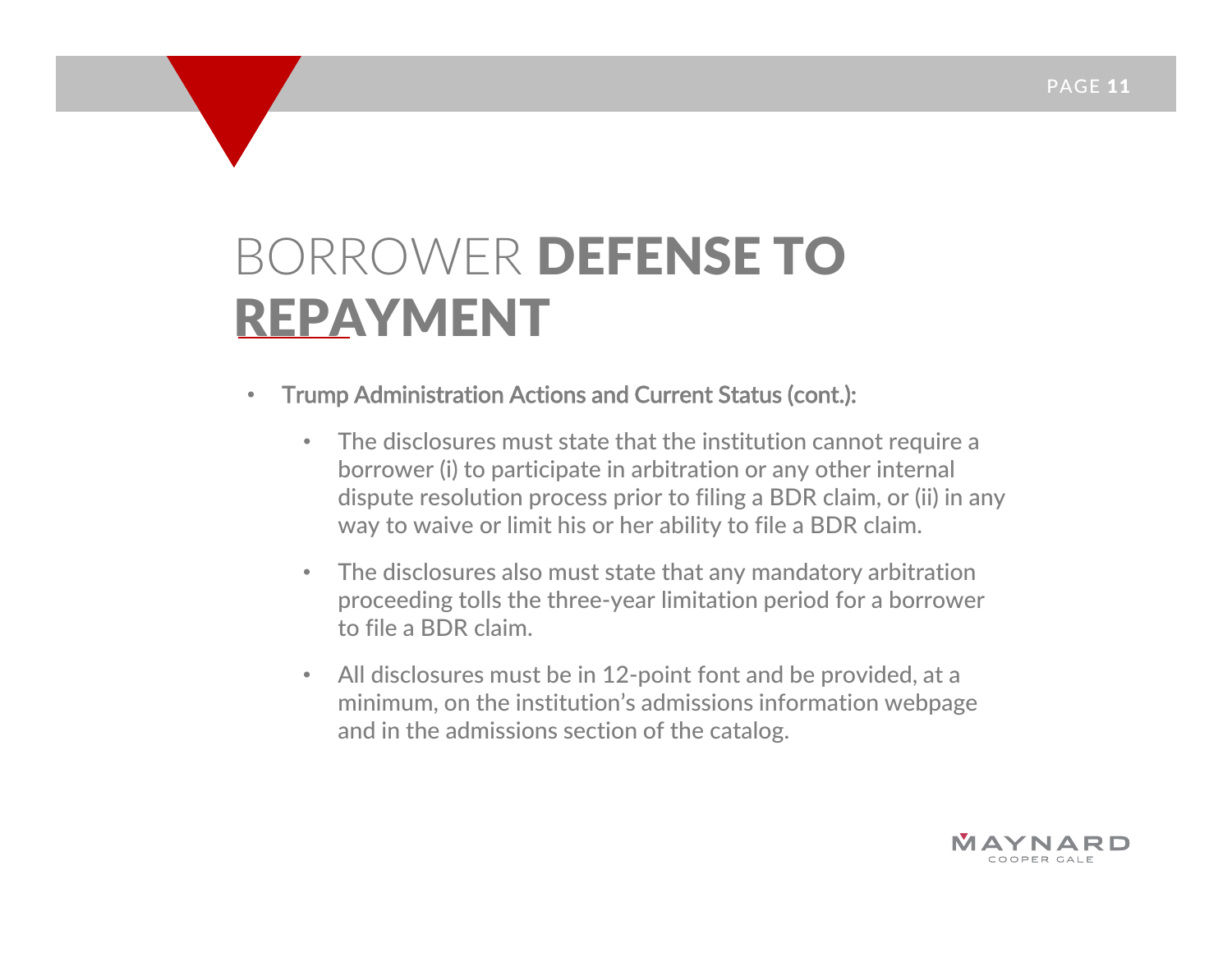- $\bullet$  Trump Administration Actions and Current Status (cont.):
	- • Legal aid group sued Department over 2019 BDR regulations (New York Legal Assistance Group v. DeVos and U.S. Department of Education)
	- • U.S. District Court for the Southern District of New York on March 17, 2021, granted summary judgment in favor of Department in all but one of the claims, upholding nearly all of the DeVos 2019 BDR regulations.
	- • Court granted summary judgment in favor of Plaintiff regarding the provision adding <sup>a</sup> three‐year statute of limitations on some claims, remanding that issue back to the Department for further consideration.
	- •Plaintiff appealed to the Second Circuit on April 7, 2021.

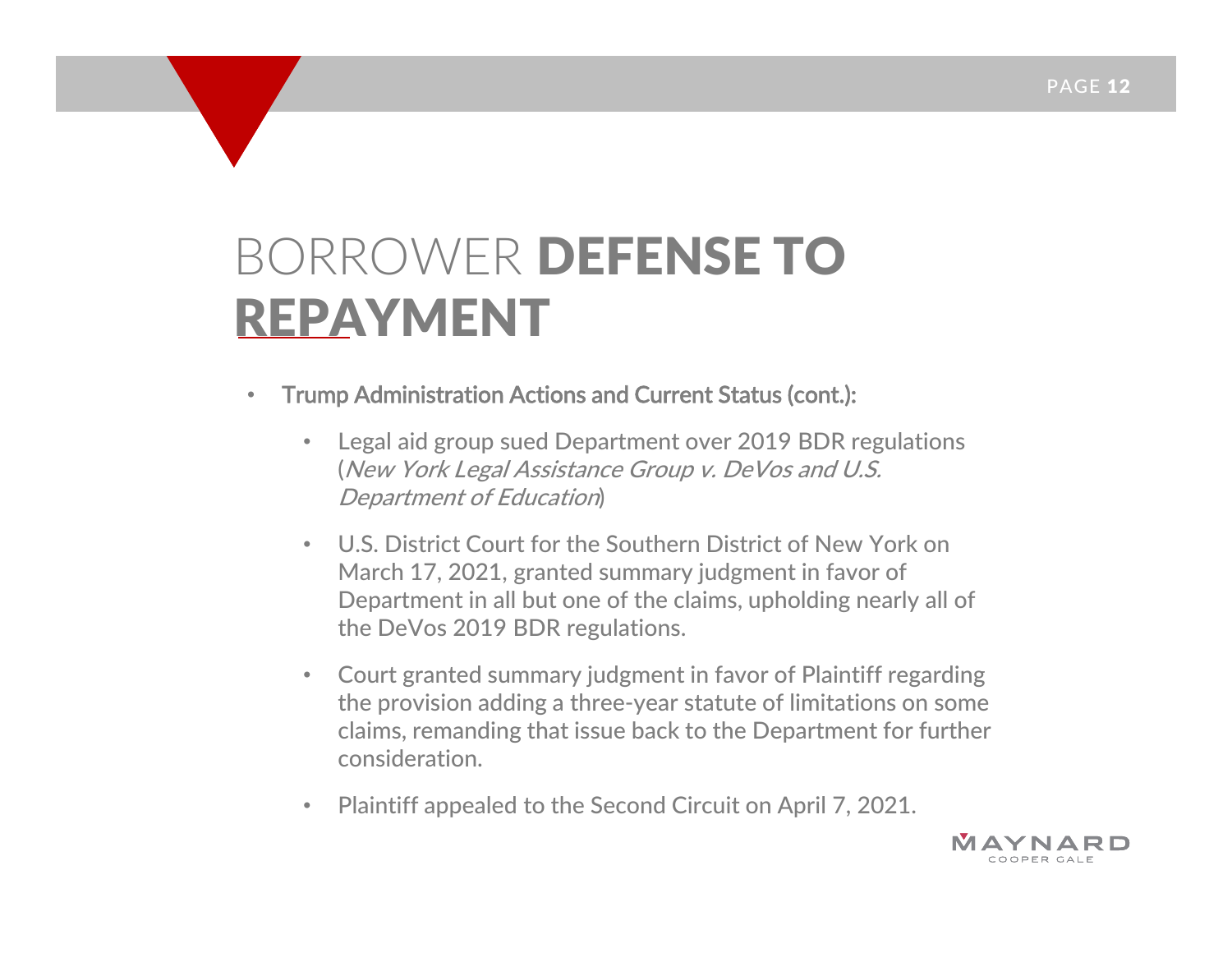- • Financial Responsibility and Reporting Requirements:
	- • The 2019 BDR regulations revised the financial responsibility and triggering events introduced in the 2016 regulations.
	- • The Secretary will determine that an institution cannot meet its financial or administrative obligations if one of the following mandatory triggering events occurs after the Secretary calculates a composite score:
		- • Either (i) the institution incurs <sup>a</sup> liability from <sup>a</sup> settlement, final judgment or final determination arising from any administrative or judicial action, or (ii) there is <sup>a</sup> withdrawal of owner's equity from <sup>a</sup> proprietary institution with <sup>a</sup> composite score less than 1.5 by any means, including the payment of <sup>a</sup> dividend, and, as <sup>a</sup> result, the recalculated composite score is less than 1.0.

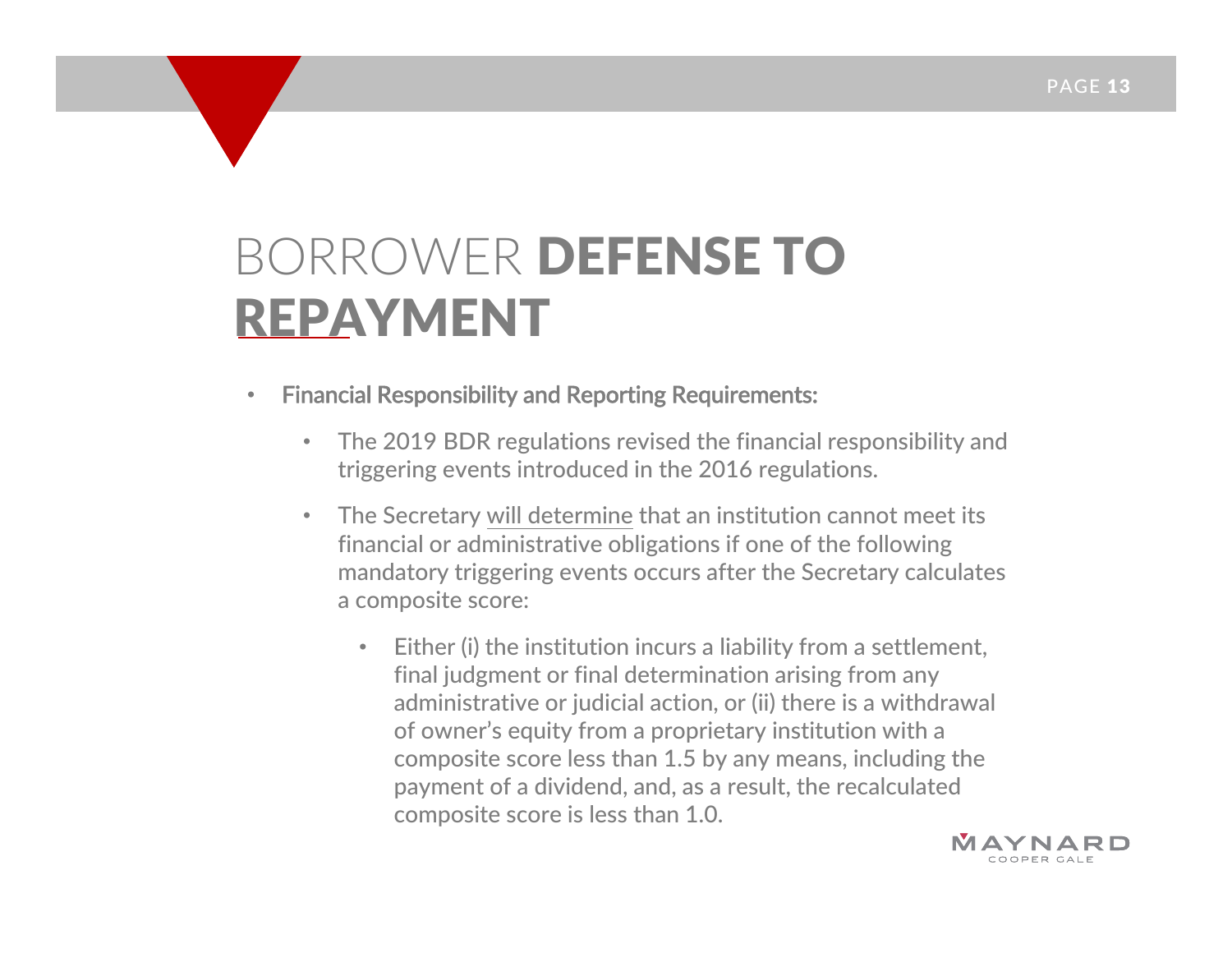- • Financial Responsibility and Reporting Requirements (cont.):
	- • For a publicly traded institution, the SEC suspends or revokes the registration of the institution's securities or suspends trading of the institution's securities, the exchange on which the institution's securities are traded delists the securities because the institution is not in compliance with listing requirements, or the SEC does not receive required reports timely and has not granted an extension.
	- • $\bullet$   $\;\;$  In the most recent fiscal year on which the Secretary has calculated <sup>a</sup> composite score, if the institution is subject to two or more discretionary triggering events described below, those events will be considered mandatory triggering events unless <sup>a</sup> triggering event is resolved before <sup>a</sup> subsequent event occurs.

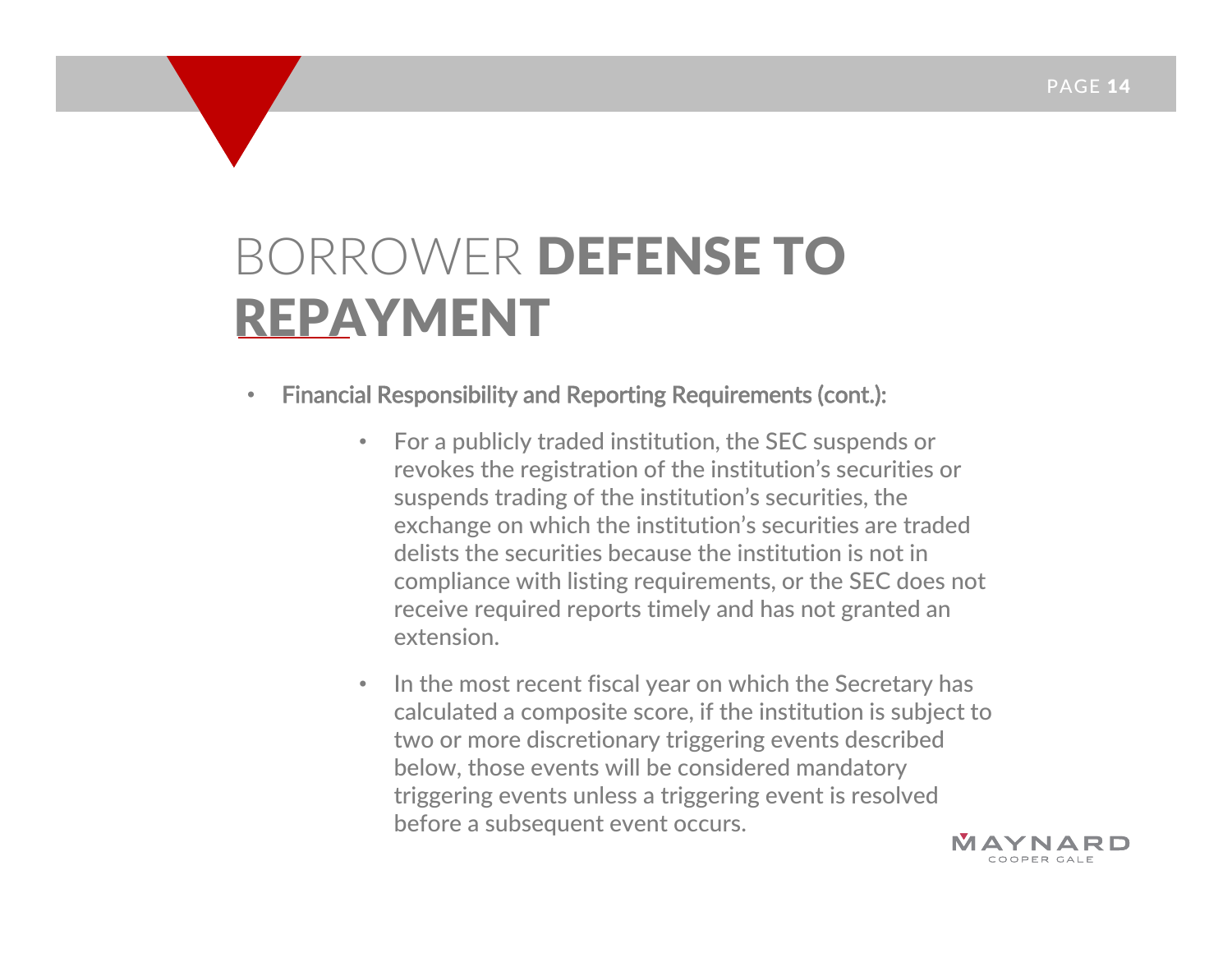- • Financial Responsibility and Reporting Requirements (cont.):
	- • The Secretary may determine that an institution cannot meet its financial or administrative obligations if one of the following discretionary triggering events occurs:
		- • The institution's accrediting agency issues <sup>a</sup> show‐cause order or similar action that could result in the loss of the institution's accreditation if not resolved.
		- • The institution violates <sup>a</sup> provision or requirement in <sup>a</sup> security or loan agreement with <sup>a</sup> creditor that leads to <sup>a</sup> default, delinquency or other event that causes or enables the creditor to require or impose an increase in collateral, <sup>a</sup> change in contractual obligations, an increase in interest rates or payments, or other sanctions or penalties.

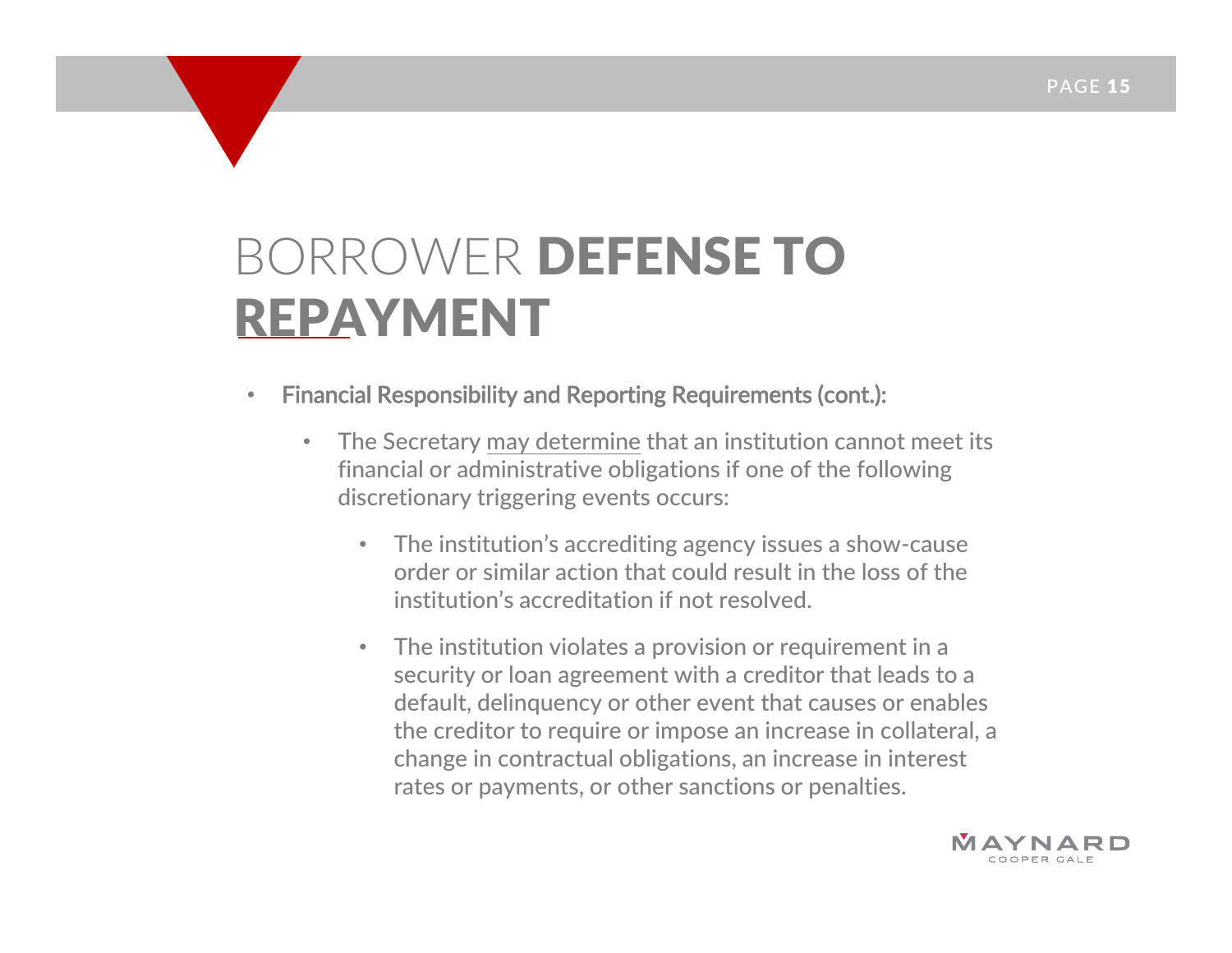- $\bullet$  Financial Responsibility and Reporting Requirements (cont.):
	- • The institution's state licensing or authorizing agency determines that the institution has violated an applicable state agency requirement, and the state agency intends to withdraw or terminate the institution's license or authorization if the institution does not take steps to come into compliance.
	- •A proprietary institution fails the 90/10 rule for one year.

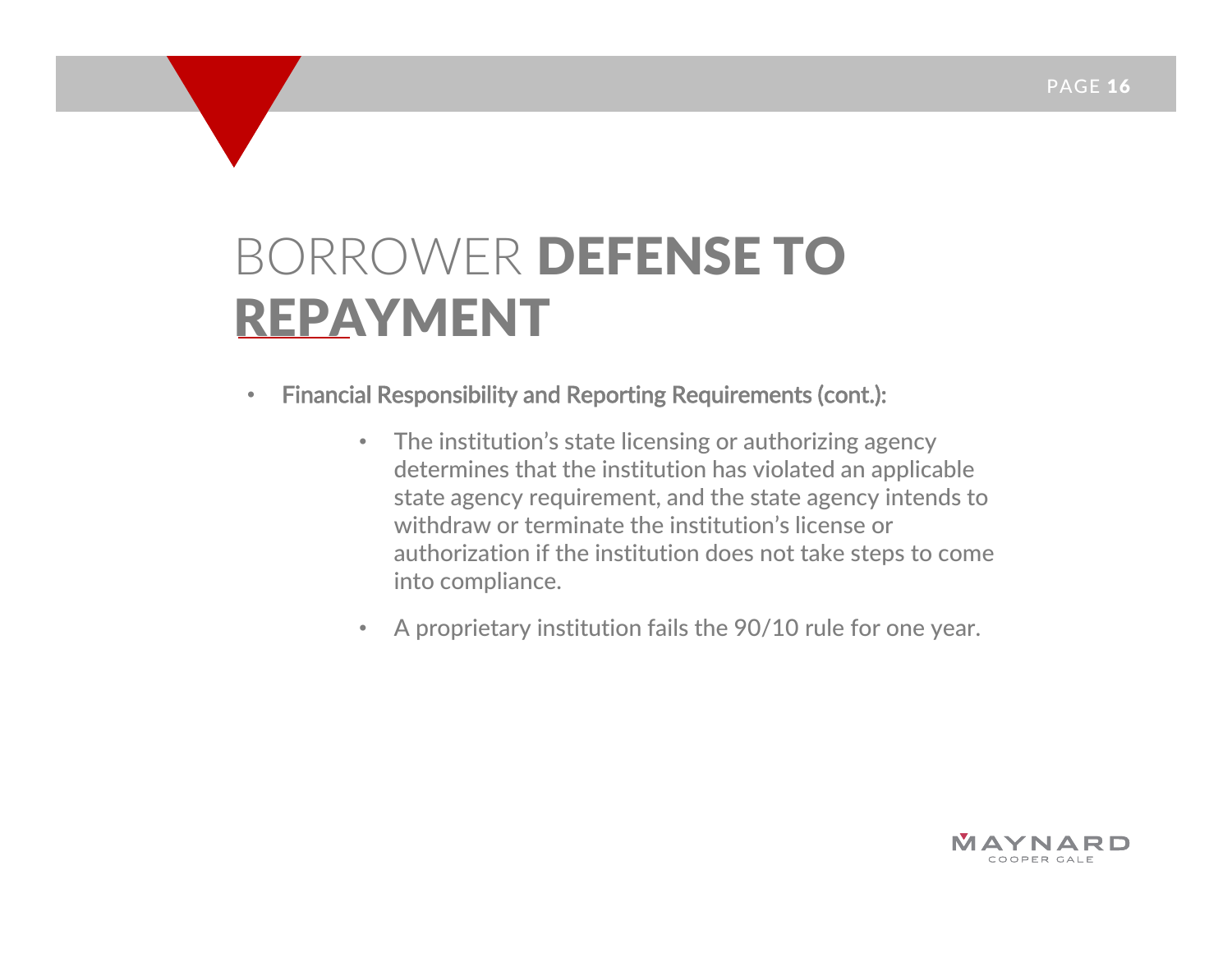- $\bullet$  Financial Responsibility and Reporting Requirements (cont.):
	- • The institution has high dropout rates as calculated by the Secretary. This provision was introduced in the 2016 Regulations, but the Department has not yet developed <sup>a</sup> specific threshold or methodology for this calculation.
	- • The institution's two most recent official cohort default rates are 30% or greater, unless one or both rates have been appealed or challenged and (i) the appeal or challenge is still pending, (ii) the appeal or challenge reduces one or both rates below 30%, or (iii) the appeal or challenge precludes the rates from resulting in <sup>a</sup> loss of eligibility or provisional certification.

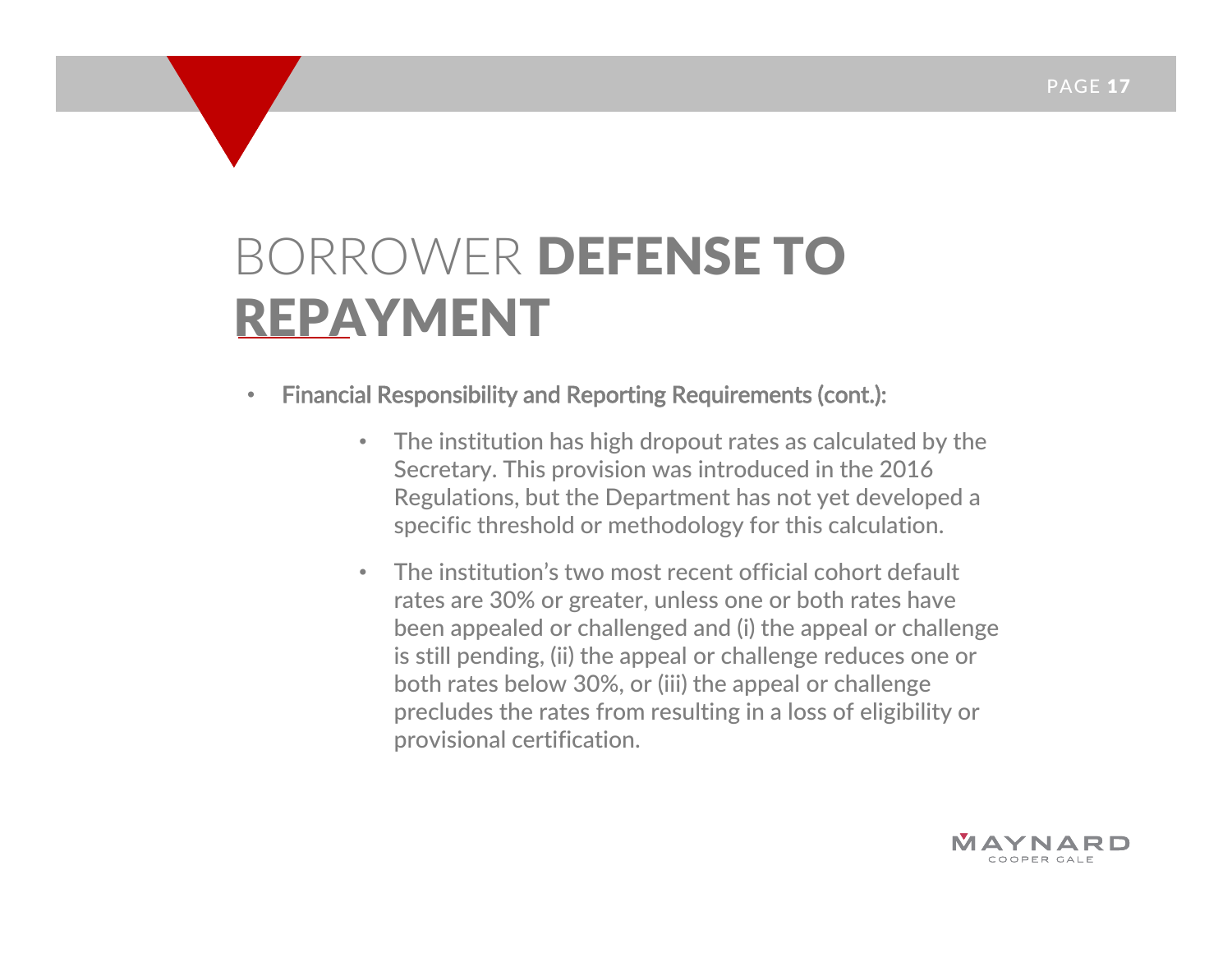- • Biden Administration Actions:
	- • The Department held virtual public hearings in June 2021 to receive feedback on potential issues for future negotiated rulemaking sessions.
	- $\bullet$  On August 6, the Department announced the topics and schedule for the next negotiated rulemaking session.
	- $\bullet$  The Affordability and Student Loans Committee will meet for three sessions:
		- Session 1: October 4‐8, 2021
		- $\bullet$ • Session 2: November 1-5, 2021
		- •• Session 3: December 6-10, 2021

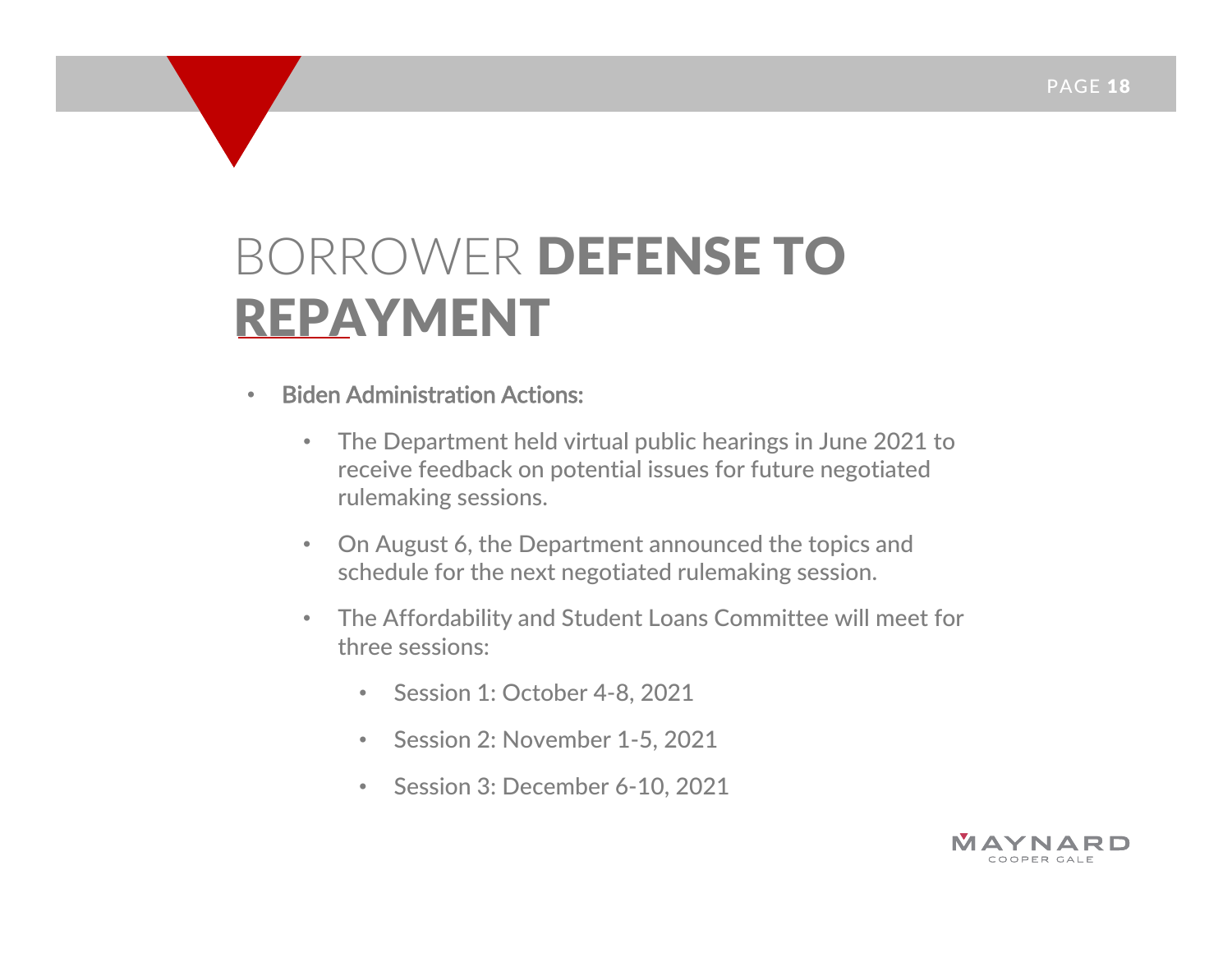- $\bullet$  Biden Administration Actions (cont.):
	- $\bullet$  Topics for the Affordability and Student Loans Committee are:
		- •Borrower defense to repayment;
		- Closed school discharges;
		- • Discharges for borrowers with <sup>a</sup> total and permanent disability;
		- •Discharges for false certification of student eligibility;
		- •Loan repayment plans;
		- •• Interest capitalization on Federal student loans;
		- • Mandatory pre‐dispute arbitration and prohibition of class action lawsuits provisions in institutions' enrollment agreements;
		- Pell Grant eligibility for prison education programs; and
		- The Public Service Loan Forgiveness program.

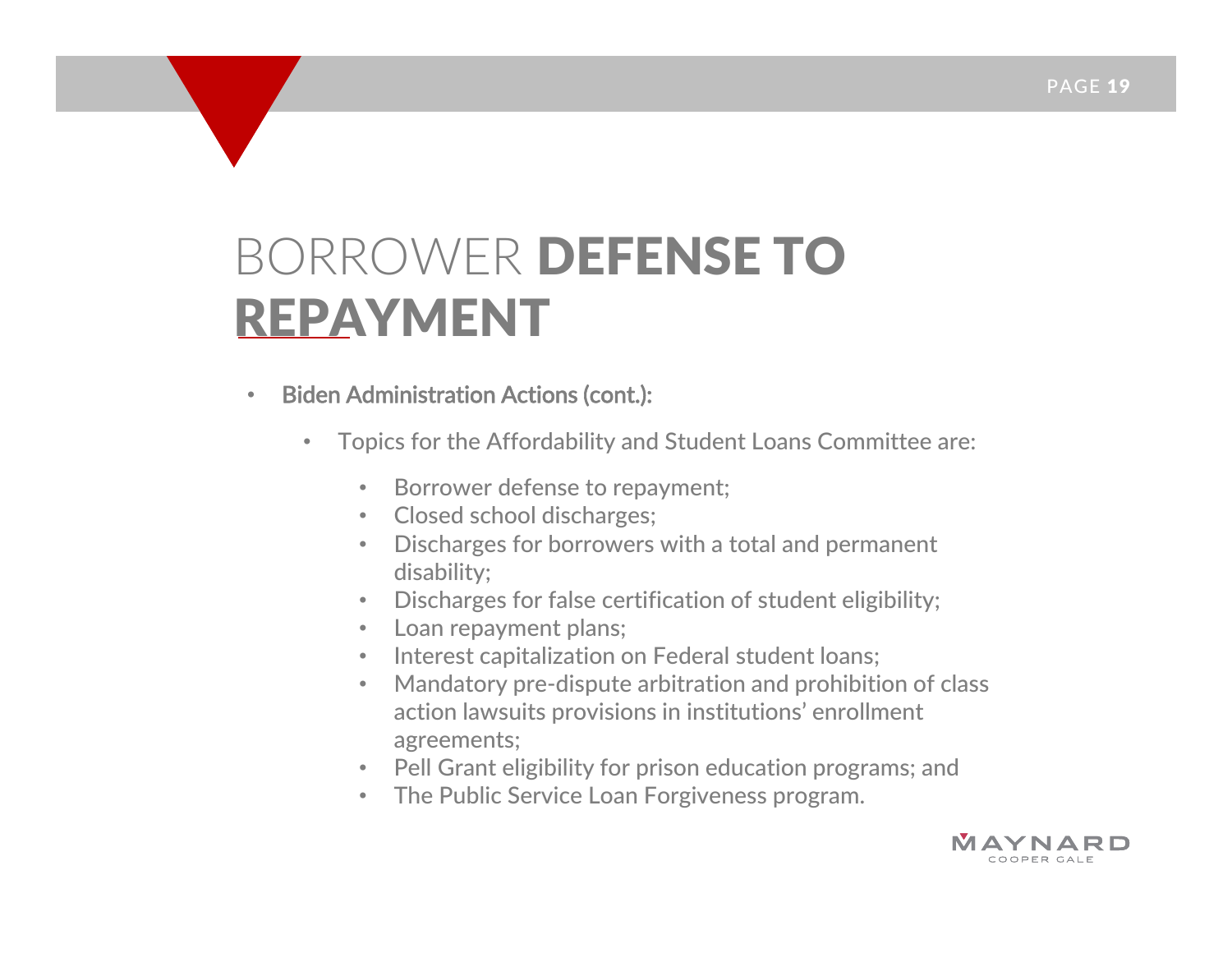- $\bullet$  Biden Administration Actions (cont.):
	- • The Department also announced the formation of <sup>a</sup> subcommittee called the Prison Education Program Subcommittee.
	- $\bullet$  This subcommittee will be charged with making recommendations to the full committee regarding expansion of the Pell Grant program to incarcerated persons.
	- • The subcommittee will meet for two sessions in October and November, with more details to be announced at <sup>a</sup> later date.

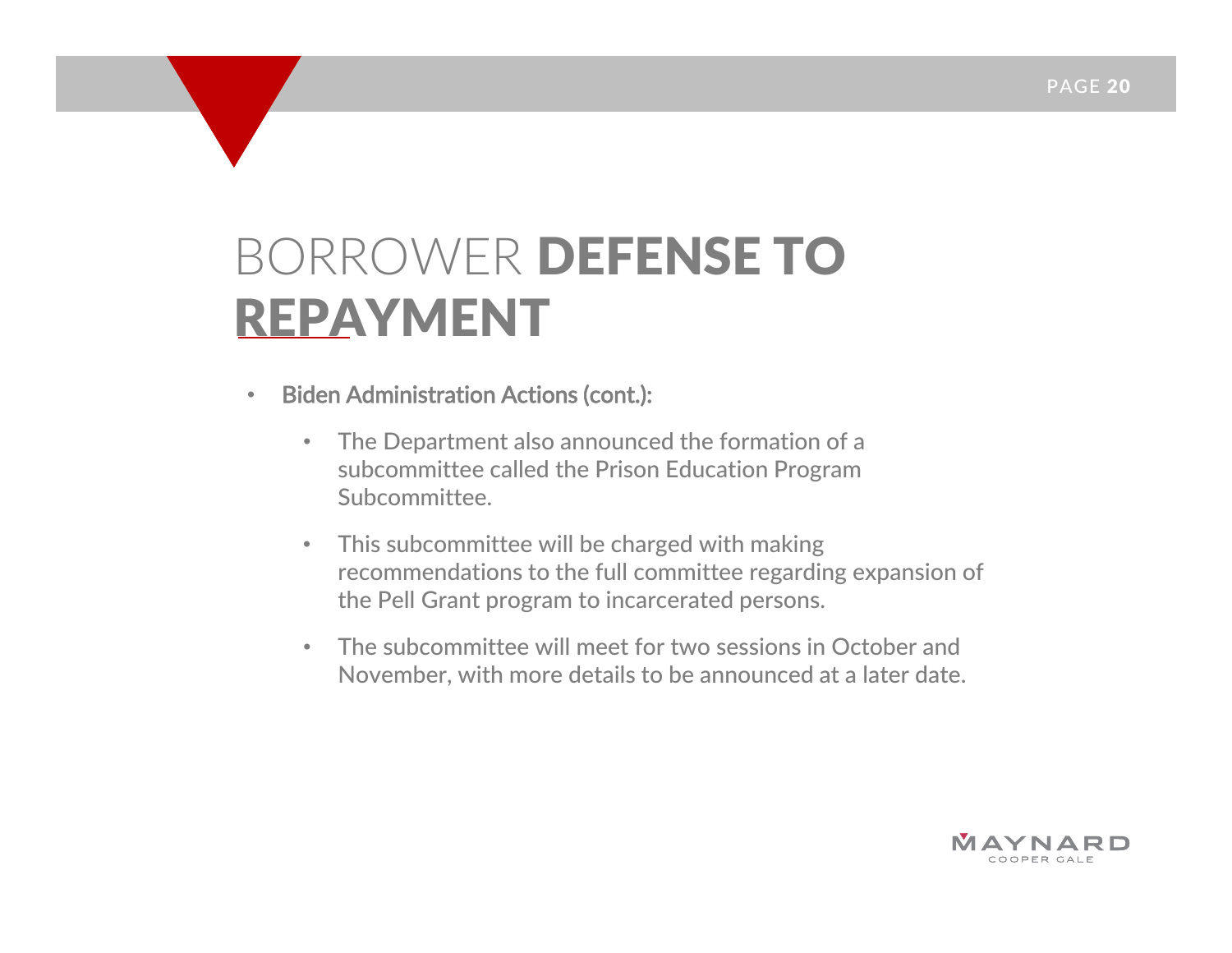#### DISTANCE EDUCATION

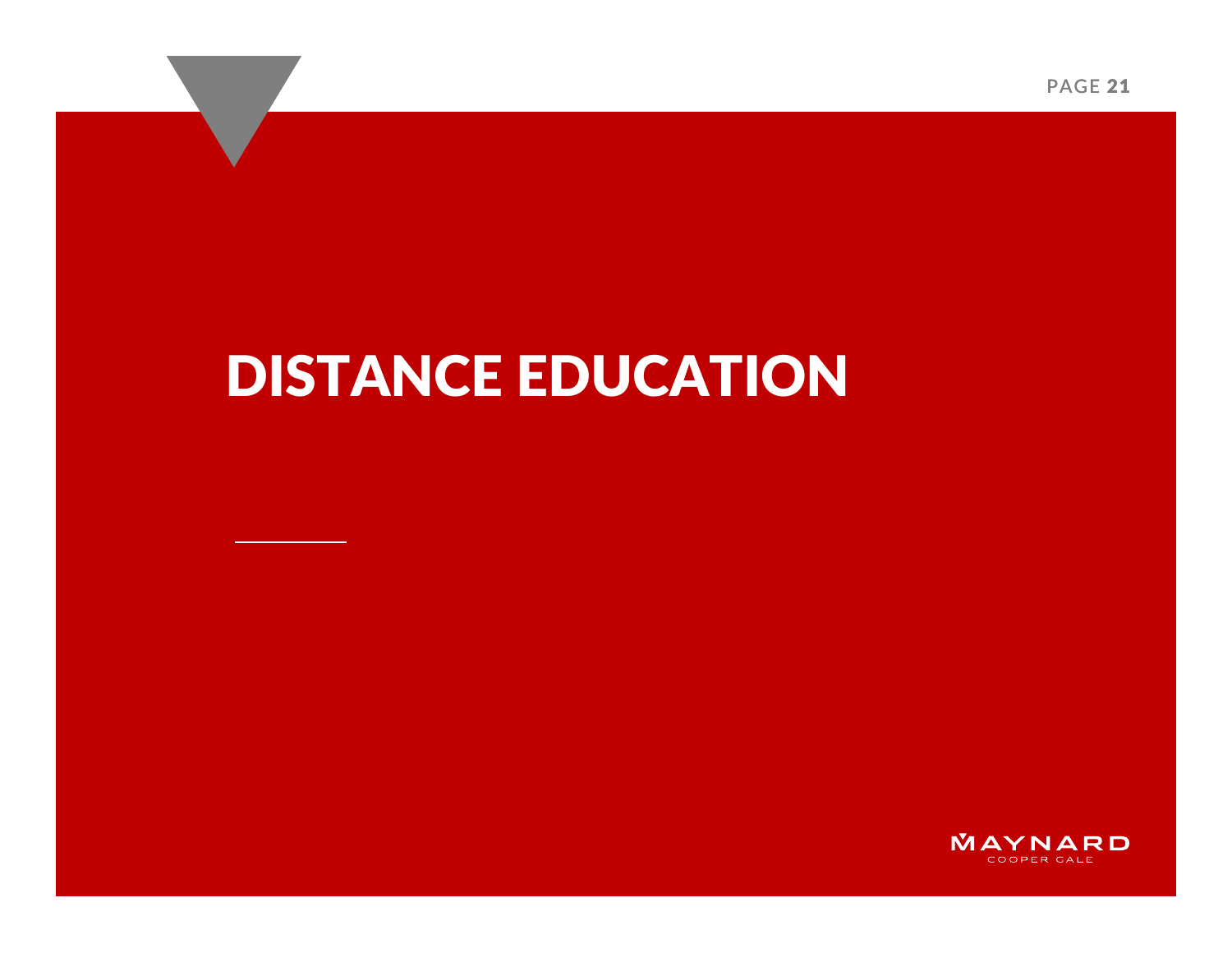- $\bullet$  Trump Administration Actions and Current Status:
	- • The Final Rule addressing distance education and related topics was published on September 2, 2020.
	- $\bullet$  We issued <sup>a</sup> Client Alert on September 4, 2020, that is available at https://www.maynardcooper.com/u‐s‐department‐of‐ education‐issues‐new‐distance‐education‐and‐related‐ regulations.
	- •The Final Rule was effective on July 1, 2021.
	- $\bullet$  The new regulations include <sup>a</sup> host of changes, including much‐ needed definitions, and provide some additional flexibilities.

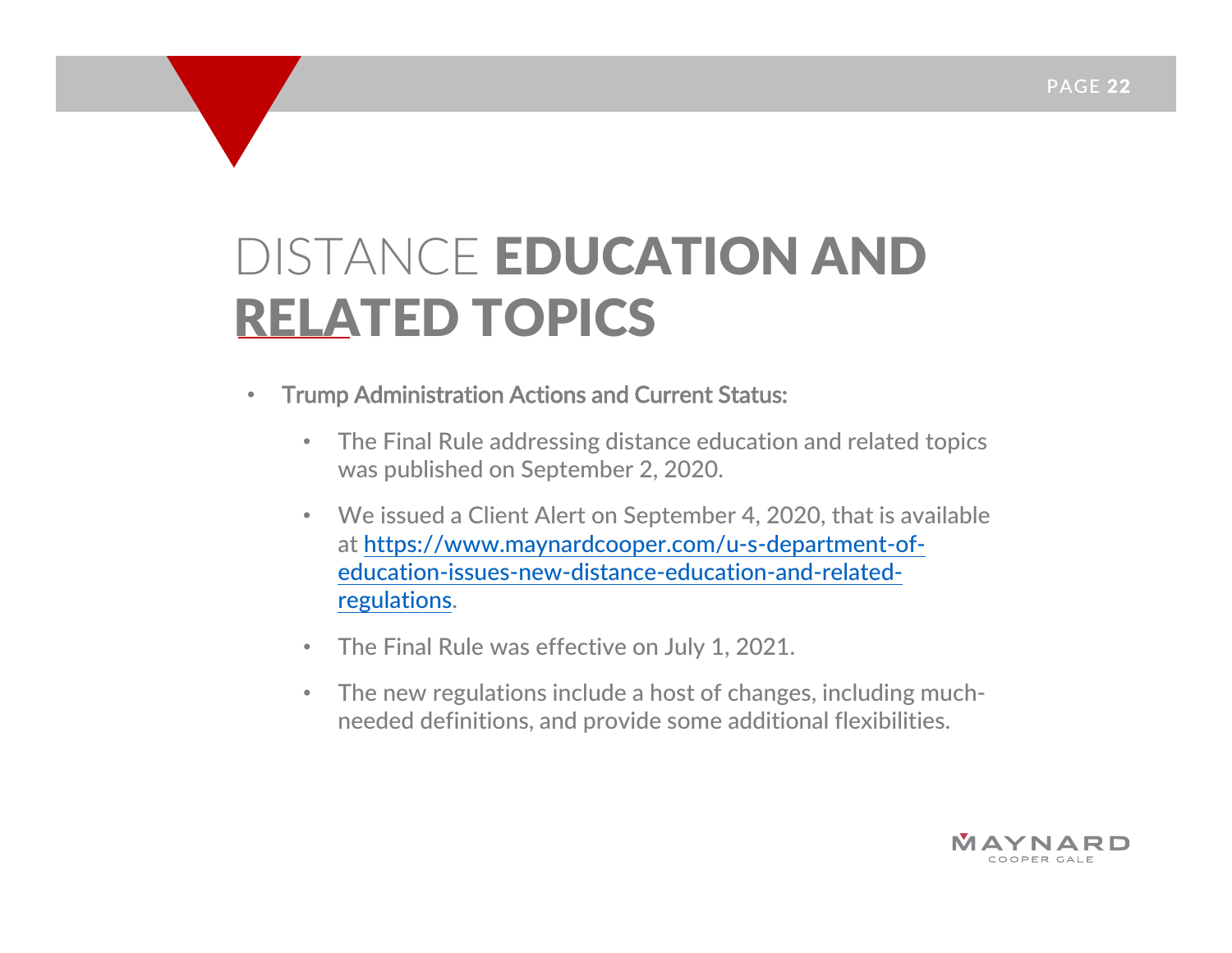- $\bullet$  Trump Administration Actions and Current Status (cont.):
	- $\bullet$  The new regulations clarify the distinction between distance education and correspondence courses:
		- • Distance Education ‐ A distance education course is one in which instruction is delivered by one or more types of technology, including the internet, various wired and wireless media, or audio conference to students who are separated from the instructor(s). These technologies "support regular and substantive interaction between the students and the instructor or instructors, either synchronously or asynchronously." (Emphasis added.)

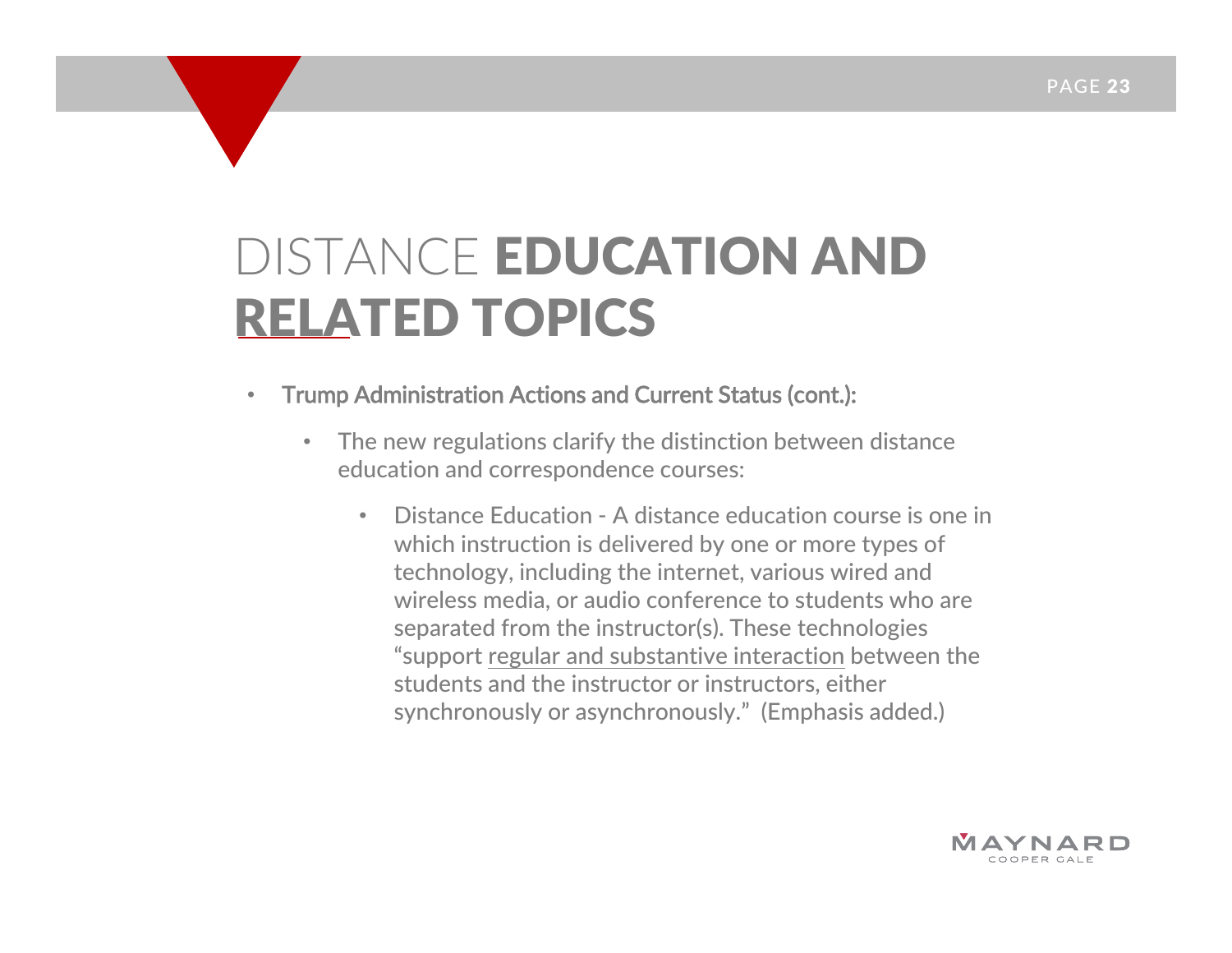- • Trump Administration Actions and Current Status (cont.):
	- $\bullet$  The new regulations clarify the distinction between distance education and correspondence courses:
		- • Correspondence ‐ A correspondence course is one in which "the institution provides instructional materials, by mail or electronic transmission, including examinations on the materials, to students who are separated from the instructors." A key feature that distinguishes <sup>a</sup> correspondence course from <sup>a</sup> distance education course is that "[i]nteraction between instructors and students in <sup>a</sup> correspondence course is limited, is not regular and substantive, and is primarily initiated by the student."

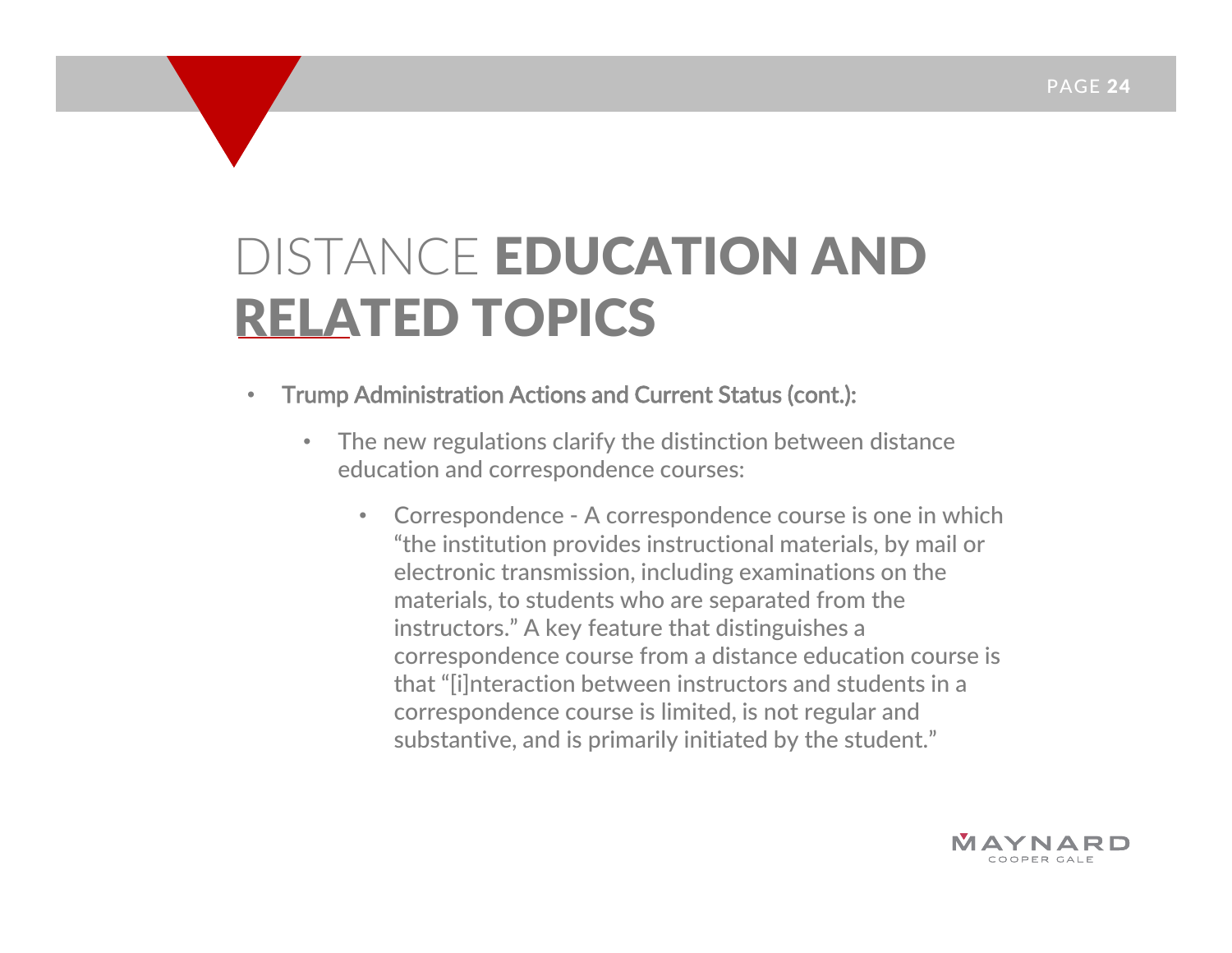- $\bullet$  Trump Administration Actions and Current Status (cont.):
	- $\bullet$  Section 600.7(b)(2) provides that <sup>a</sup> student is considered to be enrolled in correspondence courses if more than 50% of the student's courses in an award year are correspondence courses.
	- $\bullet$  A course that combines correspondence and residential training is considered <sup>a</sup> correspondence course.
	- •• If a course combines correspondence study and distance education, the institution must determine the predominate method of instruction and apply the appropriate rules.

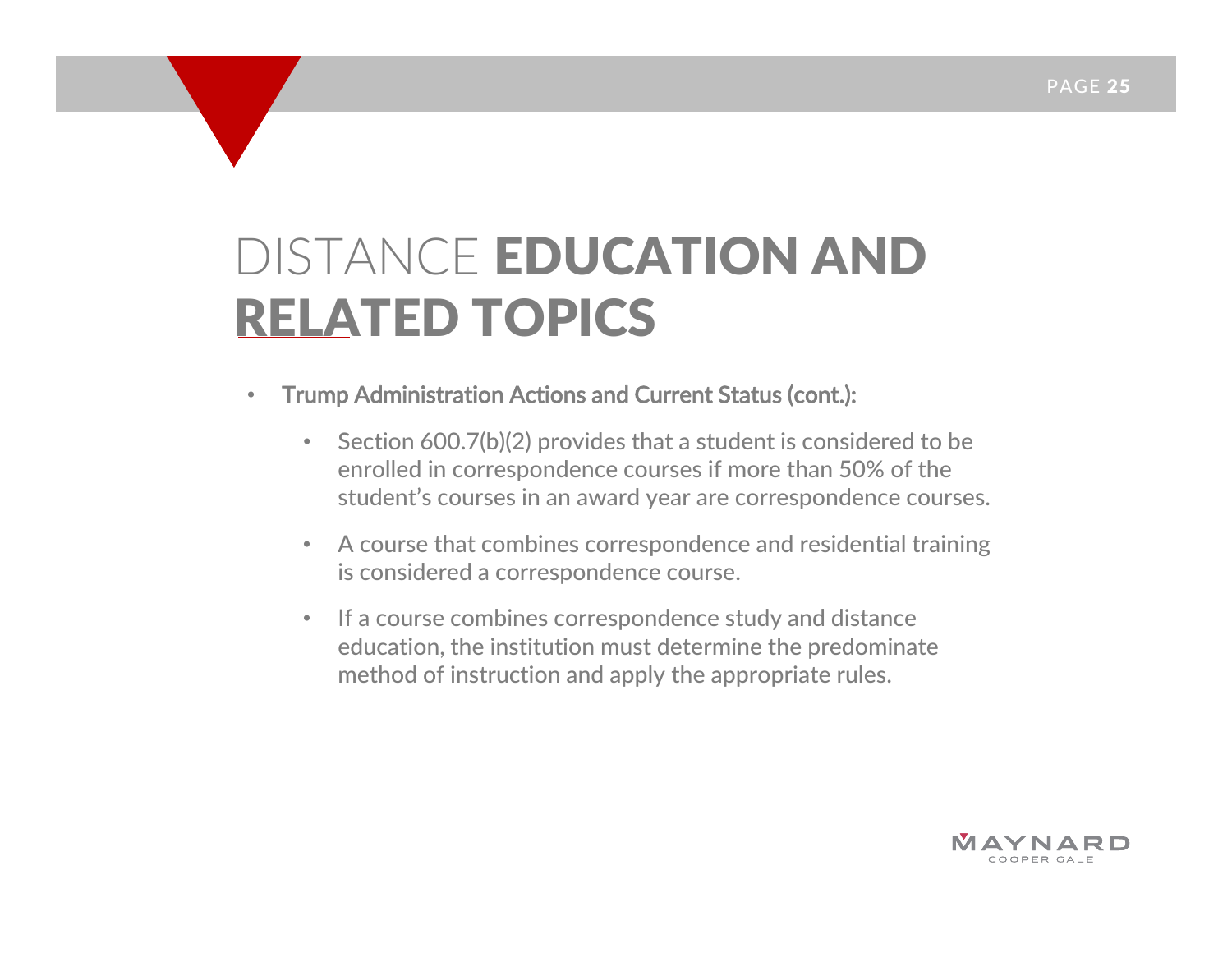- • Trump Administration Actions and Current Status (cont.):
	- • A correspondence program is considered an eligible FSA program if it has been accredited by an accrediting agency recognized by the Department for accreditation of correspondence education.
	- $\bullet$  An institution is not eligible to participate in Title IV if in an academic year:
		- • More than 50% of its courses are delivered by correspondence; or
		- 50% or more of its students are enrolled in correspondence courses.

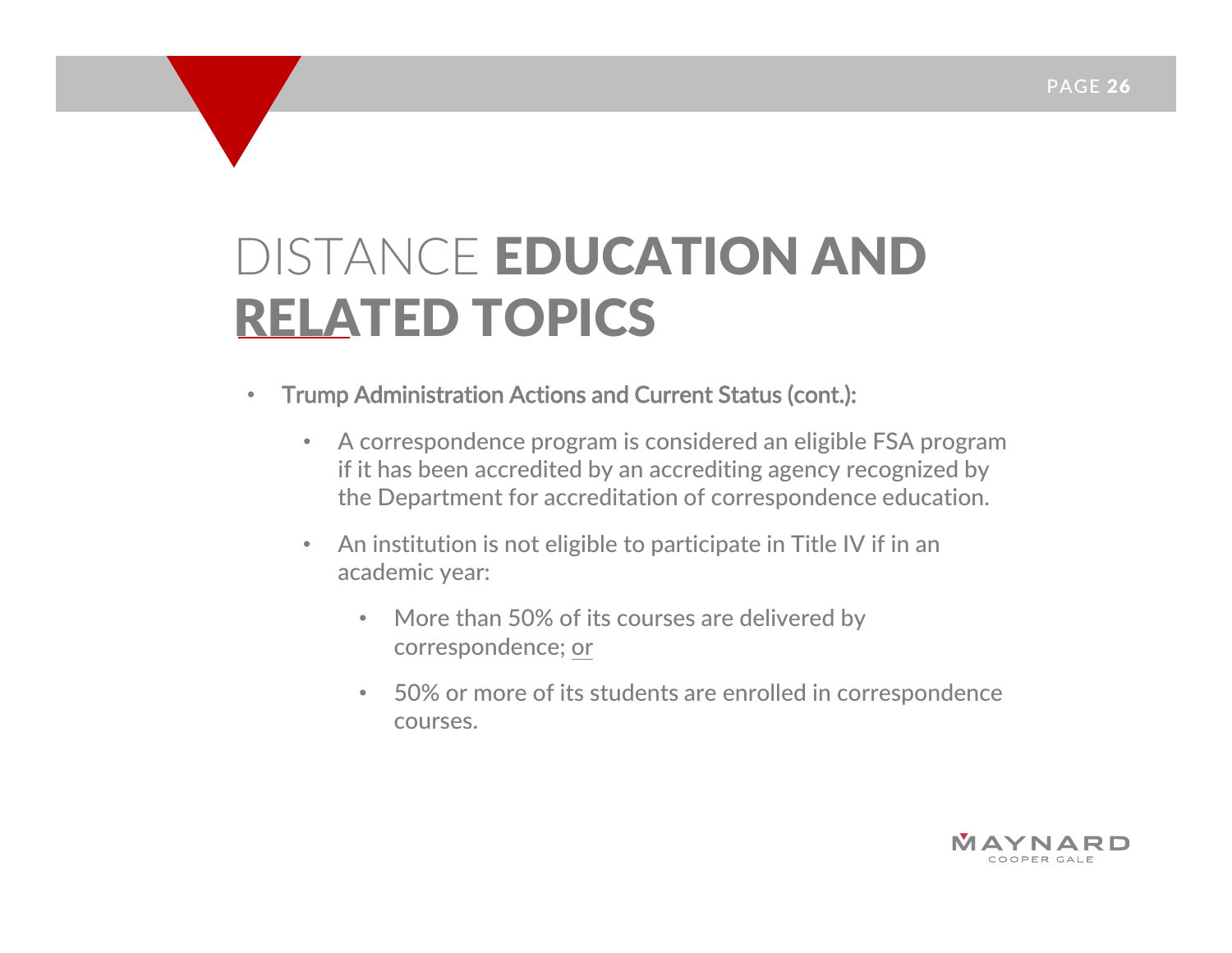- • Trump Administration Actions and Current Status (cont.):
	- $\bullet$  A key element of <sup>a</sup> distance education course is that there must be regular and substantive interaction between the students and the instructor.
	- $\bullet$  This is not <sup>a</sup> new requirement, but there has been considerable uncertainty regarding the meaning and extent of this ambiguous term that the new definition seeks to address.

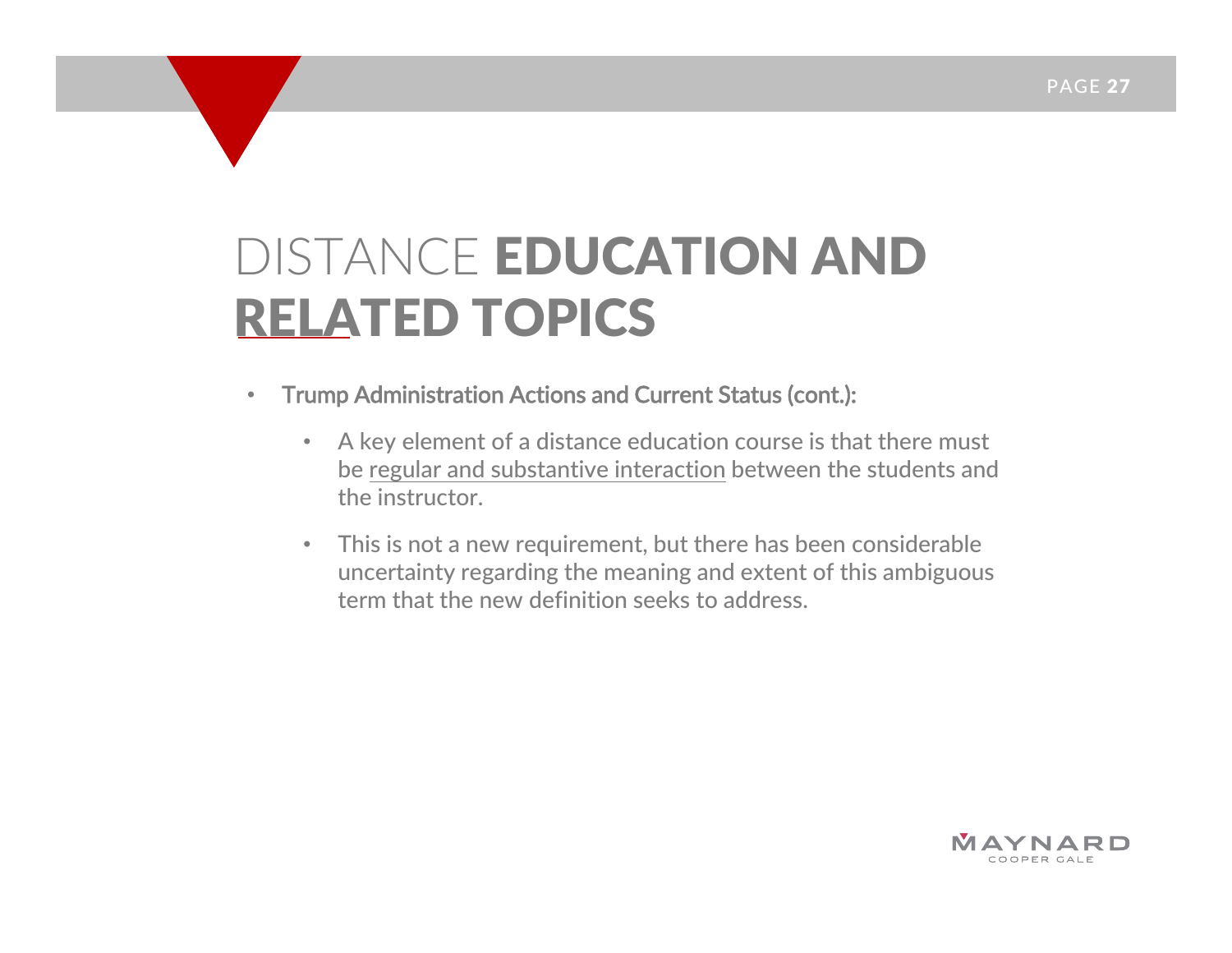- $\bullet$  Trump Administration Actions and Current Status (cont.):
	- • "Substantive interaction" means "engaging students in teaching, learning, and assessment, consistent with the content under discussion" and must include at least two of five components:
		- $\bullet$ Providing direct instruction;
		- •Assessing or providing feedback on <sup>a</sup> student's coursework;
		- $\bullet$  Providing information or responding to questions about the content of <sup>a</sup> course or competency;
		- $\bullet$  Facilitating <sup>a</sup> group discussion regarding the content of <sup>a</sup> course or competency; and/or
		- • Other instructional activities approved by the institution's or program's accrediting agency.

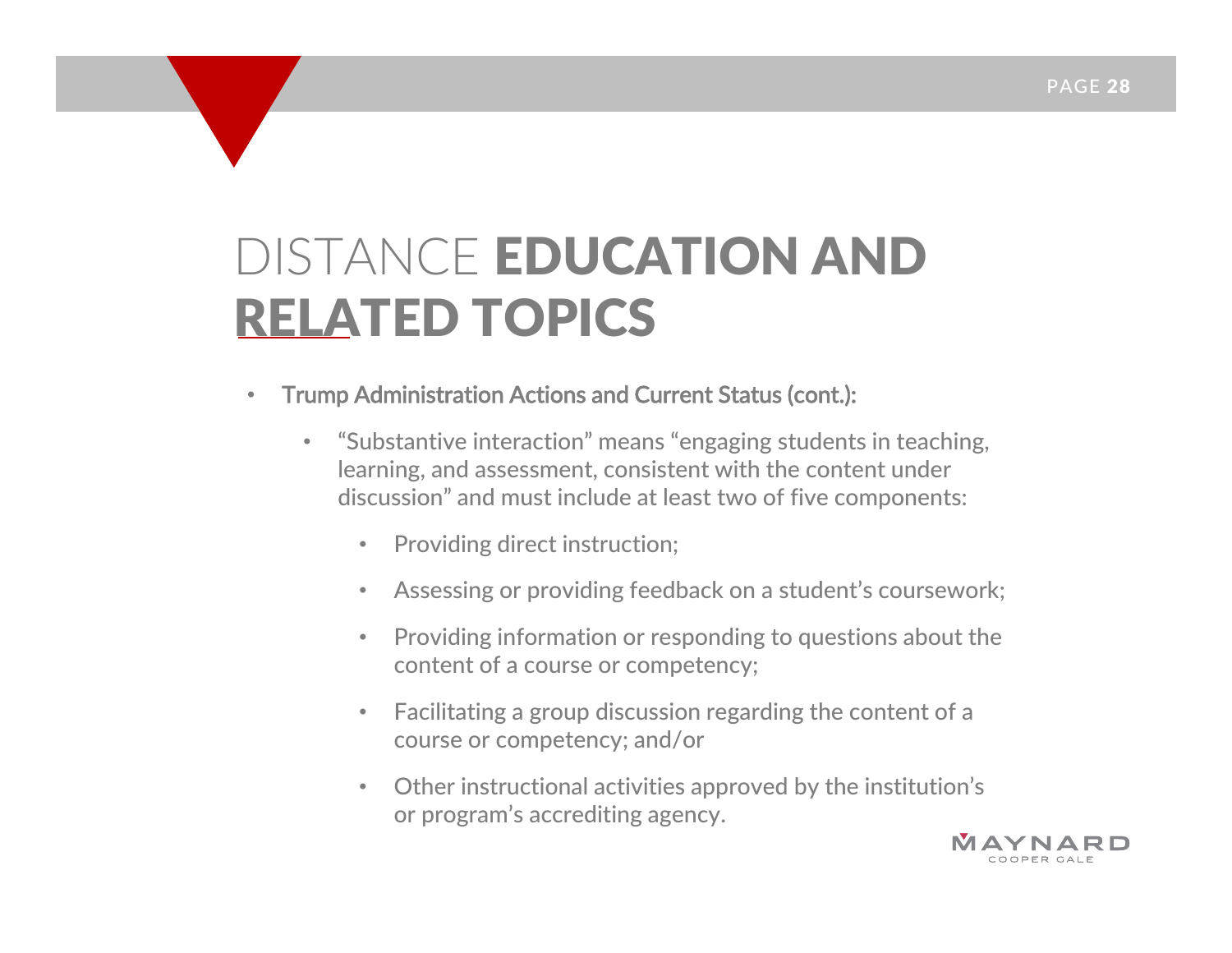- • Trump Administration Actions and Current Status (cont.):
	- • "Regular interaction" requires an institution to ensure, "prior to the student's completion of <sup>a</sup> course or competency," that there is "the opportunity for substantive interactions with the student on <sup>a</sup> predictable and scheduled basis commensurate with the length of time and the amount of content in the course or competency."
	- • The institution also is responsible for "[m]onitoring the student's academic engagement and success and ensuring that an instructor is responsible for promptly and proactively engaging in substantive interaction with the student when needed on the basis of such monitoring, or upon request by the student."

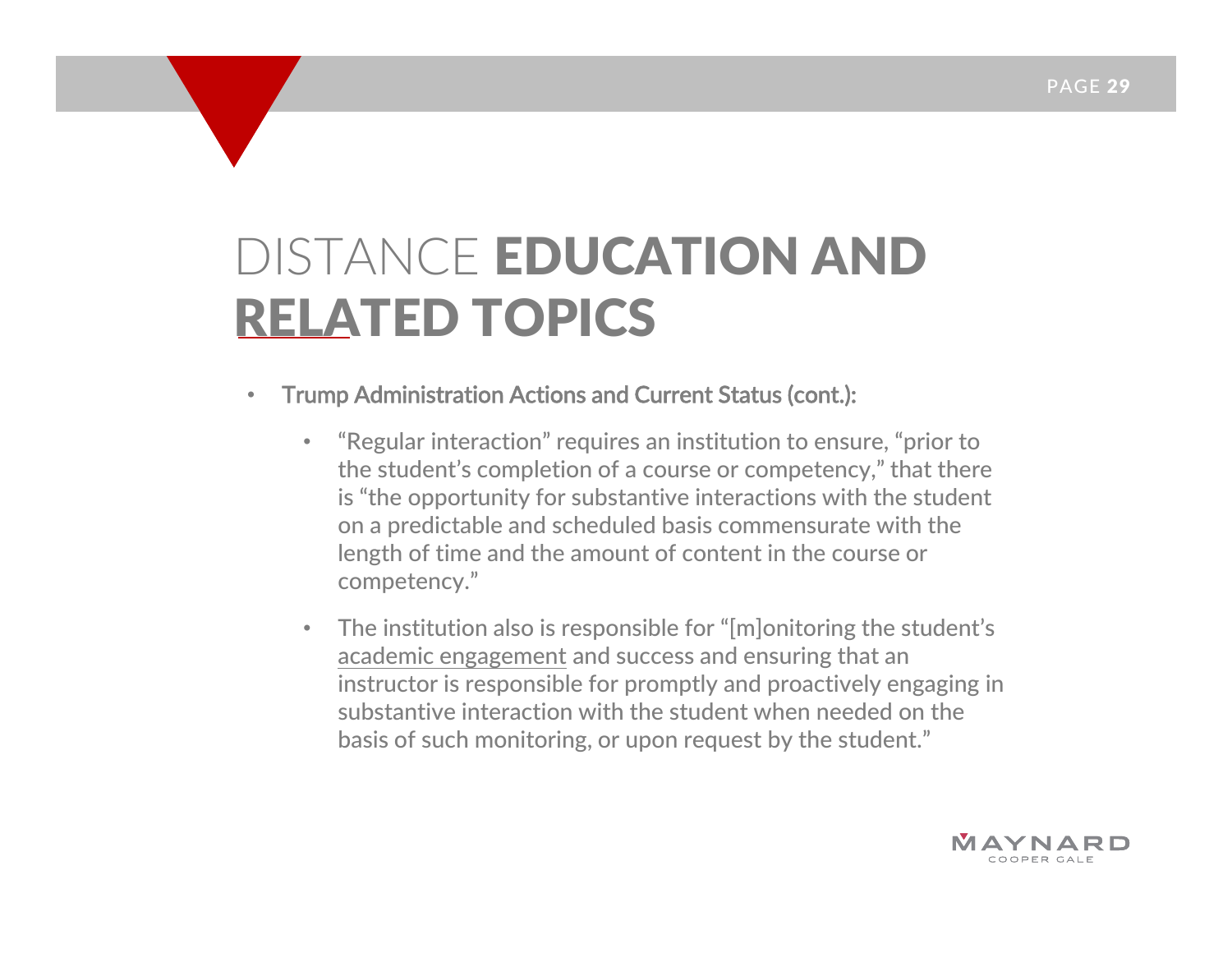- • Trump Administration Actions and Current Status (cont.):
	- $\bullet$  "Academic engagement" requires "[a]ctive participation by <sup>a</sup> student in an instructional activity related to the student's course of study" as defined by the institution consistent with any requirements imposed by its state or accrediting agency.
	- • It can include attending <sup>a</sup> class where the students and instructor can interact, turning in an academic assignment or taking <sup>a</sup> test, participating in an interactive computer‐assisted instruction, participating in an institutional‐directed group activity or online discussion, or interacting with the instructor regarding academic matters.
	- $\bullet$ • It excludes use of an institution's housing or meal plan, logging into an online class without further participation, and participating in academic counseling or advising.

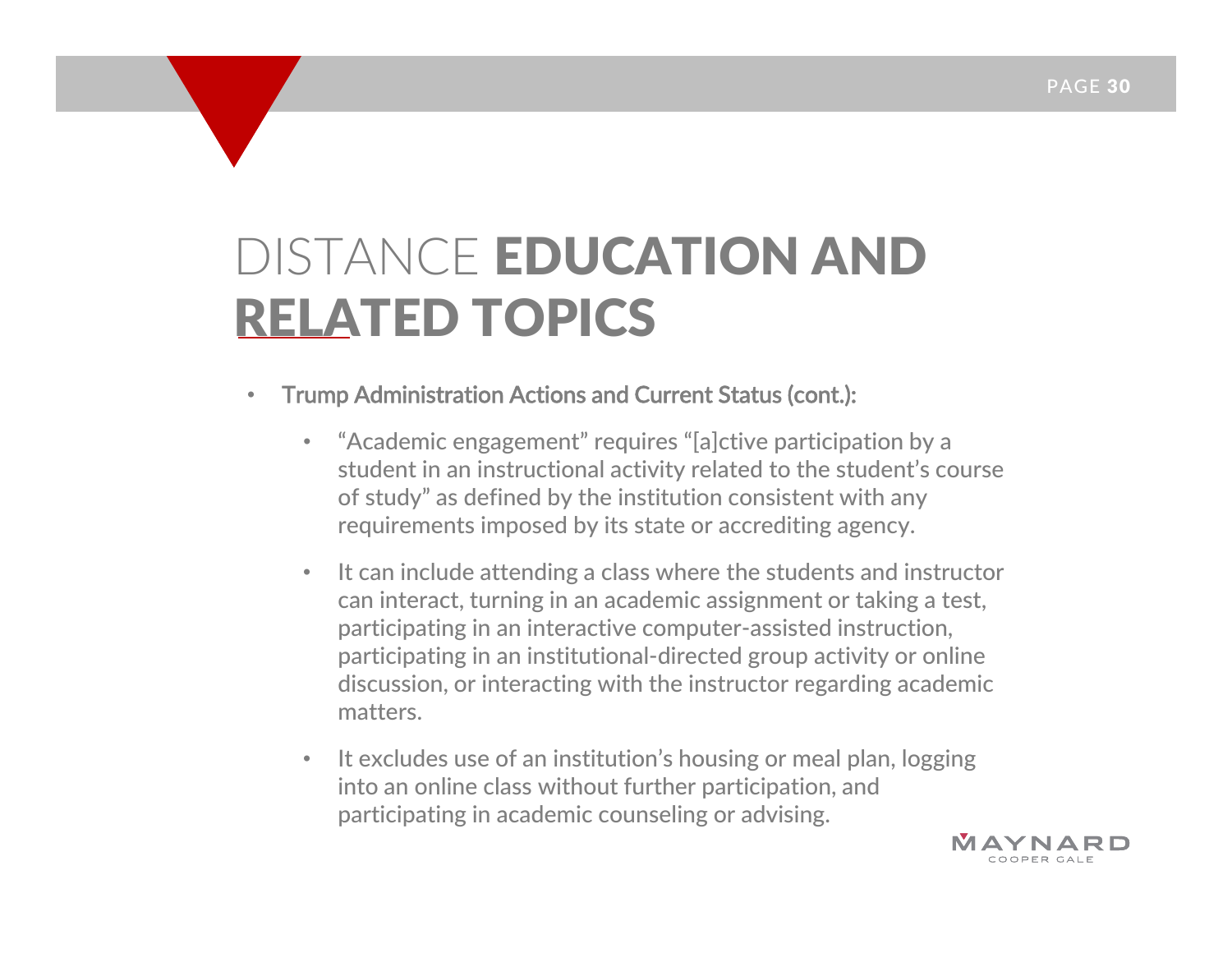- $\bullet$  Trump Administration Actions and Current Status (cont.):
	- • The Final Rule also revised the definitions of "clock hour" and "credit hour" and modified the requirements for program lengths.
	- • "Clock hour" is 50‐60 minutes of instruction or other specified academic activity in <sup>a</sup> 60‐minute period.
	- •• Institutions can calculate clock hours both for synchronous instruction where there is direct interaction between the students and the instructor and for an asynchronous academic engagement activity where the student interacts with technology that has the capability to monitor and document the amount of time the student participates in that activity.

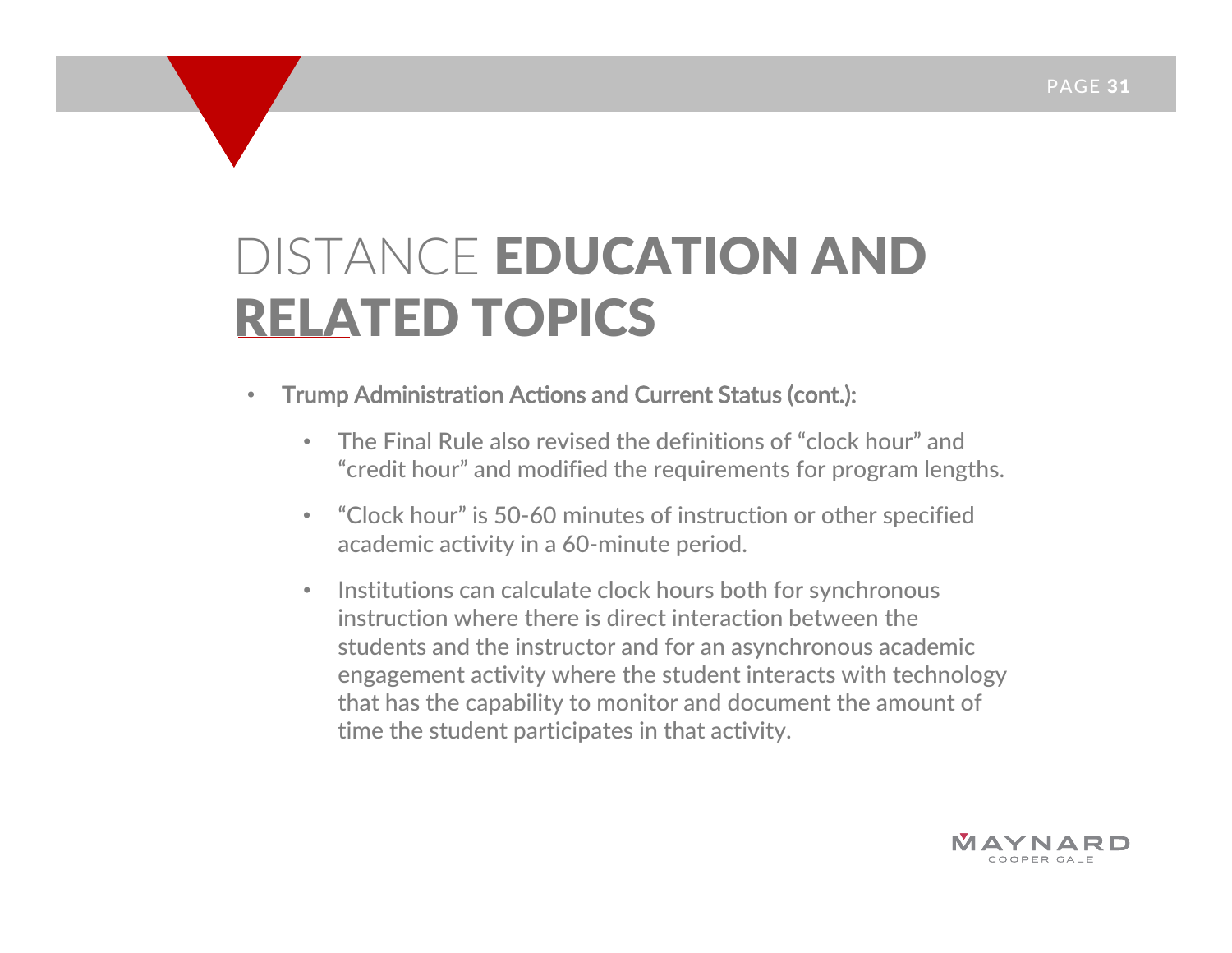- • Trump Administration Actions and Current Status (cont.):
	- $\bullet$  Section 668.14(b)(26) previously limited the eligibility of programs that prepare graduates for gainful employment in <sup>a</sup> recognized occupation to those programs comprising no more than 150% of the minimum number of clock hours for training in the recognized occupation as established by the state in which the institution is located, if any, or by any federal agency.
	- • The Final Rule modifies this limitation by retaining the 150% maximum in the institution's home state and by adding <sup>a</sup> limitation of 100% of the minimum number of hours of training as established by <sup>a</sup> state adjacent to the state where the institution is located, whichever is greater.

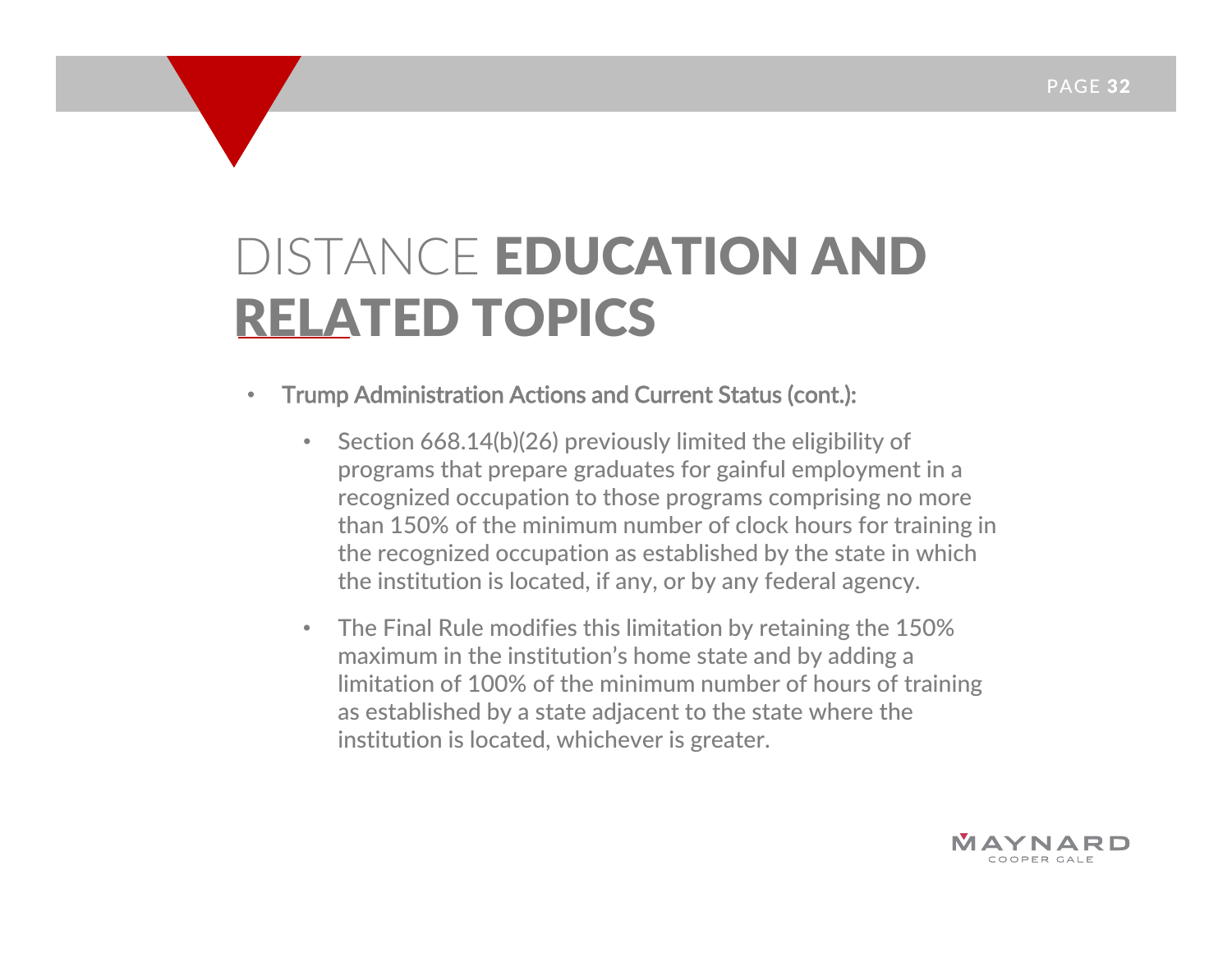#### •Biden Administration Actions:

- • The Administration's announcement of new negotiated rulemaking activities did not mention distance education as <sup>a</sup> topic for review.
- $\bullet$  The Department issued an Electronic Announcement on May 25, 2021, regarding implementation of the clock‐to‐credit conversions provided in the Final Rule.
- • The Final Rule changes the clock‐credit formula that applies to nondegree programs unless all of the credits transfer to an eligible degree program at the same institution that enrolls and graduates students.

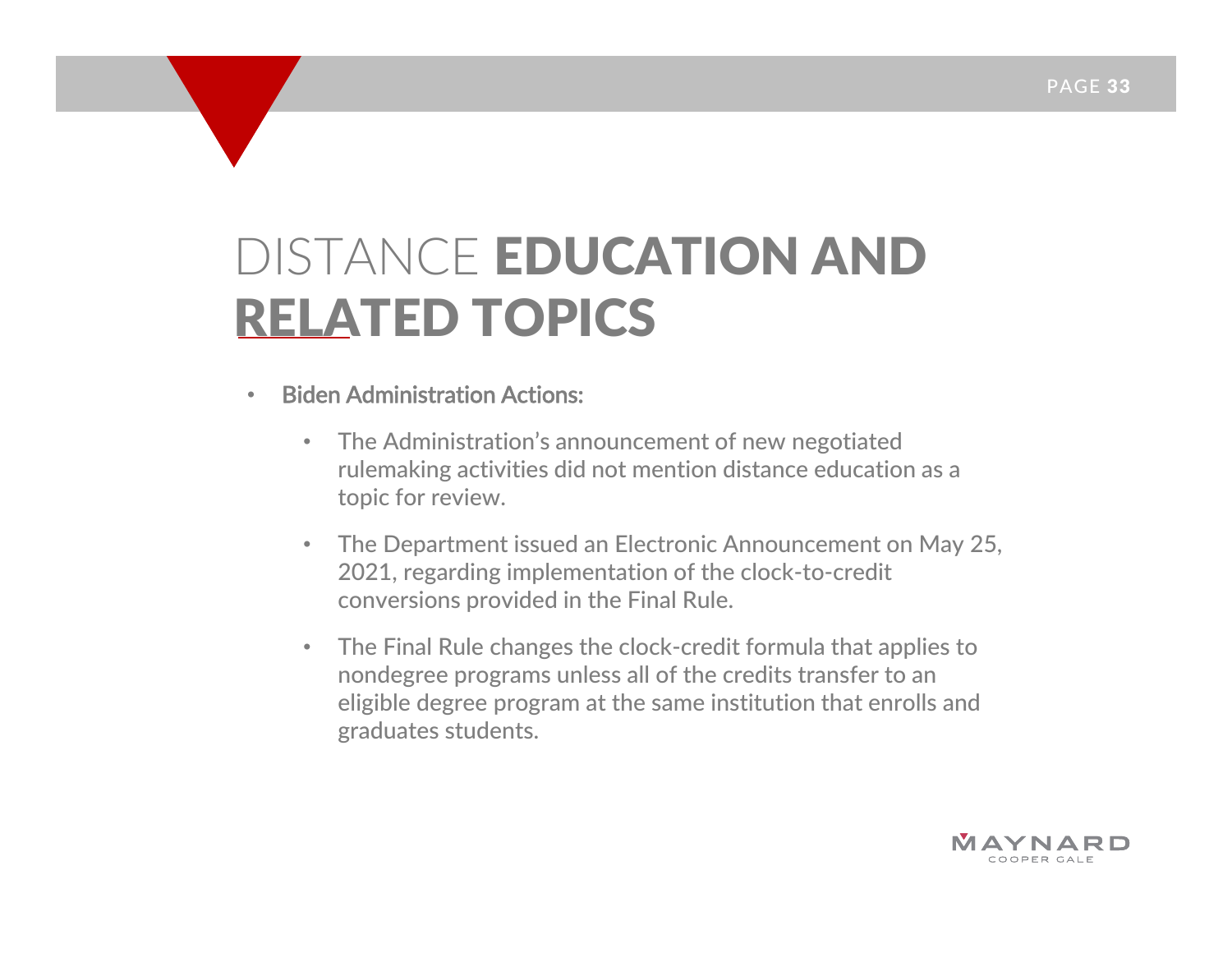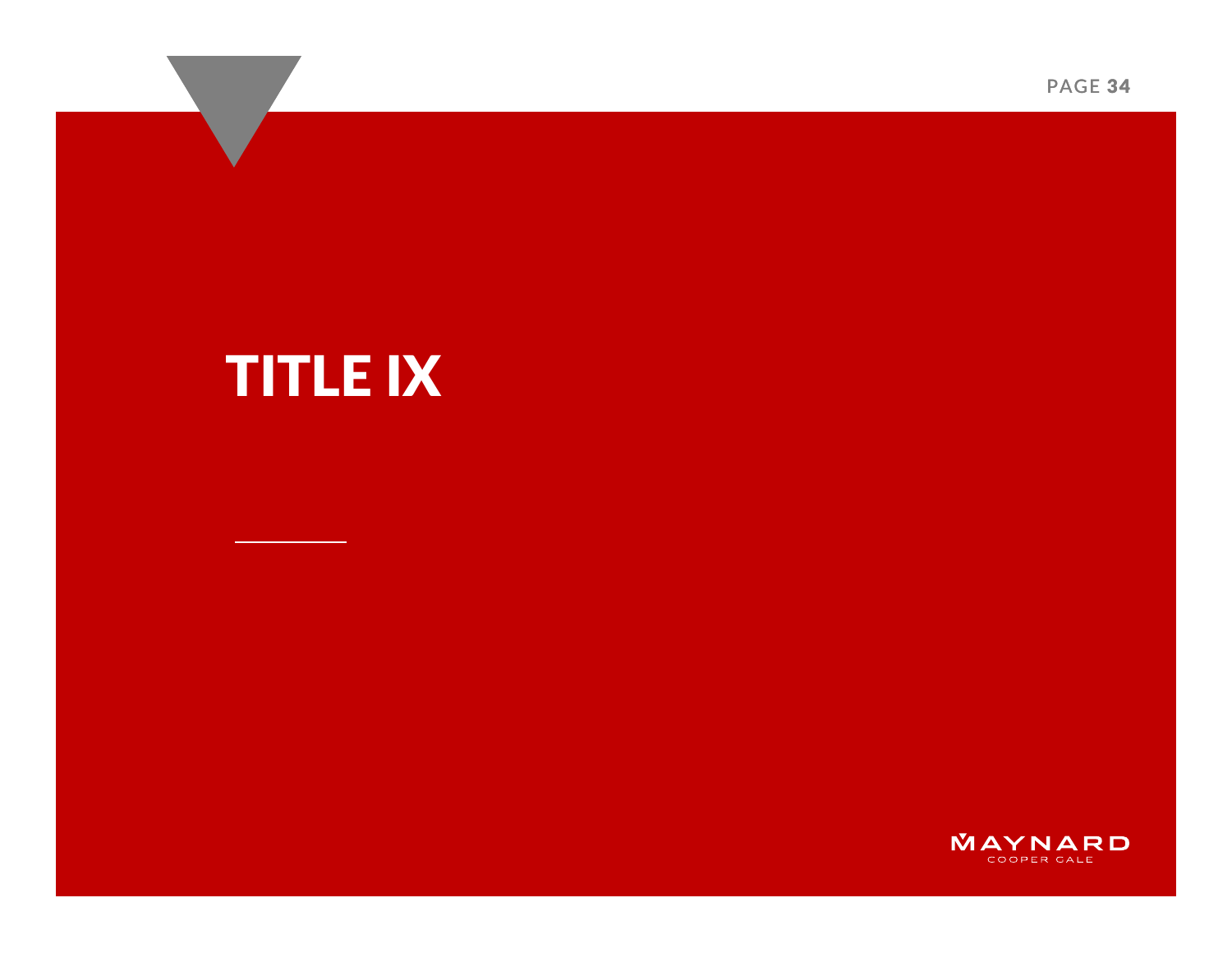#### TITLE IX

•Title IX Legal Foundation:

- $\bullet$  Title IX of the Education Amendments of 1972 ("Title IX") prohibits discrimination based on sex in education programs and activities that receive Federal financial assistance.
- • Title IX is enforced by the U.S. Department of Education's Office for Civil Rights ("OCR").

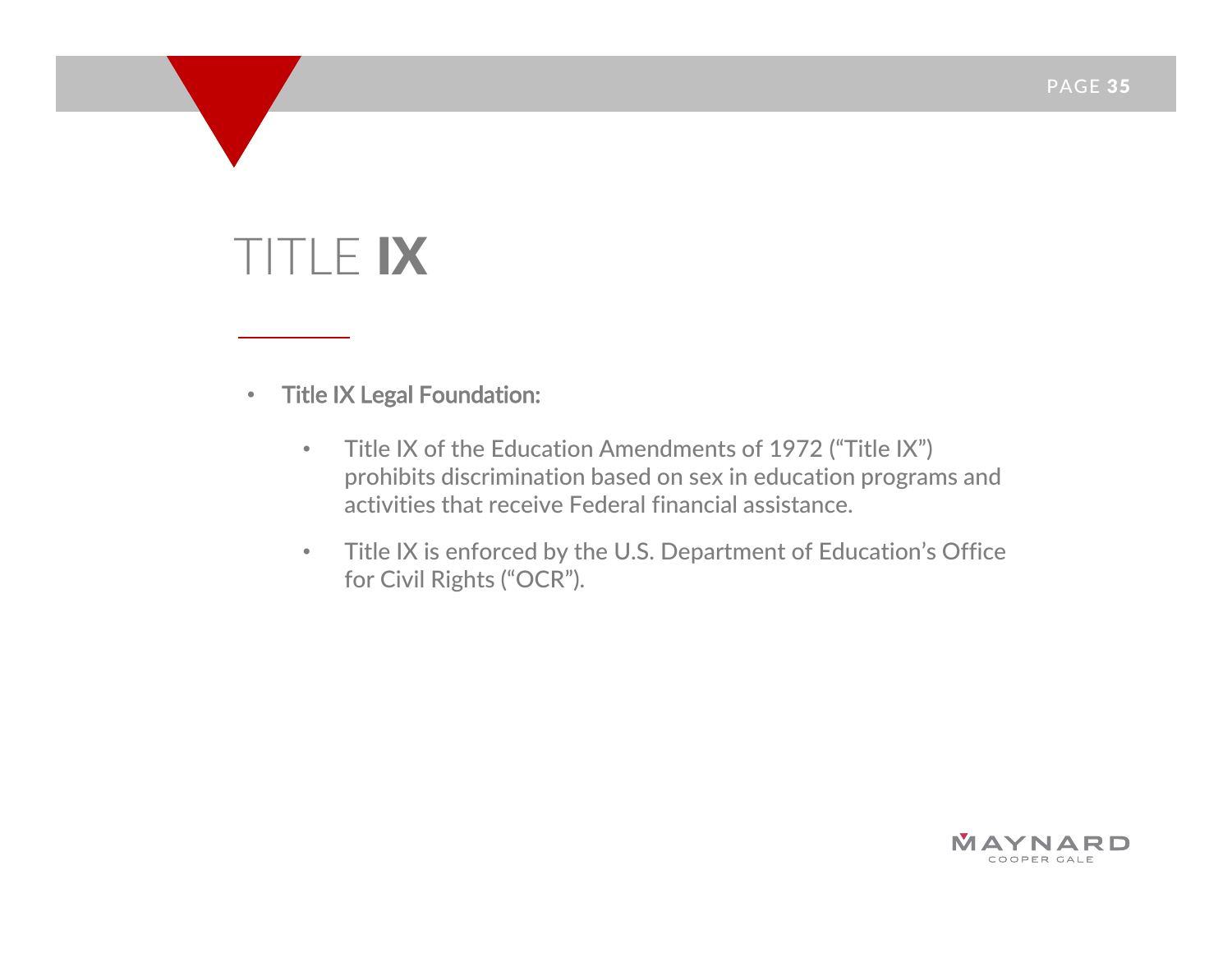#### TITLE IX

•2020 Title IX Final Rule:

- On May 19, 2020, the Department published <sup>a</sup> Final Rule amending Title IX regulations (85 FR 30026).
- We published <sup>a</sup> Client Alert regarding the Final Rule on June 9, 2020, that is available at <u>https://www.maynardcooper.com/u-s-</u> department‐of‐education‐issues‐final‐title‐ix‐regulations.

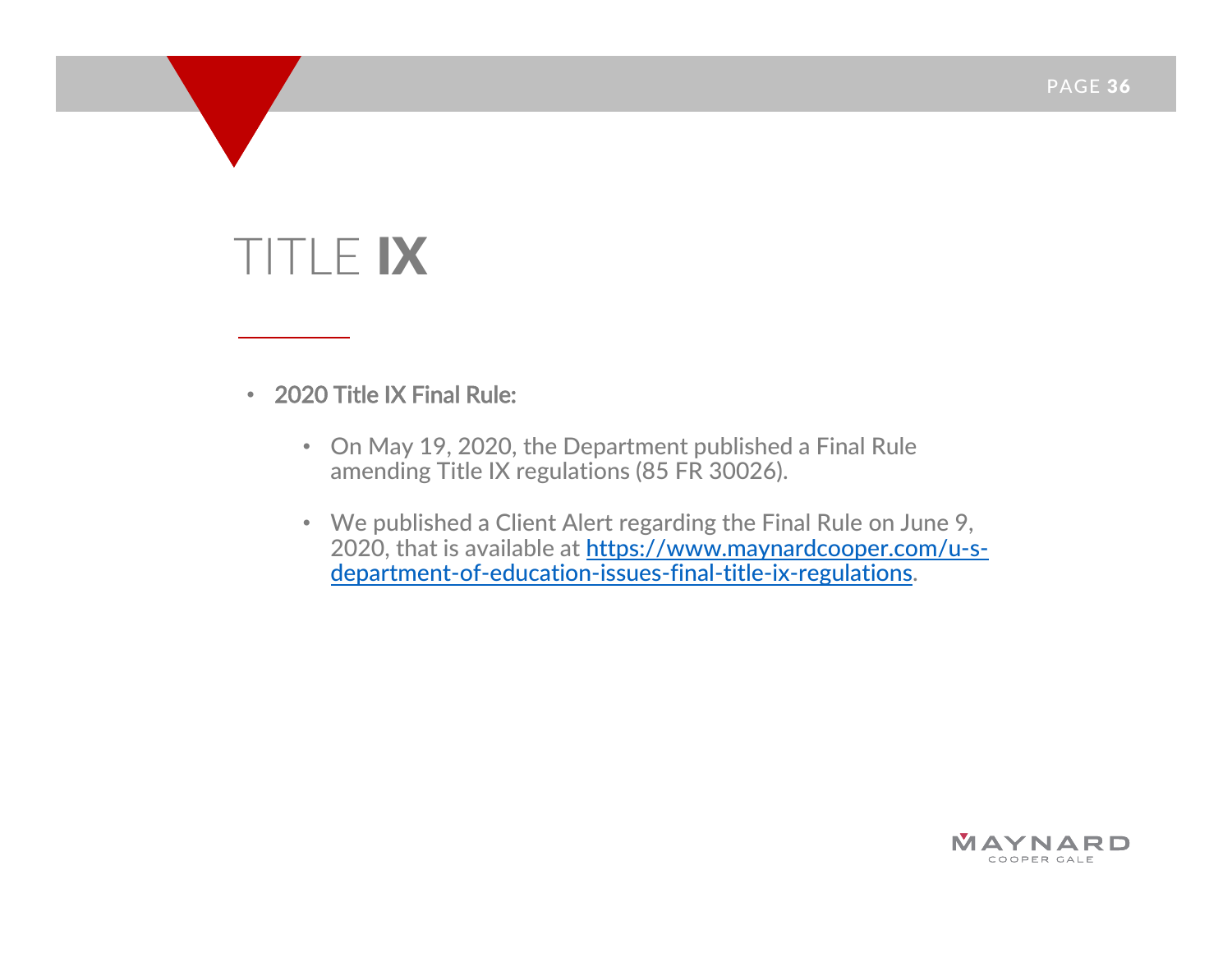- 2020 Title IX Final Rule (cont.):
	- The Final Rule obligates institutions to:
		- Respond promptly and supportively to persons alleged to be victimized by sexual harassment;
		- Resolve allegations of sexual harassment promptly;
		- Establish and implement fair grievance processes that provides due process protections for alleged victims and alleged perpetrators of sexual harassment; and
		- Effectively implement remedies for victims.

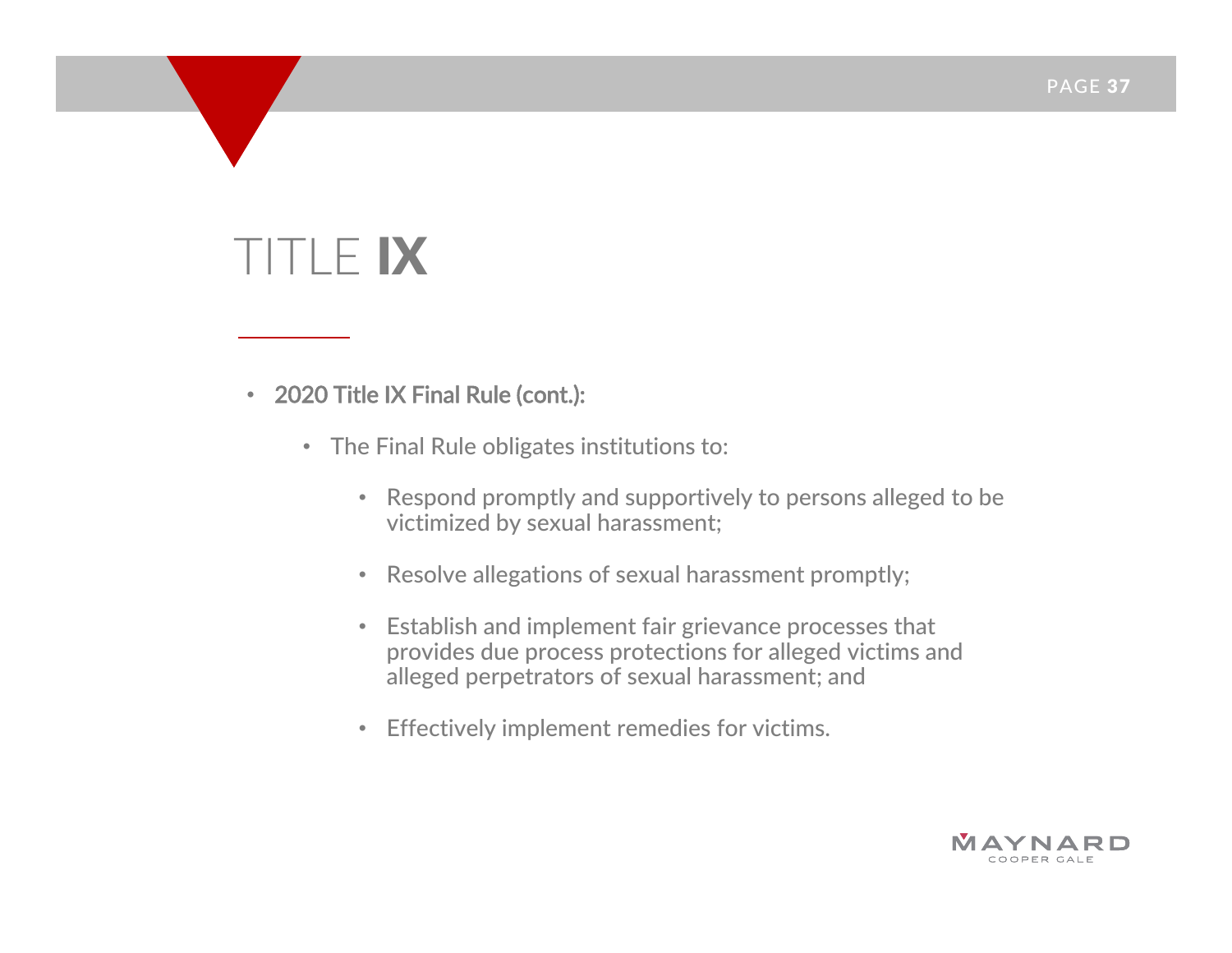- 2020 Title IX Final Rule (cont.):
	- The Final Rule provide <sup>a</sup> new definition of "Sexual Harassment" in Section 106.30(a):
		- Sexual harassment means conduct on the basis of sex that satisfies one or more of the following:
			- (1) An employee of the recipient conditioning the provision of an aid, benefit, or service of the recipient on an individual's participation in unwelcome sexual conduct;
			- (2) Unwelcome conduct determined by <sup>a</sup> reasonable person to be so severe, pervasive, and objectively offensive that it effectively denies <sup>a</sup> person equal access to the recipient's education program or activity; or

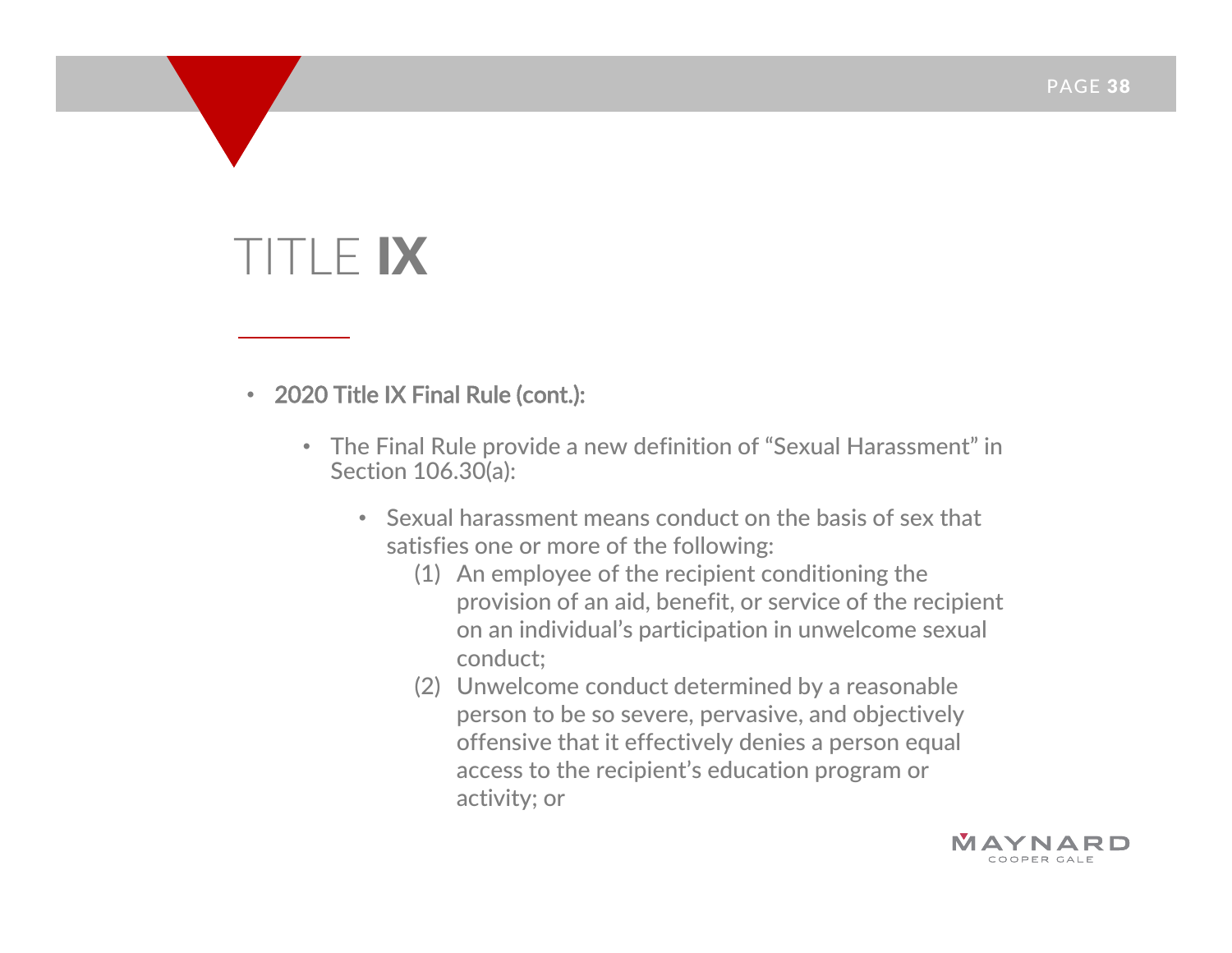### TITLE IX

• 2020 Title IX Final Rule (cont.):

- The Final Rule provide <sup>a</sup> new definition of "Sexual Harassment" in Section 106.30(a):
	- Sexual harassment means conduct on the basis of sex that satisfies one or more of the following:
		- $(1)$  ...;
		- (2) …; or
		- (3) ''Sexual assault'' as defined in 20 U.S.C. 1092(f)(6)(A)(v), ''dating violence'' as defined in 34 U.S.C. 12291(a)(10), 'domestic violence'' as defined in 34 U.S.C. 12291(a)(8), or ''stalking'' as defined in 34 U.S.C. 12291(a)(30).

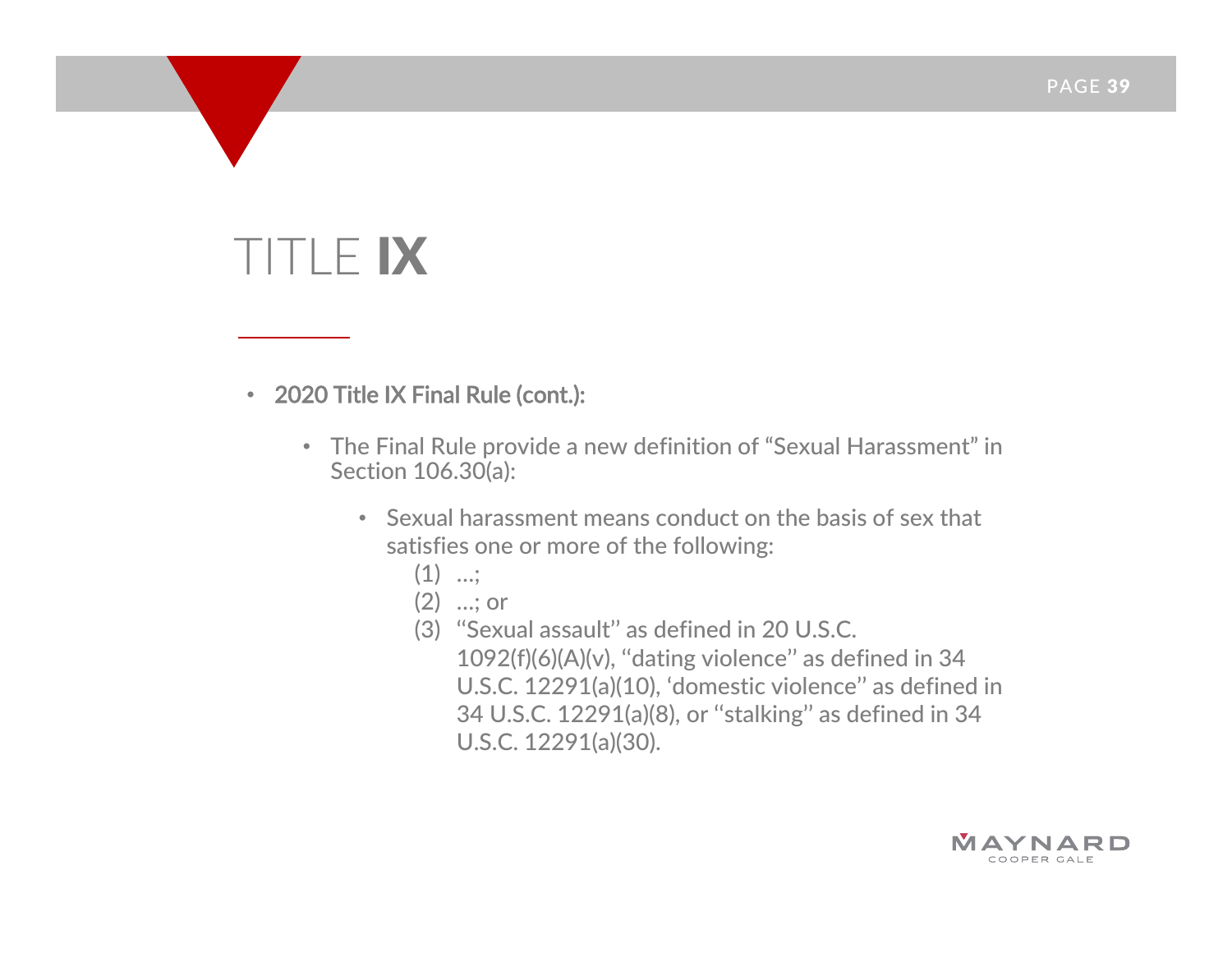#### $\bullet$ Education Program or Activity:

- Title IX applies to all institutional education program or activities, whether such programs or activities are on or off campus.
- Education programs or activities include locations, events, or circumstances over which the institution exercises substantial control.
- For a Title IX allegation, the institution must have substantial control over both the person accused and the context in which the sexual harassment occurs.
- With regard to clinical clerkships or with preceptors located at <sup>a</sup> separate facility, the institution "must consider whether the [institution] exercised substantial control over both the [accused student] and the hospital or medical clinic where the clinical clerkship is held."

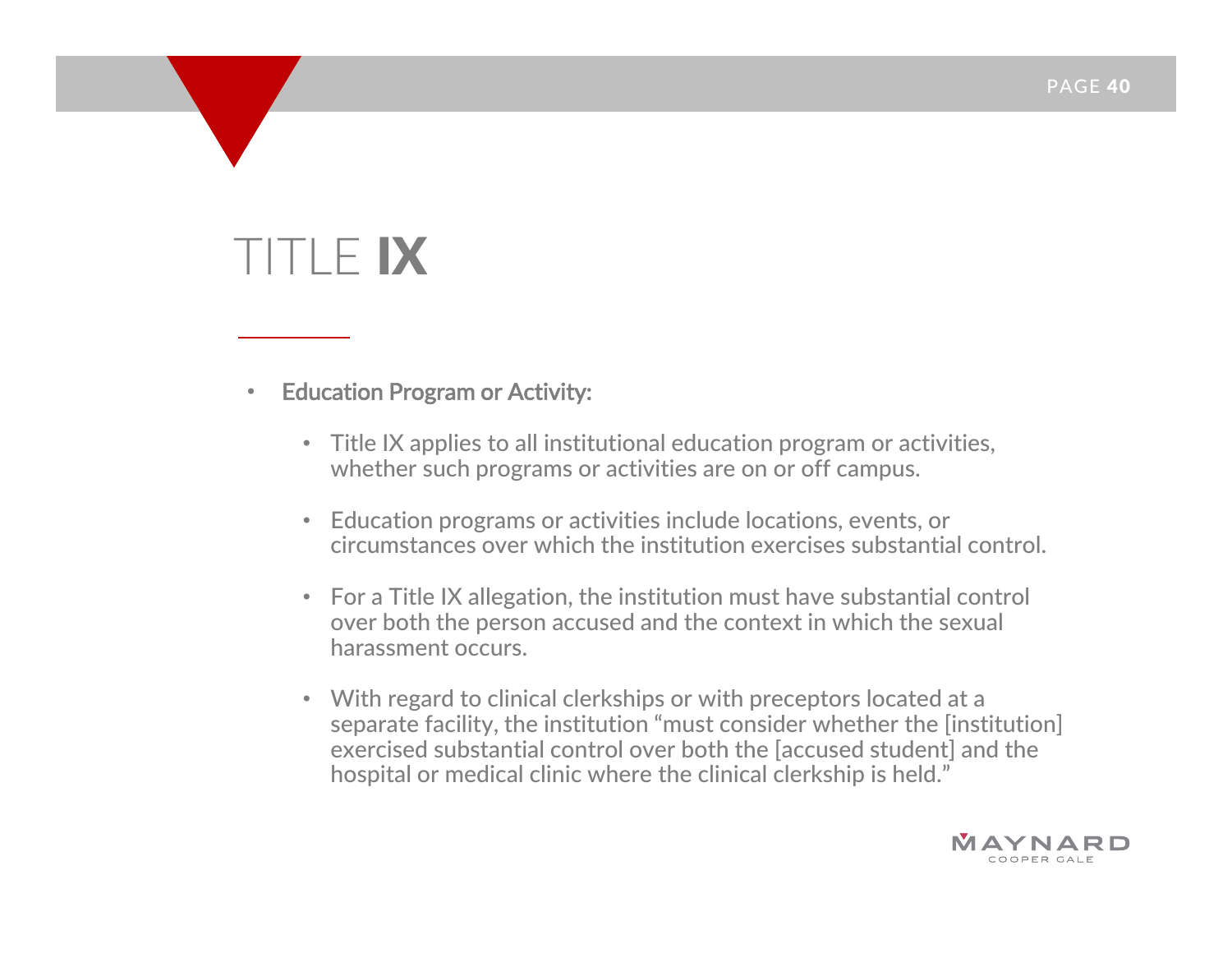- $\bullet$  Mandatory Response Obligations:
	- • An institution must respond promptly to Title IX sexual harassment in <sup>a</sup> manner that is not deliberately indifferent when:
		- The institution has actual knowledge of sexual harassment;
			- An institution has actual knowledge of sexual harassment when an institution has notice that <sup>a</sup> person may have been victimized by sexual harassment.
		- • That occurred within the institution's education program or activity; and
		- •Against <sup>a</sup> person in the United States.

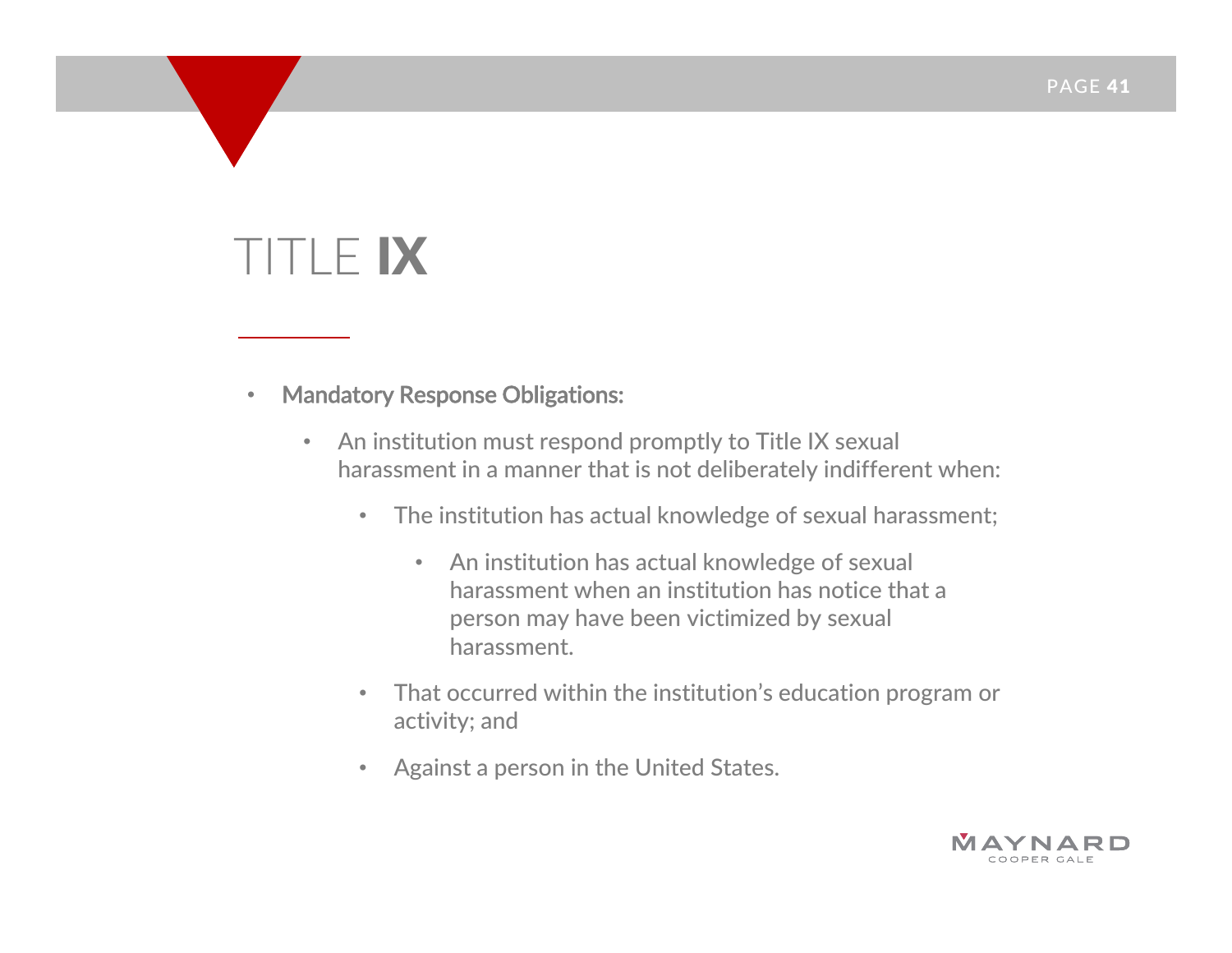#### •Supportive Measures:

- • Supportive measures are free, individualized services designed to restore or preserve equal access to education, protect safety, or deter sexual harassment.
- $\bullet$  Supportive measures support <sup>a</sup> student, and they are not disciplinary or punitive with respect to another student.
- • There does not need to be <sup>a</sup> formal complaint for the person alleged to be the victim to receive supportive measures.
- $\bullet$  Examples of supportive measures include counseling, extension of deadlines, modifications of class schedules, leaves of absence, and mutual restrictions on contact between individuals.

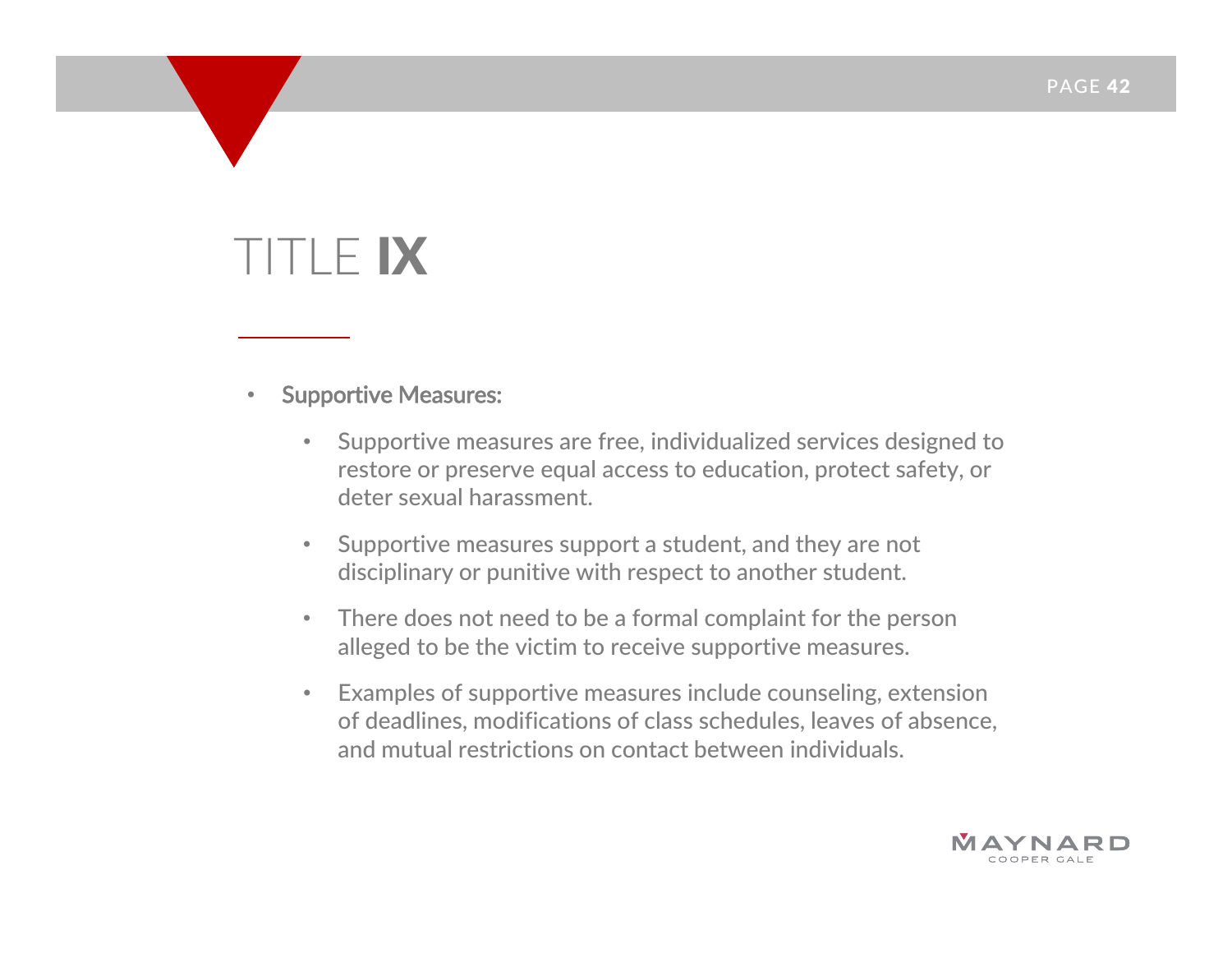- • General Procedures:
	- •• Institutions must send written notice of any investigations, interviews, or hearings.
	- • The respondent must be presumed not responsible, so that any finding of responsibility only comes after the conclusion of the grievance process.
	- $\bullet$  The burden of gathering evidence and the burden of proof must remain on the institution.
	- $\bullet$ • Institutions must provide an equal opportunity to select an advisor of the party's choice.
	- $\bullet$ • Institutions must provide equal opportunity for the parties to present fact and expert witnesses and other inculpatory and exculpatory evidence.

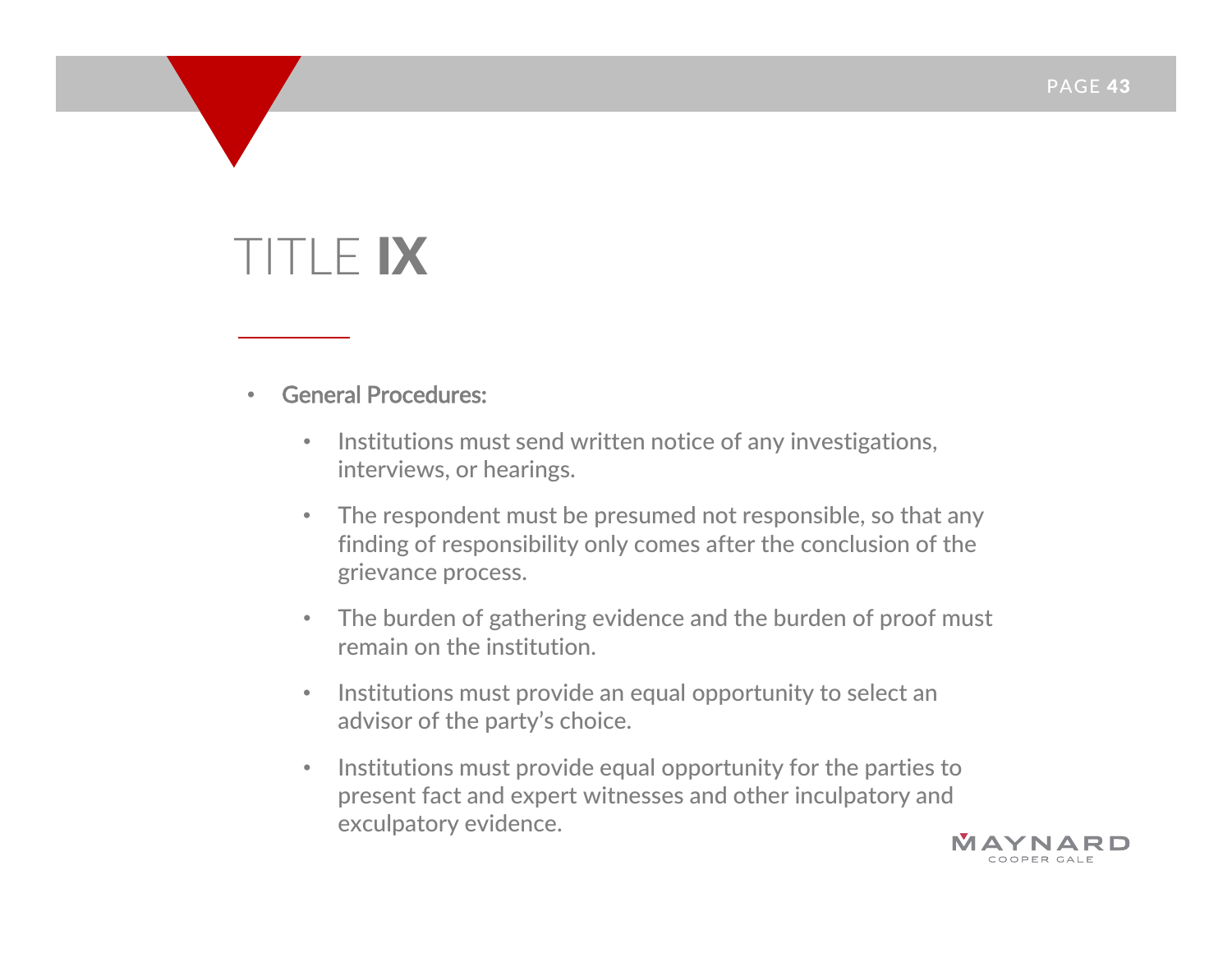- $\bullet$  Investigations:
	- $\bullet$ • Institutions must investigate every formal complaint (which may be filed by <sup>a</sup> complainant or by an institution's Title IX Coordinator).
	- $\bullet$  Formal complaint: A document filed by <sup>a</sup> complainant or signed by the Title IX Coordinator alleging sexual harassment against <sup>a</sup> respondent and requesting that the institution investigate the allegation of sexual harassment.

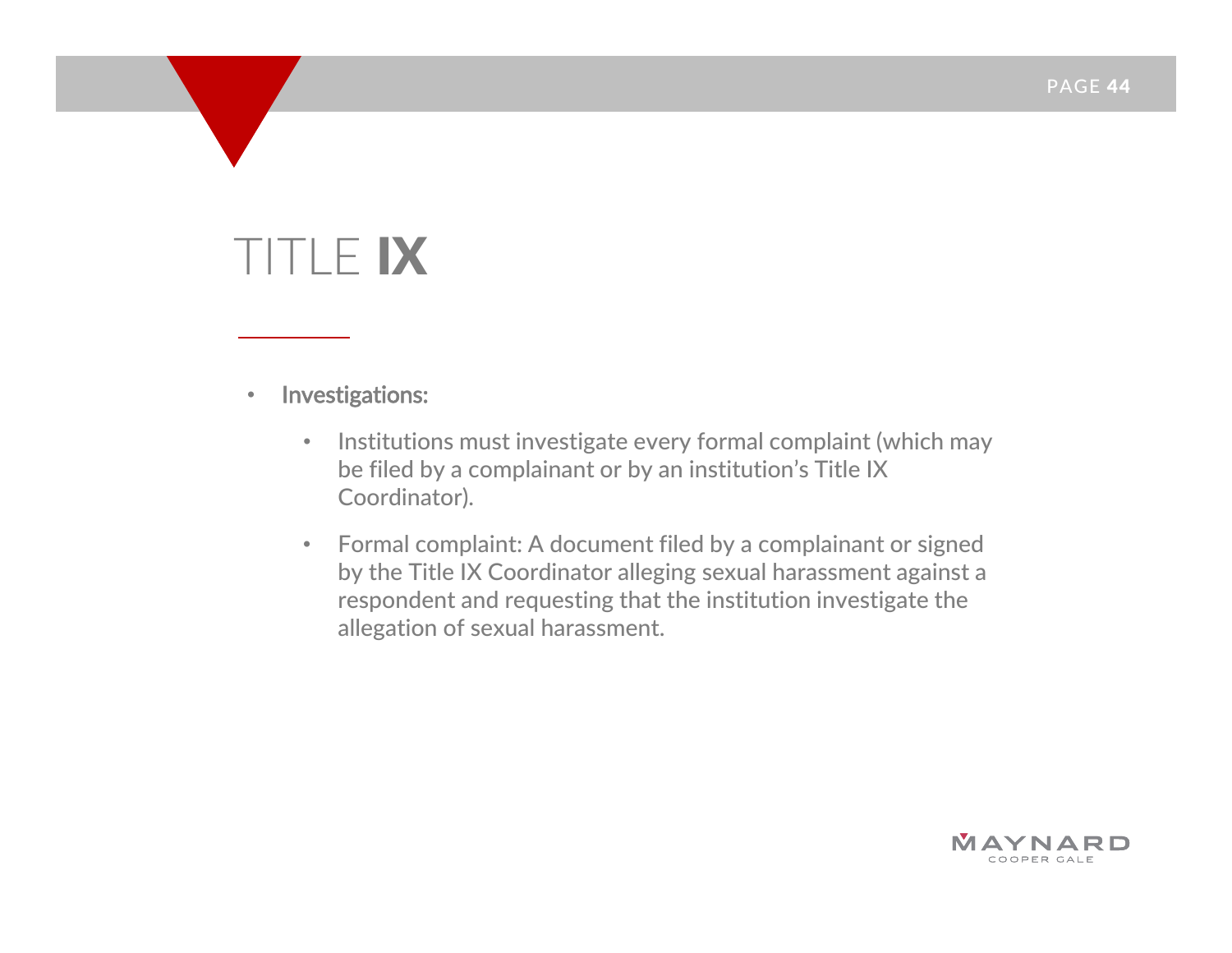$\bullet$ Investigations (cont.):

- $\bullet$ • Institutions must send the parties, and their advisors, evidence directly related to the allegations, with at least 10 days for the parties to inspect, review, and respond to the evidence.
- $\bullet$  $\bullet$   $\;\;$  Institutions must dismiss allegations of conduct that do not meet the definition of sexual harassment (under Title IX) or did not occur in an institution's education program or activity against <sup>a</sup> person in the U.S.

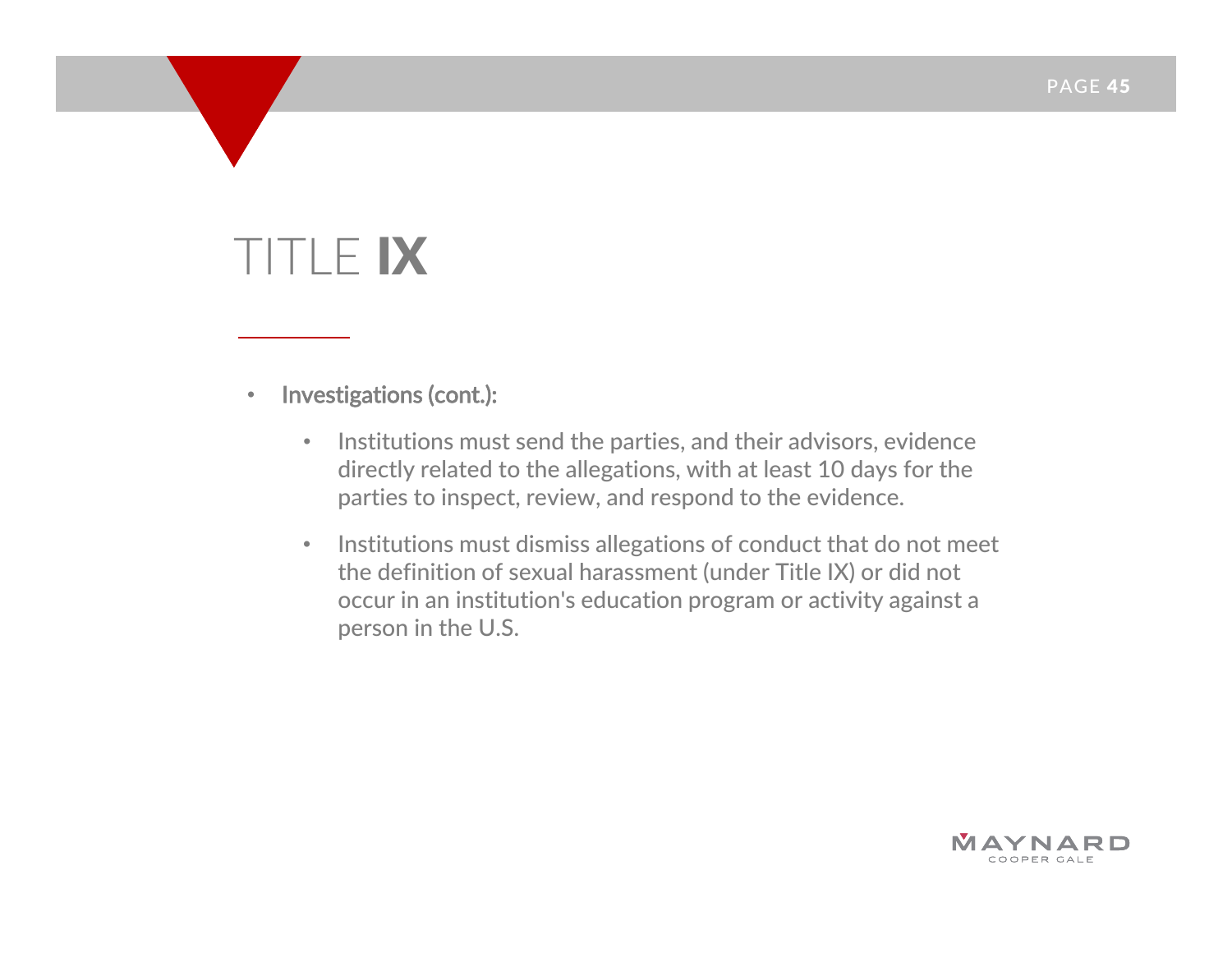- • Informal Resolution:
	- $\bullet$  At its discretion, an institution may choose to offer and facilitate informal resolution options, such as mediation or restorative justice.
	- $\bullet$  An institution, however, may not:
		- $\bullet$  Require <sup>a</sup> student or employee to waive the right to an investigation and adjudication of <sup>a</sup> formal complaint;
		- Require the parties to participate in any informal resolution process; or
		- Offer an informal resolution process unless <sup>a</sup> formal complaint has been filed.

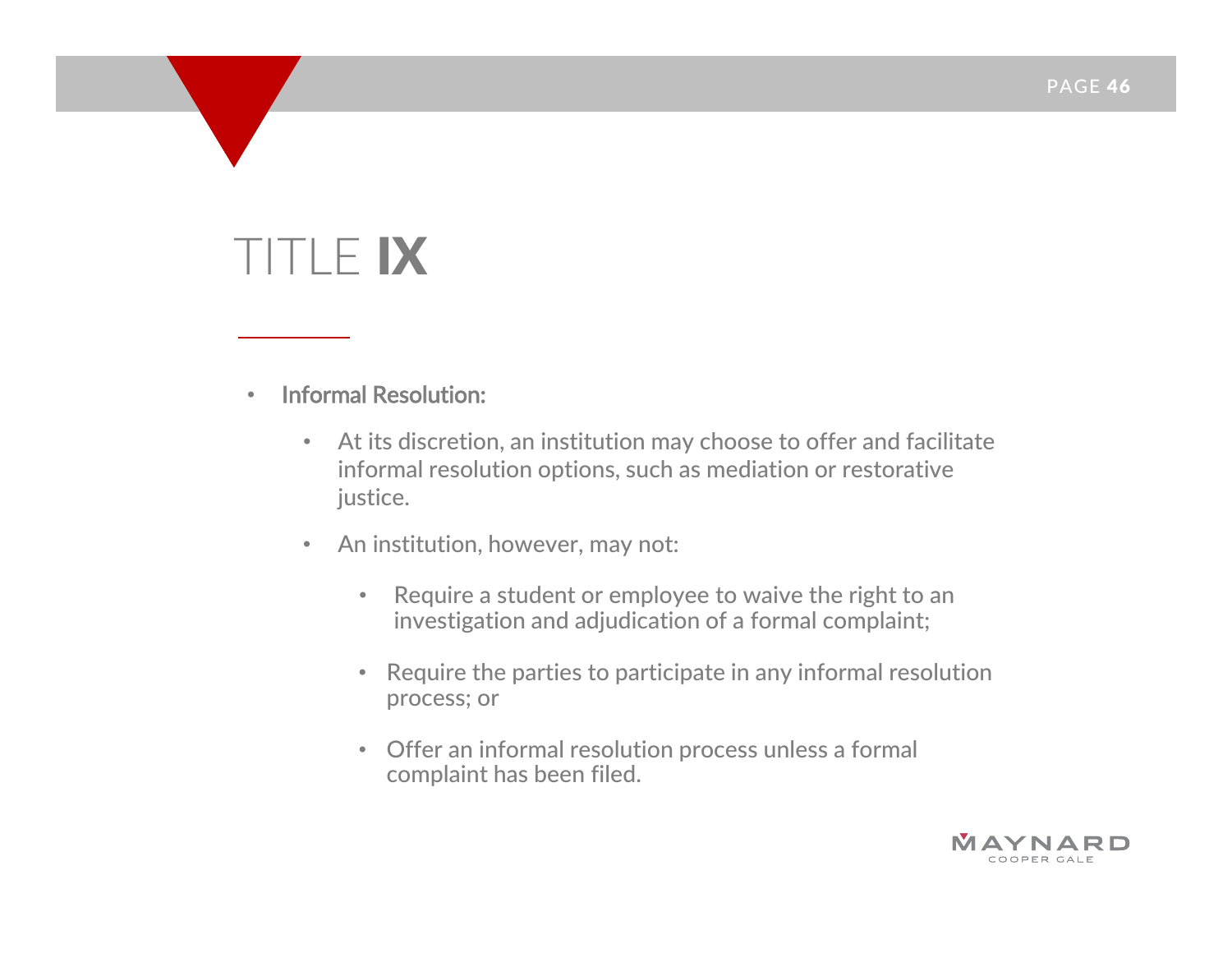- • Hearings:
	- $\bullet$  The institution's grievance process must provide for <sup>a</sup> live hearing:
		- •• If any party requests it, the institution must provide for the entire live hearing to occur with the parties located in sperate rooms with technology enabling the parties to see and hear each other;
		- • The decision‐maker(s) must permit each party's advisor to ask witnesses all relevant questions and follow‐up questions, including those challenging credibility; and
		- • Cross‐examination must be conducted directly, orally, and in real time by the party's advisor of choice and never by <sup>a</sup> party personally.

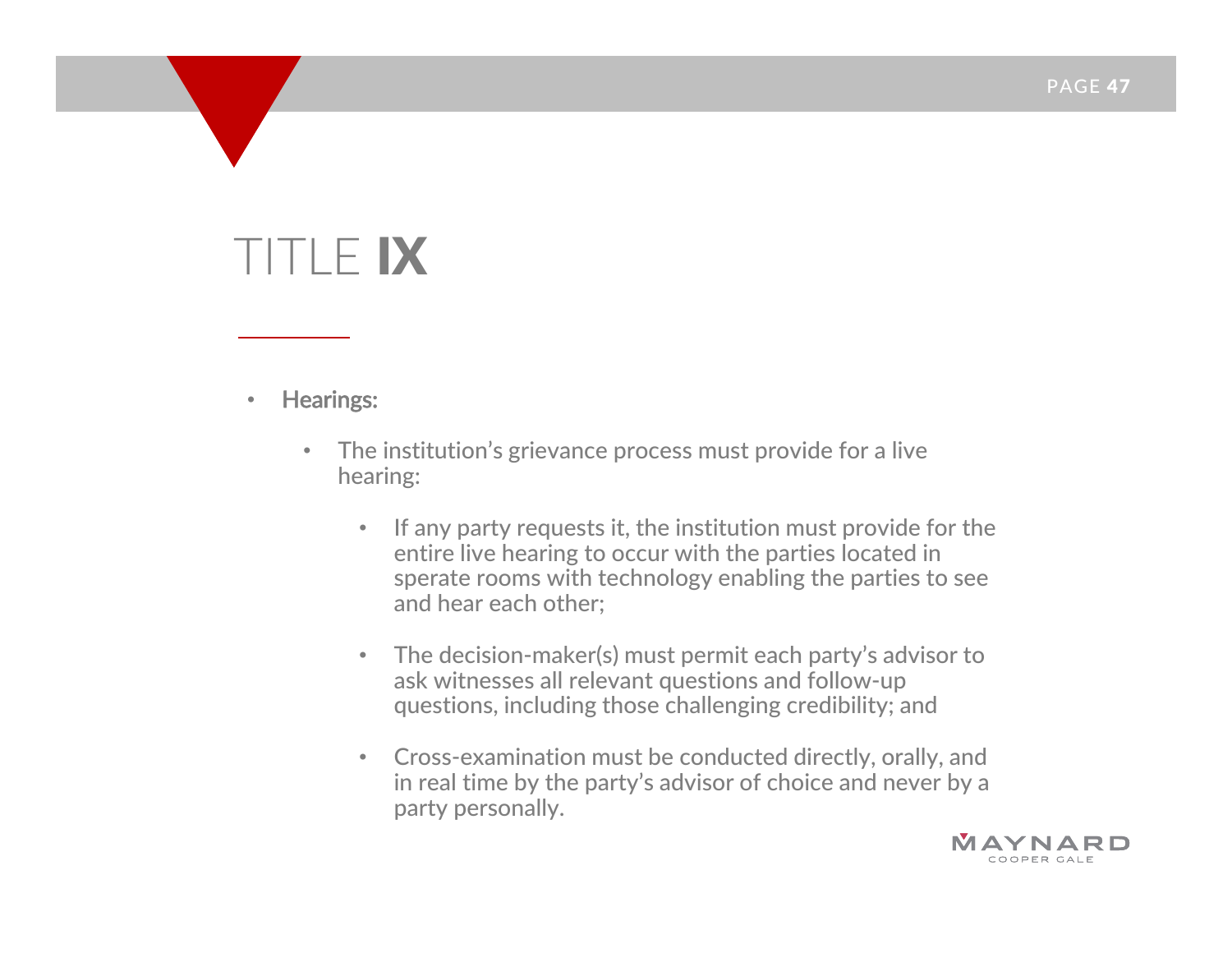- • Standard of Evidence:
	- The institution can choose between the preponderance of the evidence standard or the clear and convincing evidence standard.
	- Whichever standard the institution chooses, it must use the same standard for all formal complaints of harassment, whether the respondent is <sup>a</sup> student or faculty member.

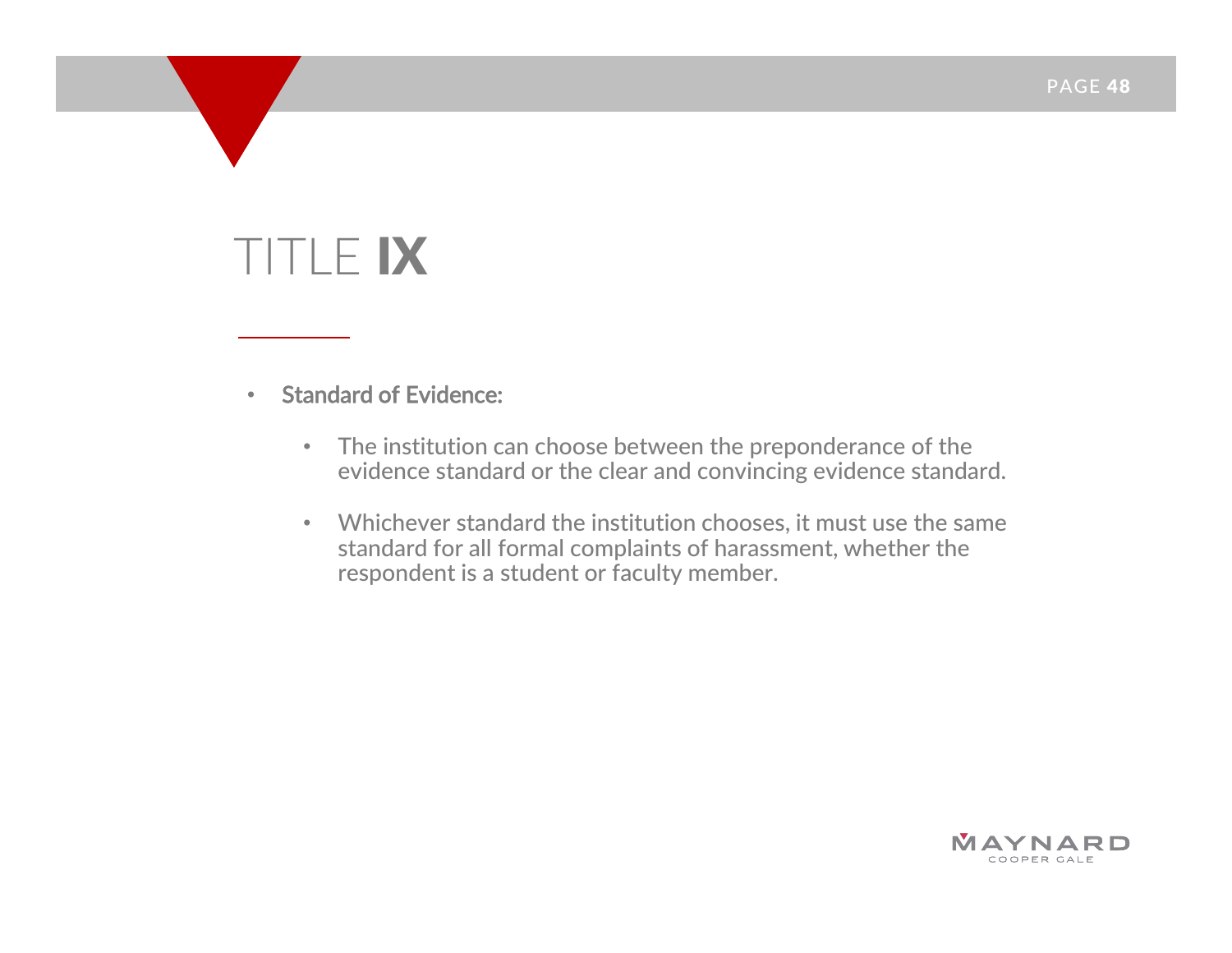- • Written Determination:
	- • After the evidence has been weighed, the decision‐maker(s) must issue <sup>a</sup> written determination regarding:
		- • $\bullet$  - rationale for the result as to each allegation;
		- $\bullet$ conclusions about whether the alleged conduct occurred;
		- $\bullet$ any disciplinary sanctions imposed by the respondent; and
		- $\bullet$ whether remedies will be provided to the complainant.
	- • The written determination must be sent simultaneously to the parties along with information about how to file an appeal.

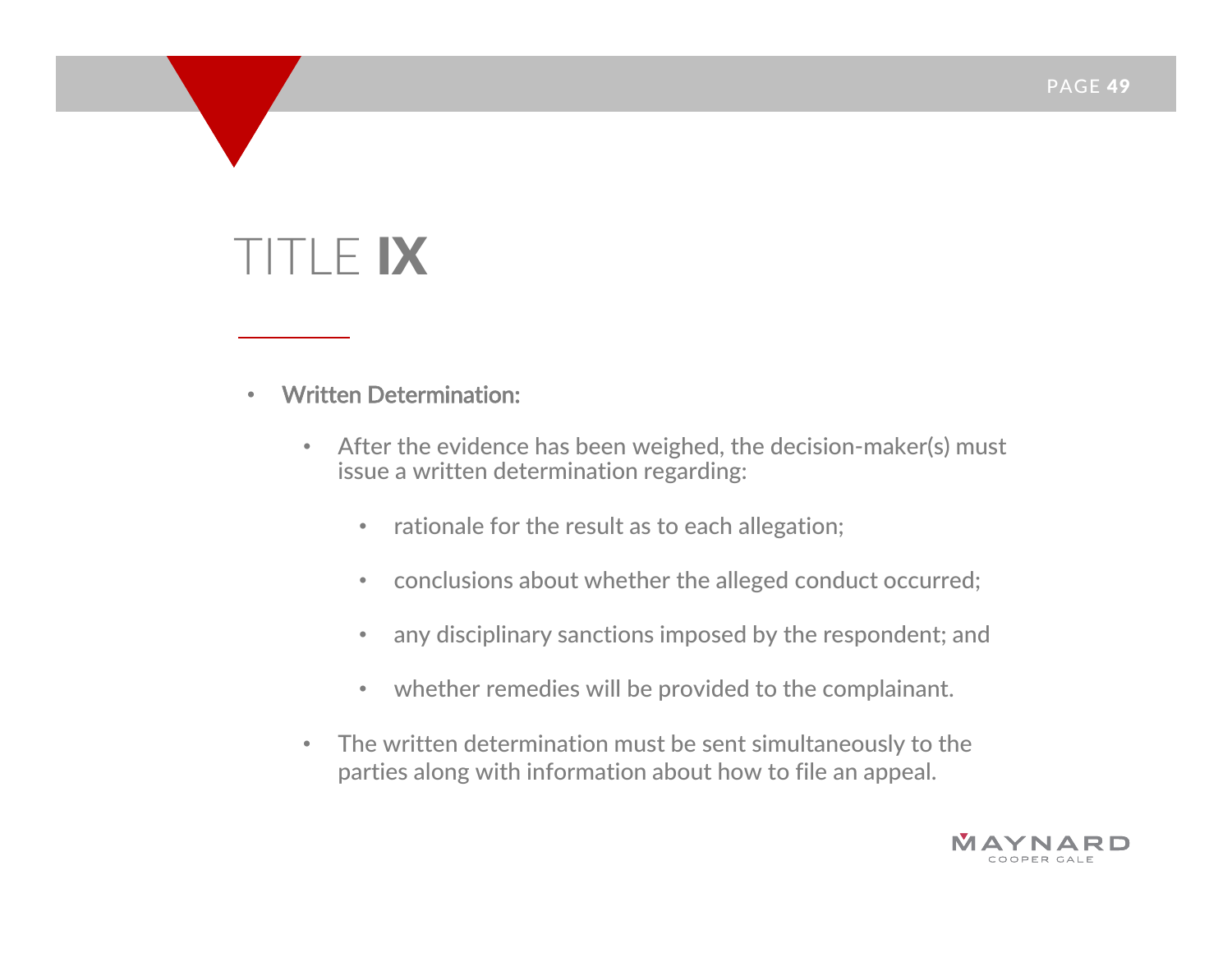- • Appeals:
	- • An institution must offer both parties an appeal from <sup>a</sup> determination regarding responsibility and from an institution's dismissal of a formal compliant or any allegations on the following basis:
		- Procedural irregularity that affected the outcome of the matter, newly discovered evidence that could affect the outcome of the matter, and/or Title IX personnel had <sup>a</sup> conflict of interest or bias, that affected the outcome of the matter.
	- • An institution may offer an appeal equally to both parties on additional bases.

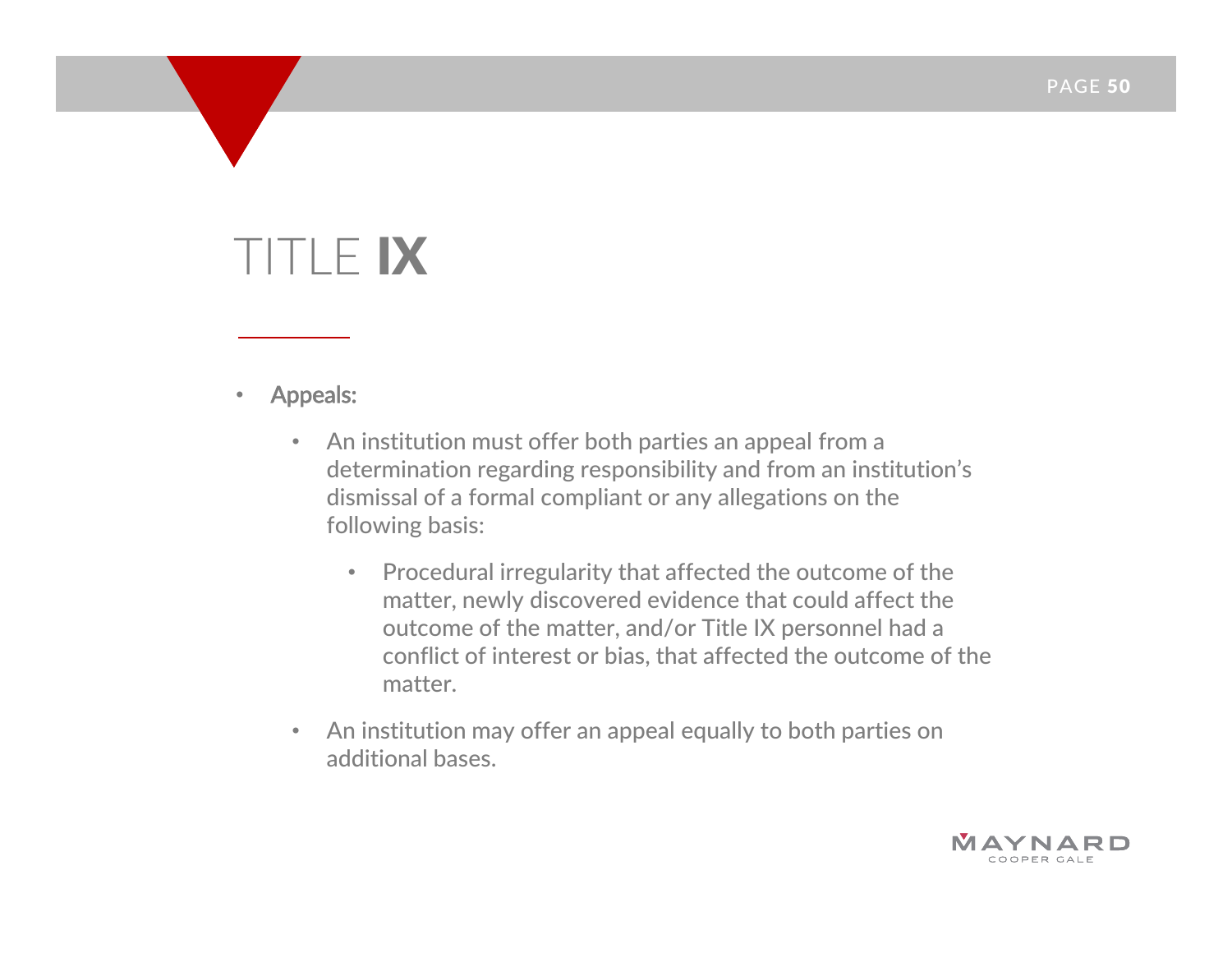- $\bullet$  Training and Conflicts of Interest:
	- Title IX personnel (Title IX Coordinators, investigators, people who facilitate any informal resolution process) must be free from conflicts of interest or bias.
	- The decision‐maker(s) cannot be the same person as the Title IX Coordinator or the investigator.
	- Title IX personnel must be trained. Training must include the definition of sexual harassment; scope of the institution's education program and activity; how to conduct an investigation and grievance process, including hearings and appeals; and how to serve impartially.

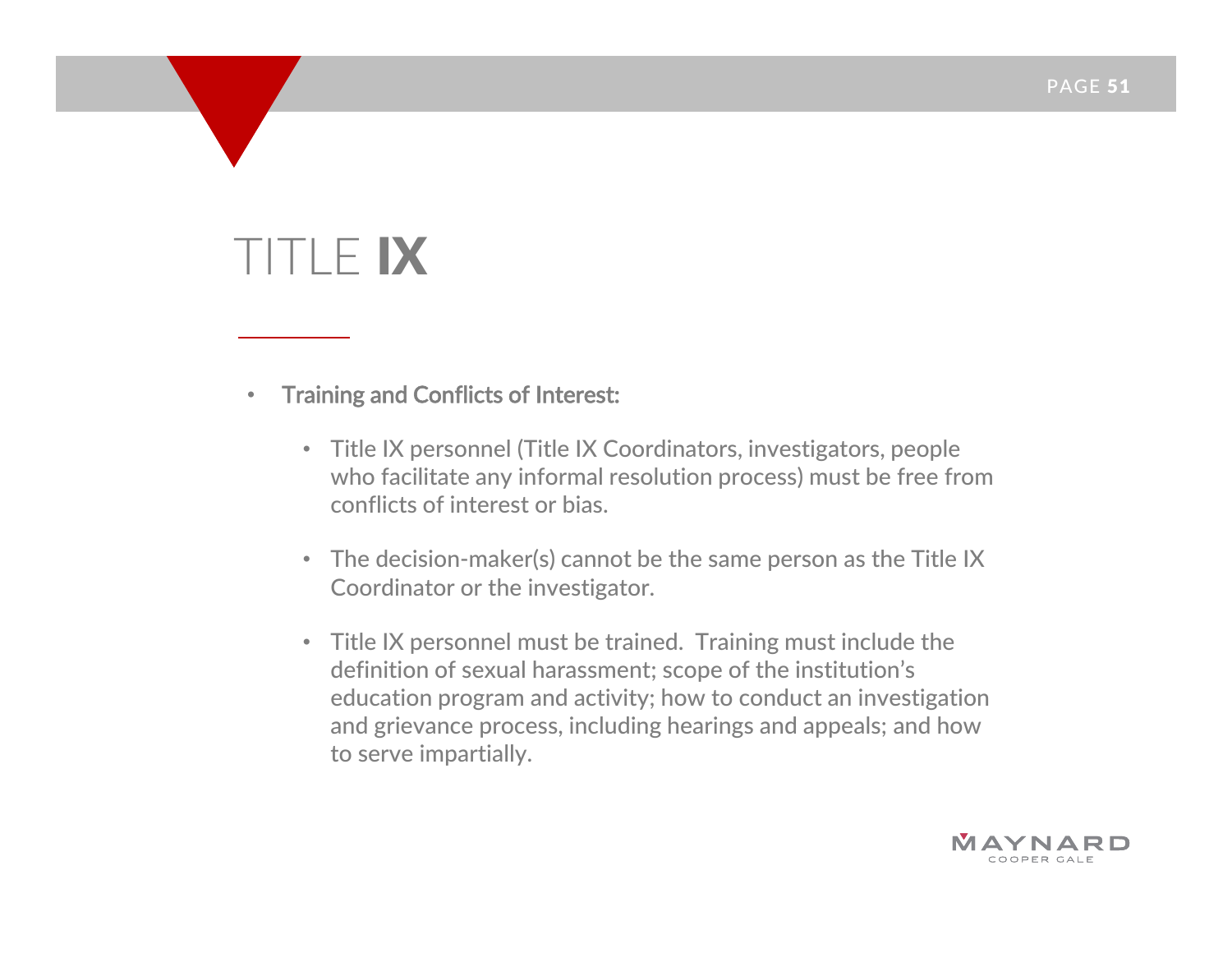- • Biden Administration Actions:
	- • The Department recently held <sup>a</sup> "virtual public hearing to gather information for the purpose of improving enforcement of Title  $IX."$
	- $\bullet$  On July 20, 2021, the Department issued <sup>a</sup> new document entitled "Questions and Answers on the Title IX Regulations on Sexual Harassment," available at https://www2.ed.gov/about/offices/list/ocr/docs/202107‐qa‐ titleix.pdf.
	- $\bullet$  The Department is expected to undertake additional rulemaking to revise Title IX. Any such activity would not be subject to the negotiated rulemaking and master calendar provisions.

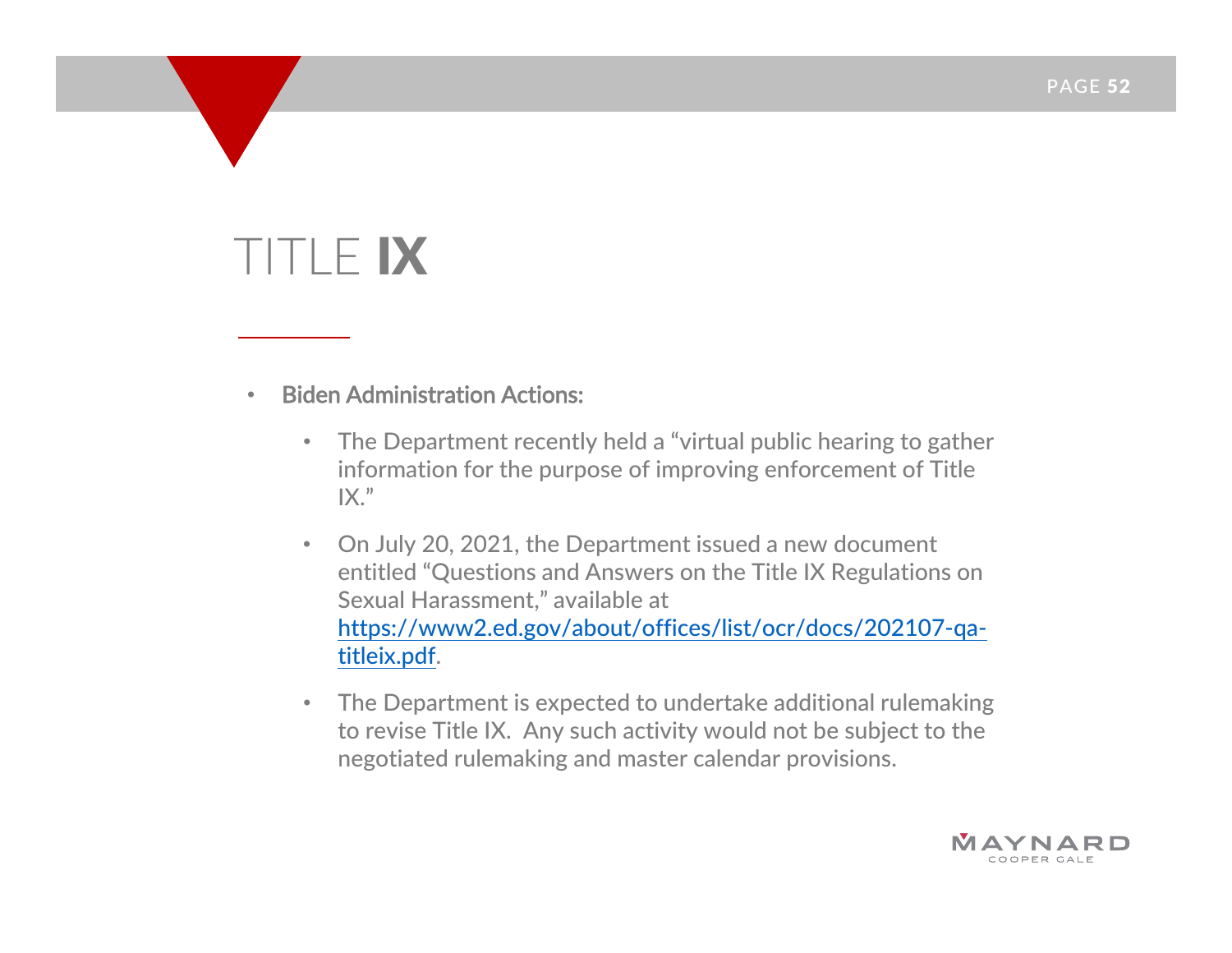- • Who is the Title IX Coordinator?
	- $\bullet$ What are his/her qualifications?
	- • Where is contact information disclosed to students and employees?
	- $\bullet$  Title IX Coordinator should not be general counsel or other school lawyer.
- • Who will conduct investigations?
	- $\bullet$ • How is the investigator chosen?
	- What are his/her qualifications?

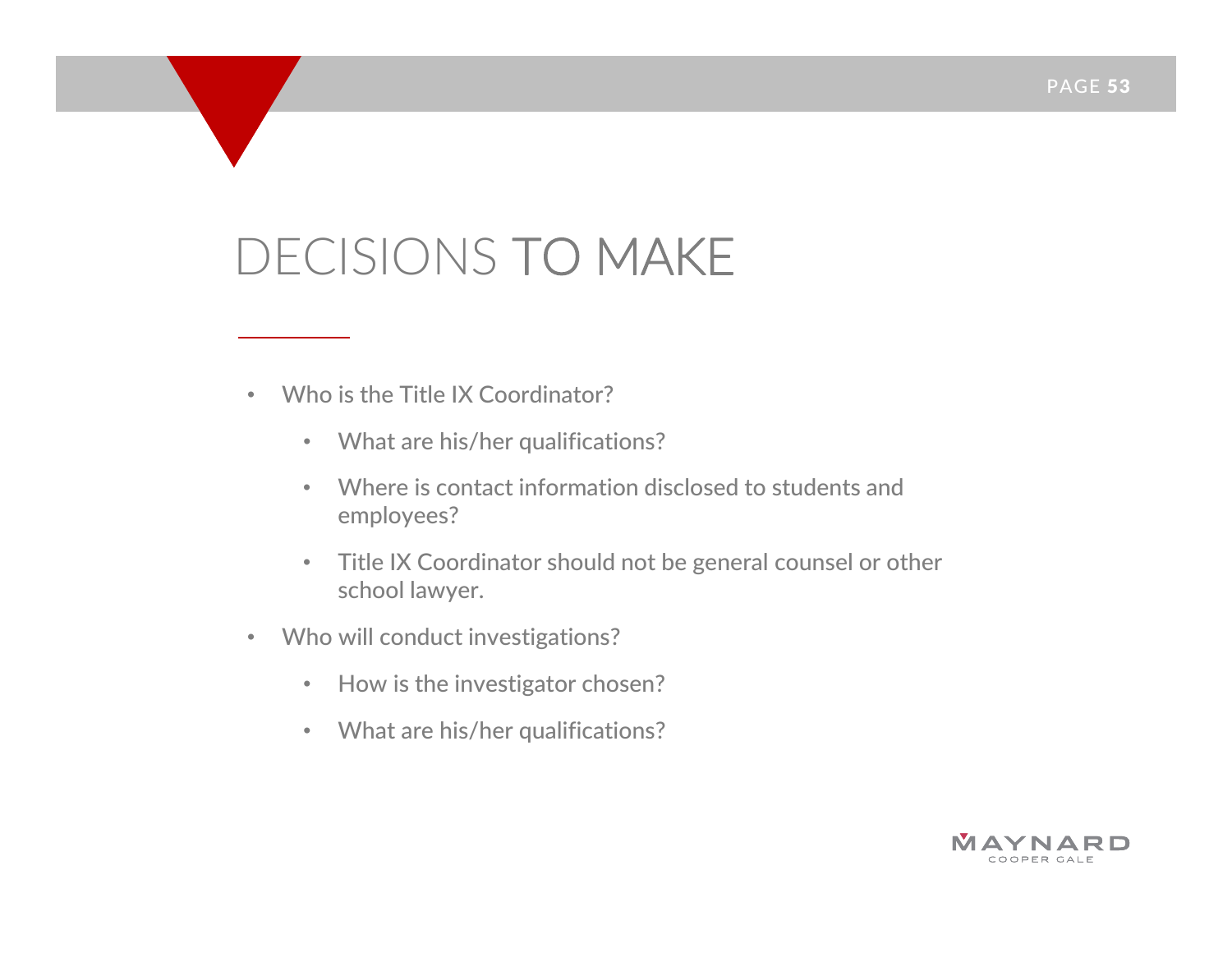- Who is/are the decision-maker(s)?
	- •• How are they chosen?
- $\bullet$  What is the process for ensuring that the Title IX Coordinator, investigator(s) and decision‐maker(s) do not have <sup>a</sup> conflict of interest or bias regarding <sup>a</sup> party?
- • How are Title IX Coordinator, investigator(s) and decision‐maker(s) trained?
	- $\bullet$ • How often are they trained?
	- • How does the institution ensure that the training materials are free of sex stereotypes and promote impartial investigations and adjudications?

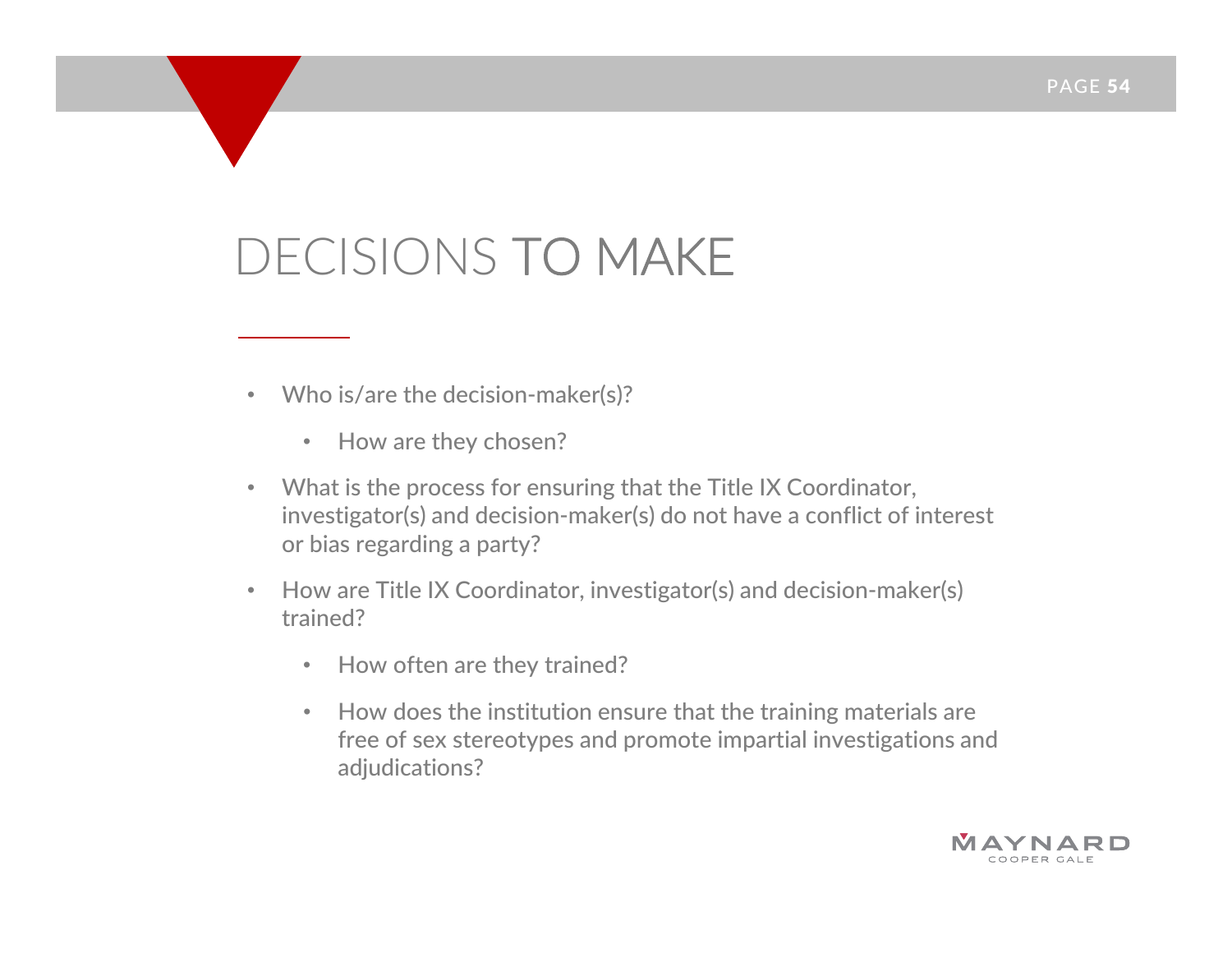- Where is the nondiscrimination policy published?
- Where are the Title IX grievance procedures published?
- How will the institution handle reports and grievances regarding alleged conduct that took place outside its education programs or activities?
- •What standard of proof has the institution adopted?
- •• How will the institution handle a request by any party for any crossexamination to occur with the parties in separate rooms and with appropriate technological connections with each other and the decision‐maker(s)?

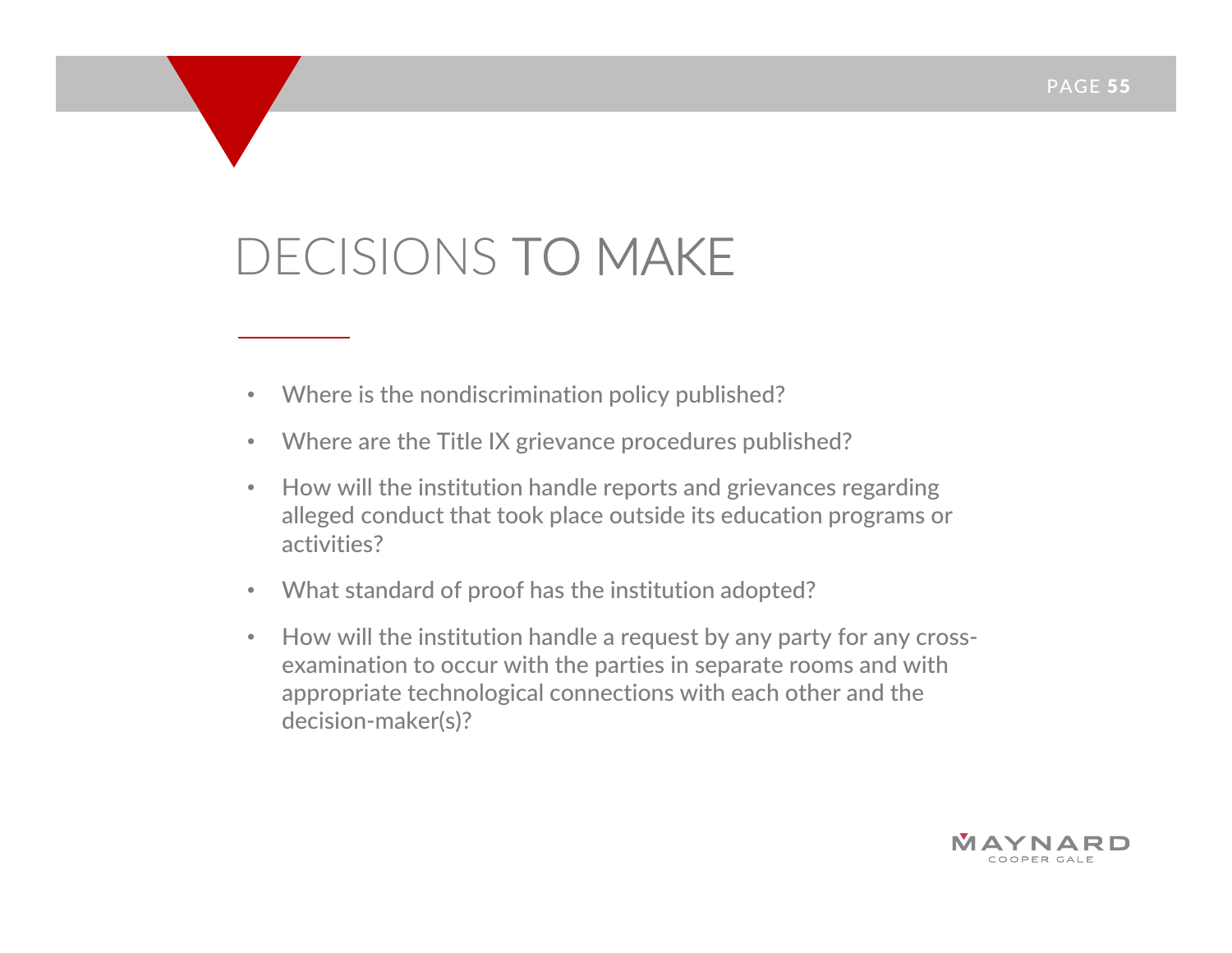- Has the institution established its grounds for an appeal?
- • Who will hear the appeal, what are his/her qualifications, and how is he/she trained?
- • Does the institution offer an informal resolution process for handling Formal Complaints?
	- oIf yes, how are the requirements communicated to the parties?
	- $\circ$  What are the potential consequences to the parties, and what records will be maintained?
- What formal recordkeeping processes has the institution adopted, and who is responsible for maintaining the records?